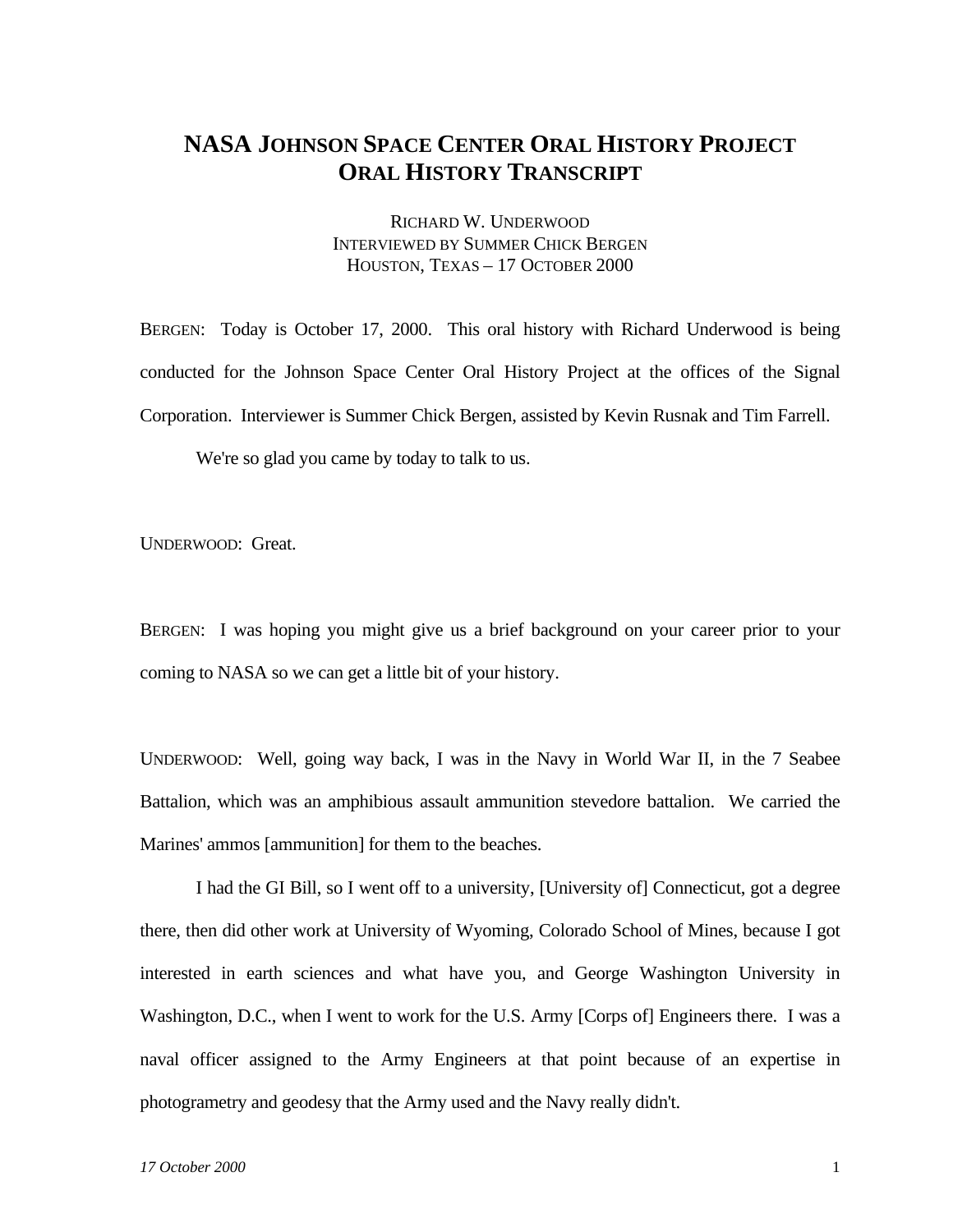Got to go all over the world on aerial photographic surveys, some for intelligence purposes, many for mapping and geodetic information to determine the size and shape of the Earth, how we could launch intercontinental ballistic missiles with some degree of accuracy. Traveled many, many places.

While in Honduras one time I met a very beautiful young lady and we got married. She's over in Nassau Bay right now. Forty-five years later, we're still married. Five children, put them through universities here in Texas.

Let's see. Once I married my wife, the problem was, she was a foreigner, and I had special military clearances. They were very unhappy, the fact I married a foreigner. I had a general tell me I should be shot without a trial; I was a traitor to my country for marrying a foreigner. They pulled me off the high-flying airplanes, the U-2s and other very exotic airplanes, and sent me back to the B-17s. I'm deaf, as I said, in one ear because of 4,000 hours in B-17s. In fact, the one I stepped out of that day in Honduras and met my wife is at Ellington Field right now. It's one of the few surviving B-17s, because it was used in aerial survey work, and the ones that were bombers were all destroyed after the war when better bombers came along. But nothing beat the B-17 as a reconnaissance airplane till the U-2 came along.

Went back to the 17s, after I got married, on projects for the military and State Department and joint ventures and all that. When I got sort of sick of traveling with children, I wanted them to grow up in the country and not an itinerant life around the world, I went back to Washington and they assigned me rather mundane work to do, and I decided I was going to go to work for [United States] Geological Survey in Denver [Colorado] because I had trained on their equipment when I was at Colorado School of Mines, which is in Golden, right next to Denver.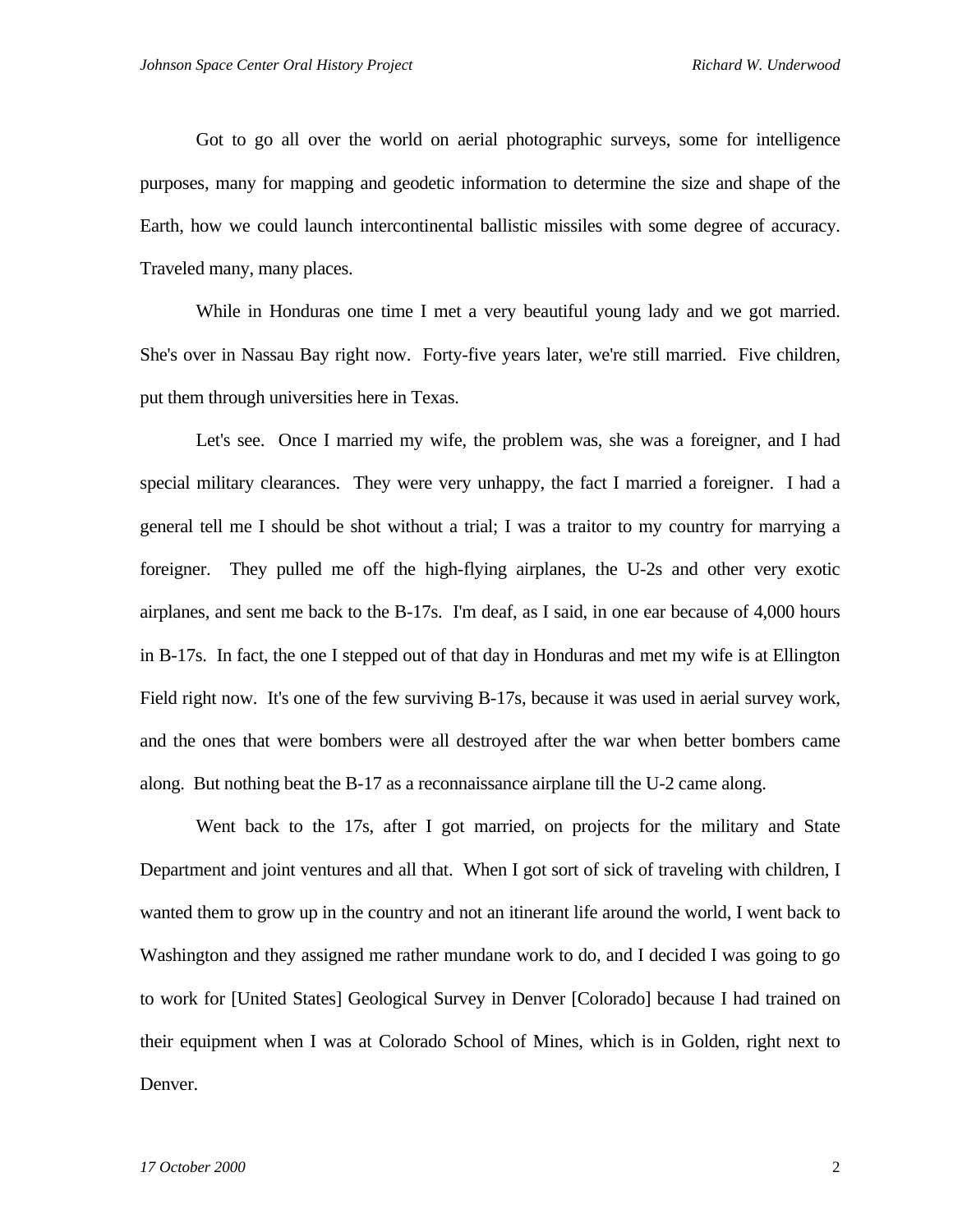At that point I got a call one day from a guy with a heavy German accent, that said, "They tell me you know something about cameras that fly high."

I said, "Well, up to 70,000 feet."

He says, "Do you think one could work at half a million feet?"

I says, "Well, that would be in space."

And Dr. [Wernher] von Braun says, "Well, let's give it a try. Come to Alabama. I want to talk to you." So he was Army ordnance, Army rockets, which are the best in the world compared to the Navy or the Air Force, ones which always blew up. The Army ones always flew.

I went down there and talked to him, and we began to hang some cameras on the early Redstones. Then when we determined they didn't know where they went when we shot them out of Florida—there were only two launch pads at Florida then—we got the Air Force guys back in that we used to lay out a grid out of northern North America over the poles into the Soviet Union so we could launch an ICBM [intercontinental ballistic missile] with some accuracy into Moscow or Sverdlovsk or wherever you wanted to go.

But then we took it down the Atlantic [Ocean] all the way down to the Antarctic, and that became the Atlantic Test Range. We could figure out down on the geoid back on the spheroid the exact shape of the Earth and how the geometric changes in the earth and the magnetic changes in the earth and the density changes in the earth caused missiles to not fly perfect trajectories. We knew what was going on.

Then I went back to Corps of Engineers at that point. The reason why I was loaned to von Braun was I didn't have Q-clearance and he didn't need one. And did other things in Washington, and then got loaned back to what became NASA at that point on several projects,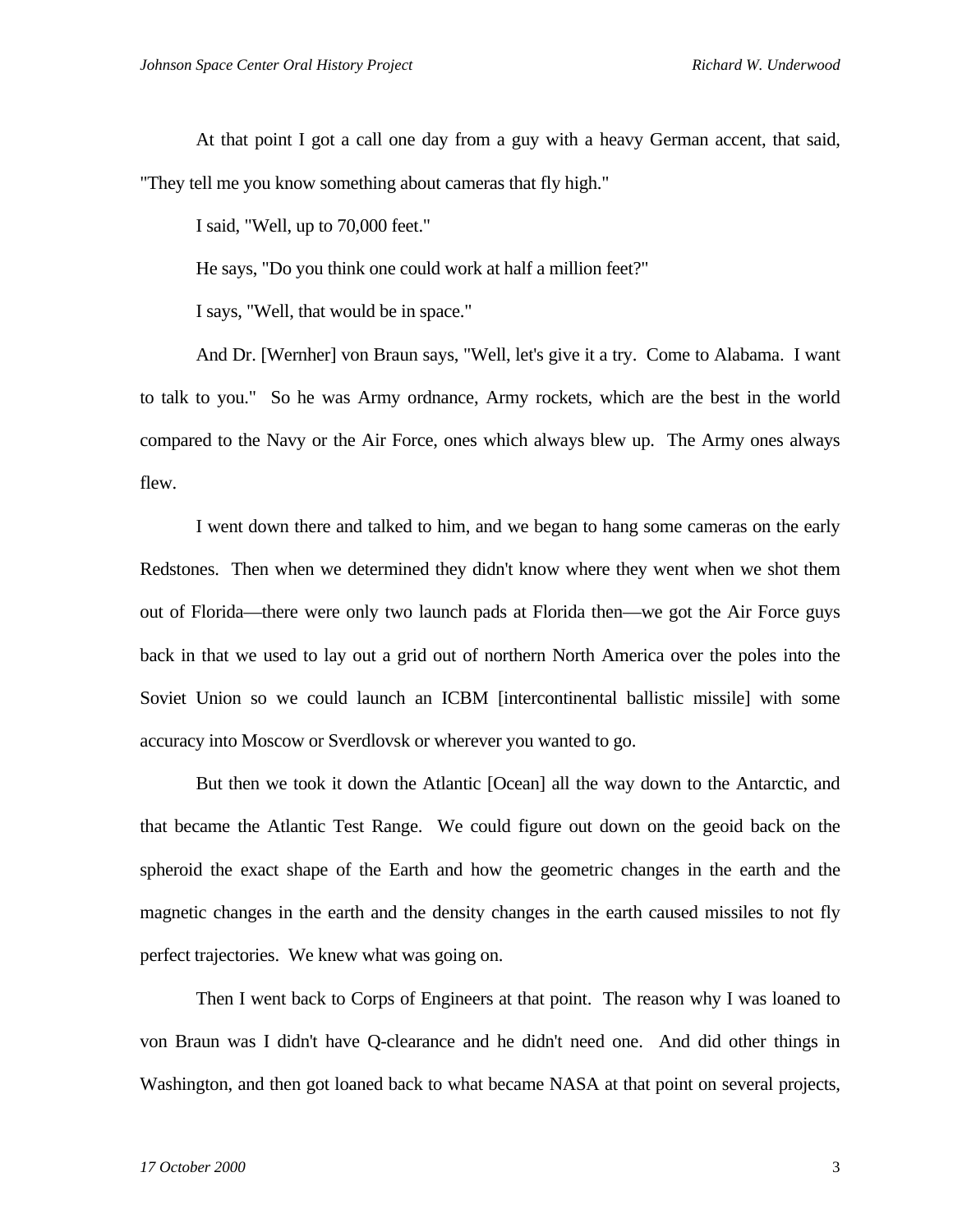particularly the echo balloon satellite projects, because they had problems and we used photogrametry to solve the problem. We could orbit the echoes.

Then people I had met there out of Langley were establishing Space Task Group, which began the operation down here, and after this place started up, they asked me if I'd go to work for NASA instead of being borrowed from them from the Corps of Engineers. So I came to Houston thirty-seven years ago, and that began NASA at that point for me.

It was mainly the use of photogrametry and what have you, which would have been in the Earth Resources Program to a certain extent. I had been all over the world. I had seen aerial photos from high altitudes of the whole world, and if I look at an aerial photograph out the window of an airplane, I know exactly where I am anywhere in the world, because every little piece of ground has a signal that it gives off.

So it sort of went through the Mercury, which was a rather mundane operation. The photography was really nothing on Mercury, but it did prove that with the right equipment you could do very interesting studies of the Earth on the synoptic view, this great view of the Earth that looks for hundreds of miles in many cases all the way to the horizon, and over a very short period of time. You know you orbit the Earth in ninety minutes. An airplane takes quite a bit longer. You could look at very large areas all done the same day, same weather conditions, same atmosphere, eliminate a lot of the problems. Say you want to photograph Cuba. I worked on that project for the aerial photos. It took a year. From a satellite, you could do it in a matter of about six minutes. So even the sun hasn't moved very much during that period of time.

So I remember after Gemini IV, when Ed [Edward H.] White [II] did his space walk, we had a camera around there that Ed took outside mainly to look at the outside of the machine, because it was very badly damaged, the early ones, the Mercs and the early Geminis. Some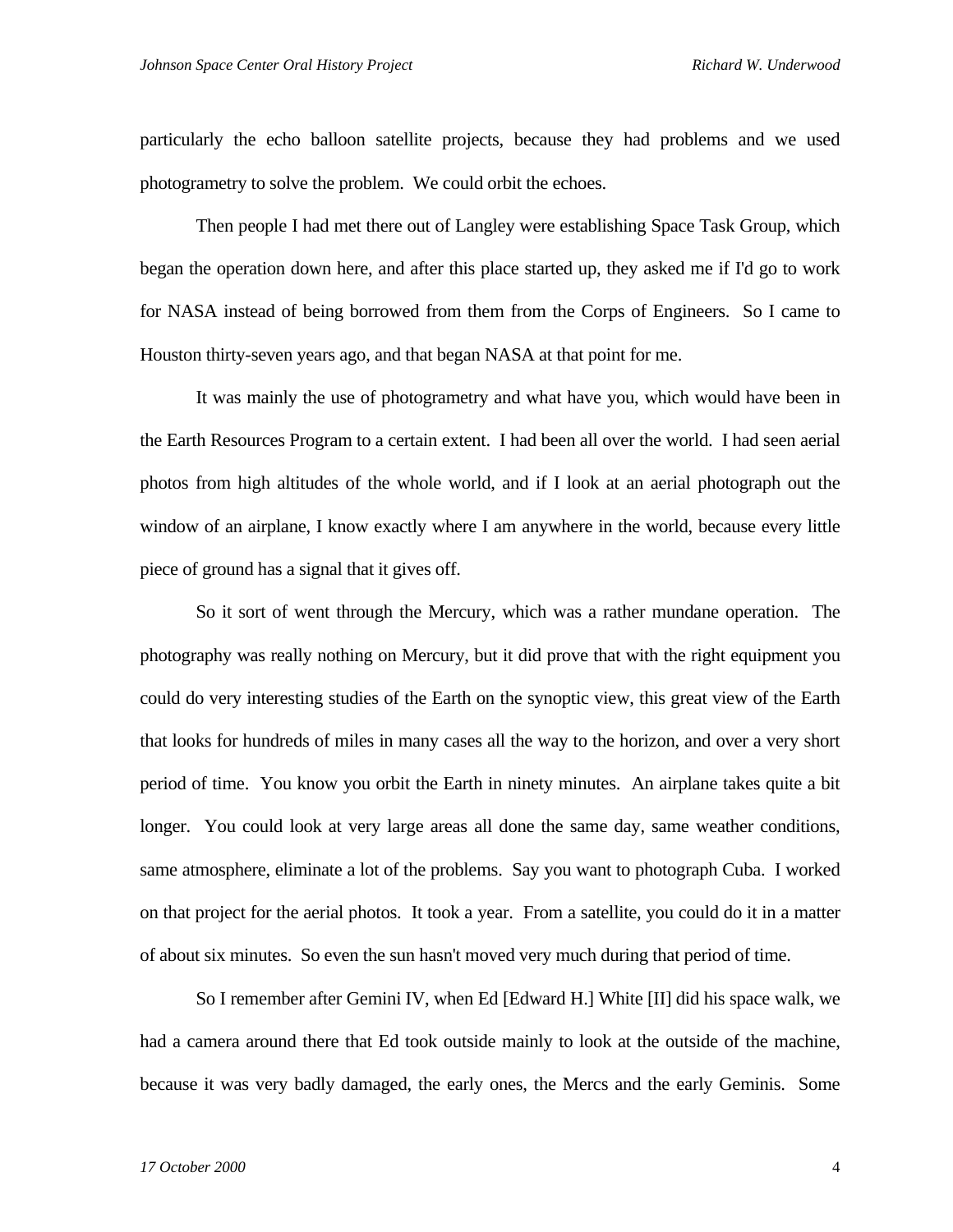engineers said it happens on the way up, and others said it happens on the way back. Two different attitudes of engineering to fix it. We said one day in a meeting, "Why don't we photograph it when it's out there. Then we'll know whether the damage happened going up or coming back."

White took thirty-nine pictures, and [Robert R.] Gilruth and [George M.] Low and [Maxime A.] Faget and all the designers and what have you were looking at these pictures on this magnificent roll of film, and we had it spread out in the lab there. Dr. Gilruth says to me— I'm down all alone looking at the other end of the roll, and he says, "Hey, Dick, all the action's up here."

I says, "Well, I don't think so, Dr. Gilruth. I think it's all down here."

And he came down and looked and he said, "Well, those are just pictures of the Earth."

I said, "Yeah, but we're looking at things that no human being had ever seen before, parts of Africa and other places. You can see what really goes on." I explained all these things to him.

He said, "Well, from now on, your job is to work with the astronauts to be sure they bring back great photographs of the Earth and then eventually when we go to the Moon." So that's how it sort of evolved at that point. It evolved into this machine to take the lunar photographs on the surface and in orbit both.

BERGEN: Was that the pivotal point of management at NASA's change in attitude toward photography?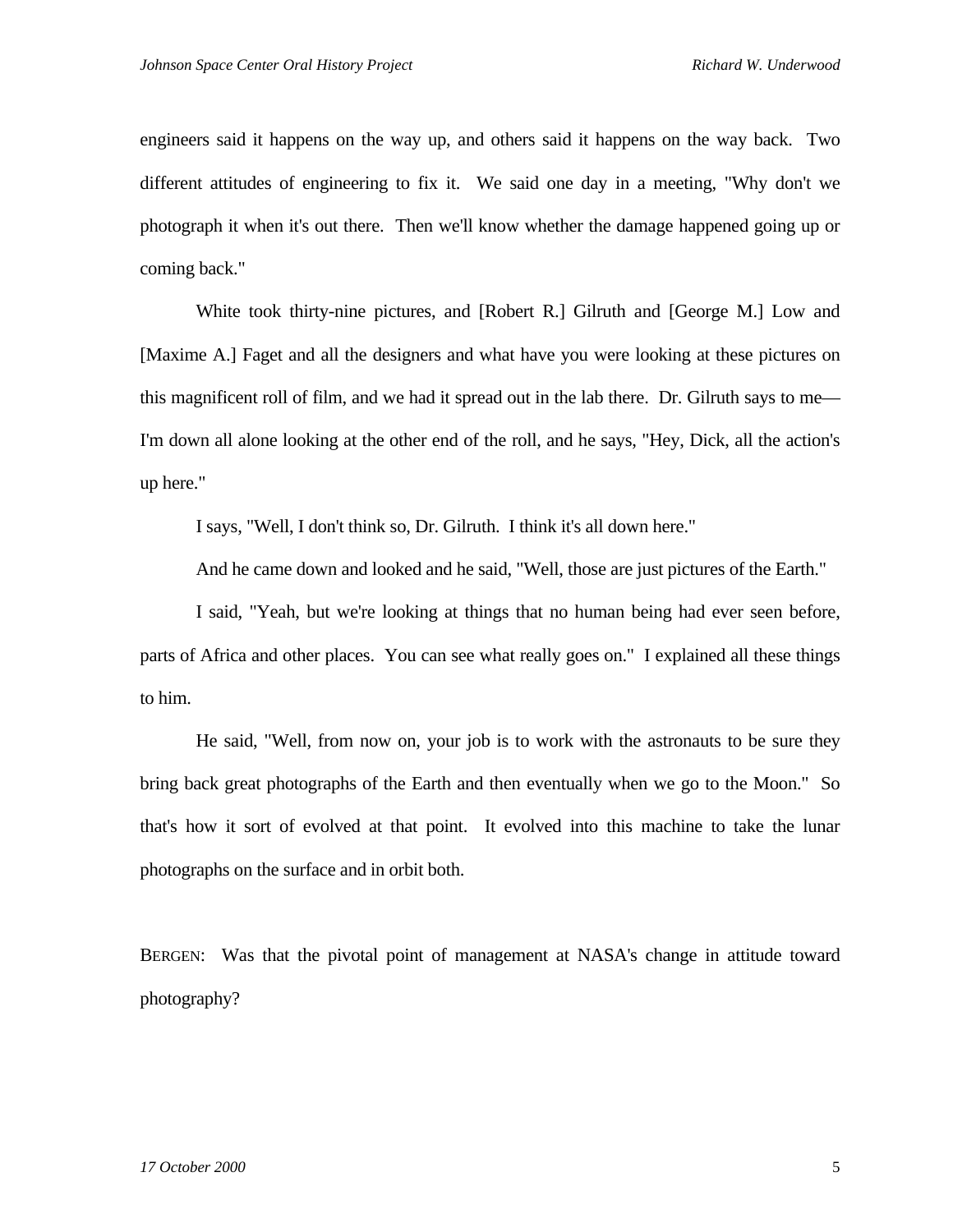UNDERWOOD: Toward space photography, yes. That was the pivotal point at that point. Before that, Walt [Walter C.] Williams at Mercury didn't want any cameras. At first he didn't even want a window, you know. We called those guys "spam in a can" at that point. You shoved them into a thing the size of a 55-gallon drum. They're going to sit in there in the dark or with a periscope to look. No, no, no. We figured they'd want a window. Of course, they're test pilots, and test pilots survive by the contact between their visual observation and their brain, on it's either time to get out of an airplane or to do something so the airplane and you will survive, and we felt they wanted a window. Then they put that little window in front of them on the Merc. And we felt they might want a camera. They began with a very simple operation.

But it was always a great antagonism, because cameras weighed and cameras took up space, and they're concerned about grams, and we're putting machines on that weigh ounces, that sort of thing, you know. You want to go between the two systems. There was a great deal of objection to carrying cameras.

Then [John H.] Glenn [Jr.], he carried a \$19.95 camera that he had to buy himself, because they said, "We don't want a camera. It's three orbits of an Atlas, of all things. And Atlases tend to blow up. It's too heavy and you won't make it. We're going to restrict the weight." Then, of course, they shot him straight east to get the rotation of the Earth, to give him 1,000 mile-an-hour boost when he went off the launch pad.

He bought a Ansco Autoset \$19.95 camera, carried as personal equipment on the weight they let him carry that way, and a roll of film, Eastman color negative. Two rolls were ultrasonically spliced together and loaded in the camera, not in a cassette like you usually buy the 33-mil, and then the camera was sealed so you couldn't open it except with special screwdriver. That way we got 70-some photographs.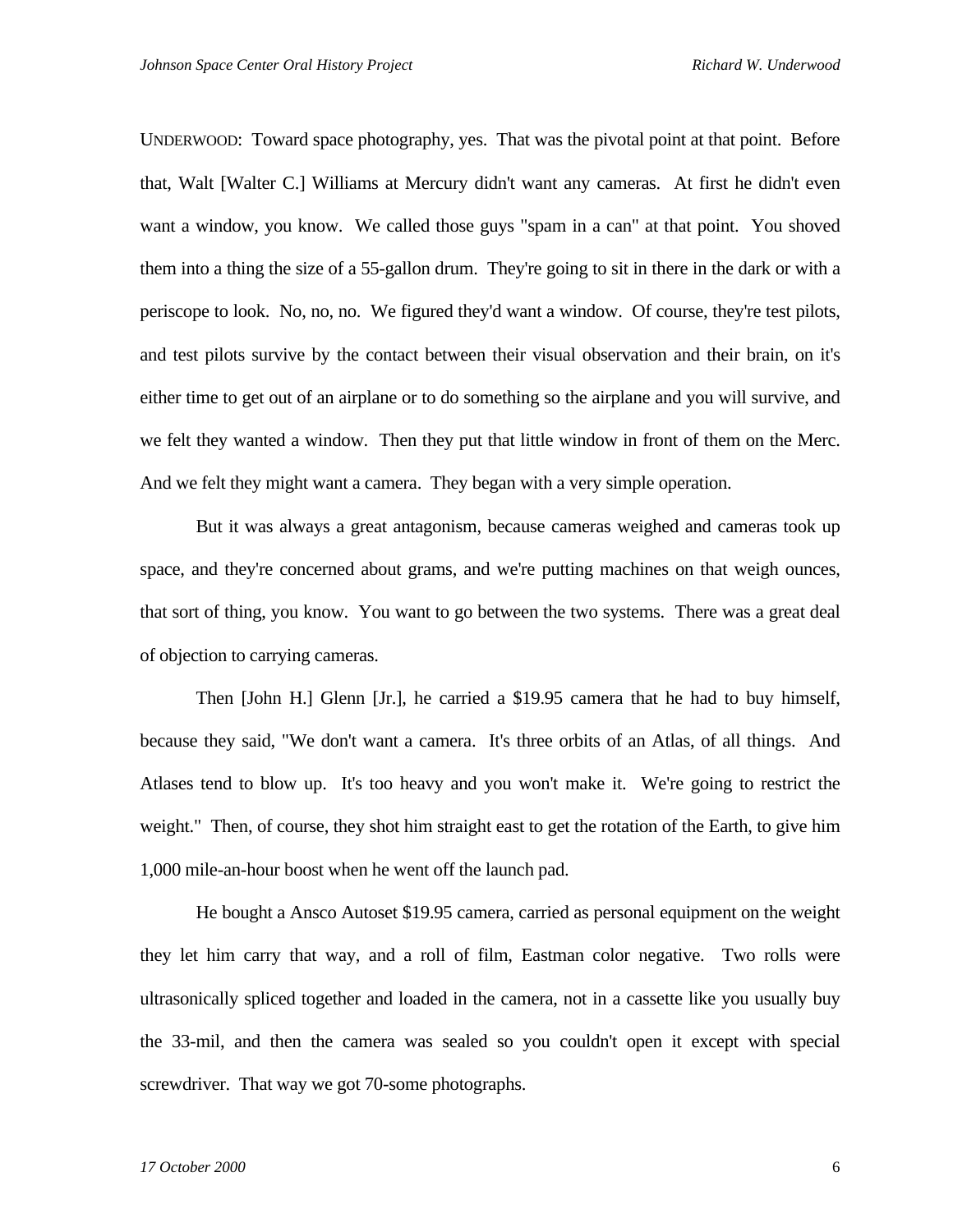But John had the problem operating the camera with the gloves and everything, and trying to wind the film, so [M.] Scott Carpenter was given a Zeiss robot which you wind up ahead of time, has a spring mechanism, and every time you hit the button, it took the picture and advanced a half frame, so it took half-frame 35s. That didn't work out too well.

[Walter M.] Schirra wanted to carry his personal camera, which was a Hasselblad, and Dr. Williams said, "Man, that's a big machine. What's wrong with this camera that Wally had?" Wally had these 70-millimeter slides taken at Indianapolis [Indiana] at the time of the big race, the Memorial Day race, and he's down in the pits with [Andy] Granatelli and these other guys, noted personalities of the time, with his camera, photographing these magnificently colored automobiles, racing cars. They're beautiful. They're beautiful on these big slides. He felt he'd get beautiful pictures from space.

So they wanted to know why he couldn't carry the camera. It was worked out, with various people looking at it, that the leather outgassed—they had leather on them in those days. This one doesn't [referring to his camera]. And made them look pretty, so all cameras had leather on them in those days. It outgassed. If you took the leather off, you had stainless steel, and the sunlight coming through the window bouncing off it could permanently blind him. So you don't want blind astronauts. You got outgassing from lubricants. You had a viewfinder in it. This one doesn't have a viewfinder, because they're useless out there. And they weigh a lot and they're made of glass. If you break one, all this stuff floating around in there.

So in the Mercury, Gemini, Apollo, you couldn't distort your body very well to look out the window of those spacecraft through a viewfinder, so they were taught to shoot from the hip, like "Gunsmoke," draw and shoot, get your target.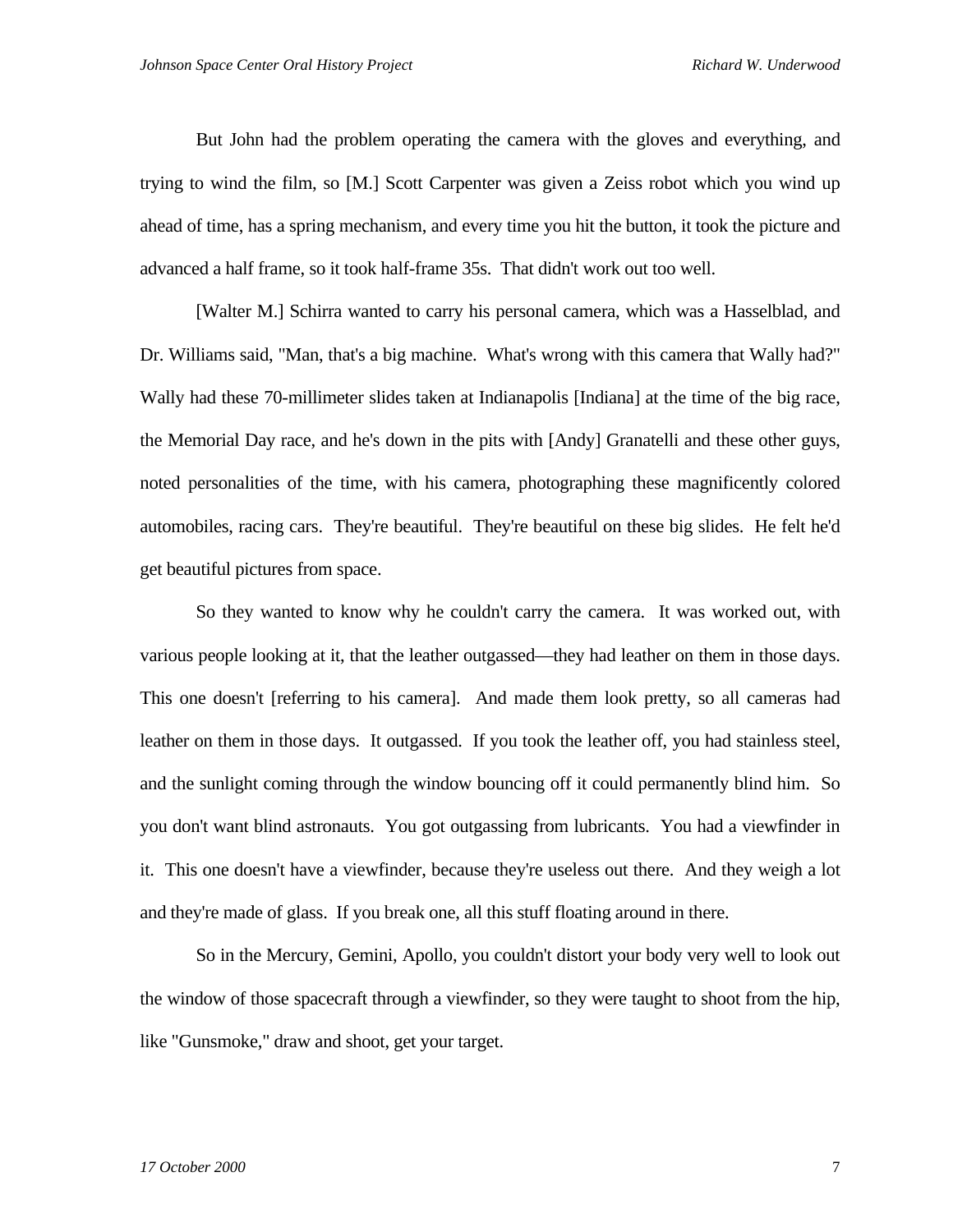Also it had a focal-plane shutter, the Hasselblad 1000 and the 1600, and in zero gravity they didn't accelerate and decelerate at a constant speed. They were designed for 1 gravity and so were the springs and other things in the camera. So there were a lot of things wrong with it.

When Schirra was told this in a meeting, he broke down and started crying, practically, I mean just like a three-year-old kid who broke his favorite toy. Everybody thought that was rather unique, a number-one Navy astronaut and so on, the original seven guys. Dr. Williams, after a while he decided to give him his camera. So it was determined we'd modify one that would make it okay. Schirra carried it, and from that day on these things have been flying, because it's a magnificent camera.

So all the modifications that NASA talked Hasselblad into doing, in building even this camera, we talked them into building this camera, were the result of the space program, and that's why it's such a super reliable camera today, precision. Never going to fail you, because we didn't have a failure. The whole time I was there at NASA, we never had a camera fail. They've had them fail since.

BERGEN: I love this quote you wrote in *On the Shoulder of Titans*, where you said, "With Mercury, space photography was born. With Gemini, it struggled toward maturity so that Apollo space photography would give you and me, indeed the whole world an opportunity to reach out and practically touch the Moon, that Skylab would again look back toward a troubled Earth, back here where the real action is." Could you take us on that journey in space photography? You told us about Mercury. Just take us on that journey through Gemini and Apollo and Skylab and your direct participation in it.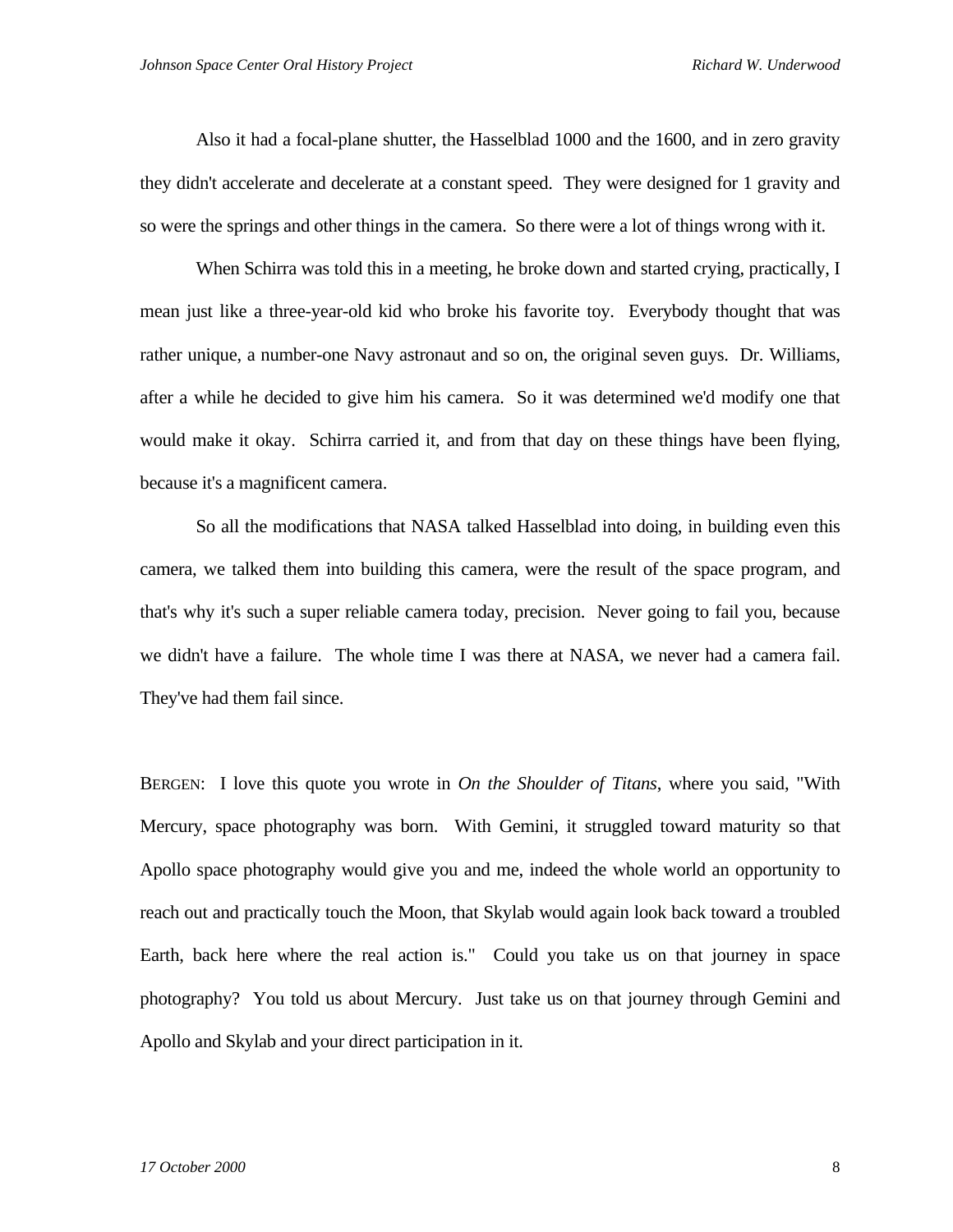UNDERWOOD: And the work I worked on mainly with the astronauts. Gemini III, [John W.] Young and [Virgil I. "Gus"] Grissom made three revs [revolutions], another short flight, and they brought back a short roll of pretty good pictures. They were busy, because no one really knew if Gemini was going to work okay. You had two guys on board and a very tough time line, and we felt lucky that they did get 20, 25 photographs, even though the roll could have taken quite a few more, because we were using very thin film, very special magazines that Hasselblad had built for us, and others had built some of the test ones in New York, J. Mauer [phonetic] Company and other people.

But after Gilruth and Low and others looked at the Gemini IV pictures, I'm explaining them all to them, all over the world, and how this was a valuable tool, then the emphasis began to change. So with [Gemini] V, you had a longer flight, mainly to see if they could live out there longer, and a lot of time. So let them take photographs.

So we worked out the orbits when they had time to do the photography or even in some cases changed certain things so they could do it, to get photos that geoscientists around the world would like to have from space, and worked it into the flight plan. That seemed to work out quite well. They brought back some absolutely magnificent photographs from V.

Then [Gemini] VI and VII would be the rendezvous with two spacecraft out there, and that would have to be done if we were going to the Moon later on. Everything was steppingstones to the Moon, going on up there. We also at that point had to train them to look at each other and take photographs and maneuver around each other so that the flight controllers and the planners and the other people would have a series of photographs that they could see exactly what happened out there in space and what problems might develop in a rendezvous or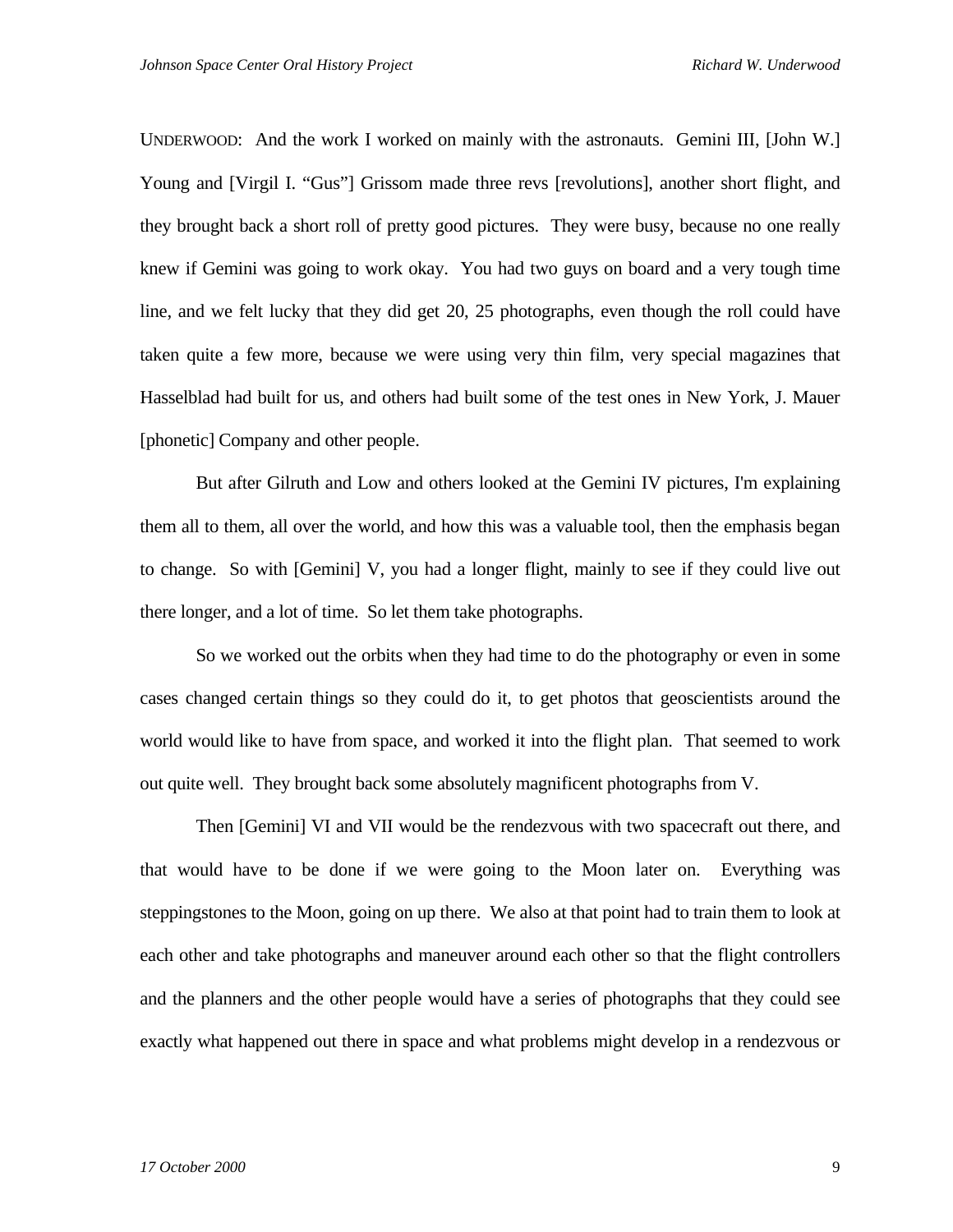docking or maneuvers between two spacecraft, and to cope with that sort of thing. So it became a double operation.

Well, VI aborted several times, VII went first, and then VI came after it. They tried to count them down. They'd go, "[Gemini] III, IV, V, VI." No. On a quiz program, you're missing the order. VII went before VI.

Then the other problem was that Frank Borman was unhappy because the lighting conditions were set up where Schirra and [Thomas P.] Stafford in VI would have the best lighting. So you almost felt like you were back up in Hollywood [California] or somewhere at this point. Good lighting versus bad lighting because of the position of the sun. The setup was that the pictures we knew in advance coming back from VI of the rendezvous would be far better than those coming back from VII, and that didn't set too well with [James A.] Lovell [Jr.] and Frank Borman. Pulling these names back thirty-five years now. [Laughter]

And that's the way it turned out. The rendezvous pictures that VI took and VII are magnificent, that Tom Stafford took at that point. Their flight was short, so their Earth-looking pictures were generally good, at least the ones that Stafford took were good. [Gemini] VII, though, had the longer flight, two weeks, because they were going for a record, duration record as well as the rendezvous. Their pictures were great, too, and consecutive runs over the same location turned out to be outstanding photographs.

They did a series on Florida, four consecutive revs, so you got the tropical area where there are short-duration weather changes. Over four and a half hours is a lot of weather change, and you can see it. The Earth is rotating underneath them, so the first time they're looking south from up over Savannah [Georgia], I guess, the top of the orbit, at Florida. The next time they're looking from south of Jacksonville [Florida] to the other end of it, a series of pictures. Then the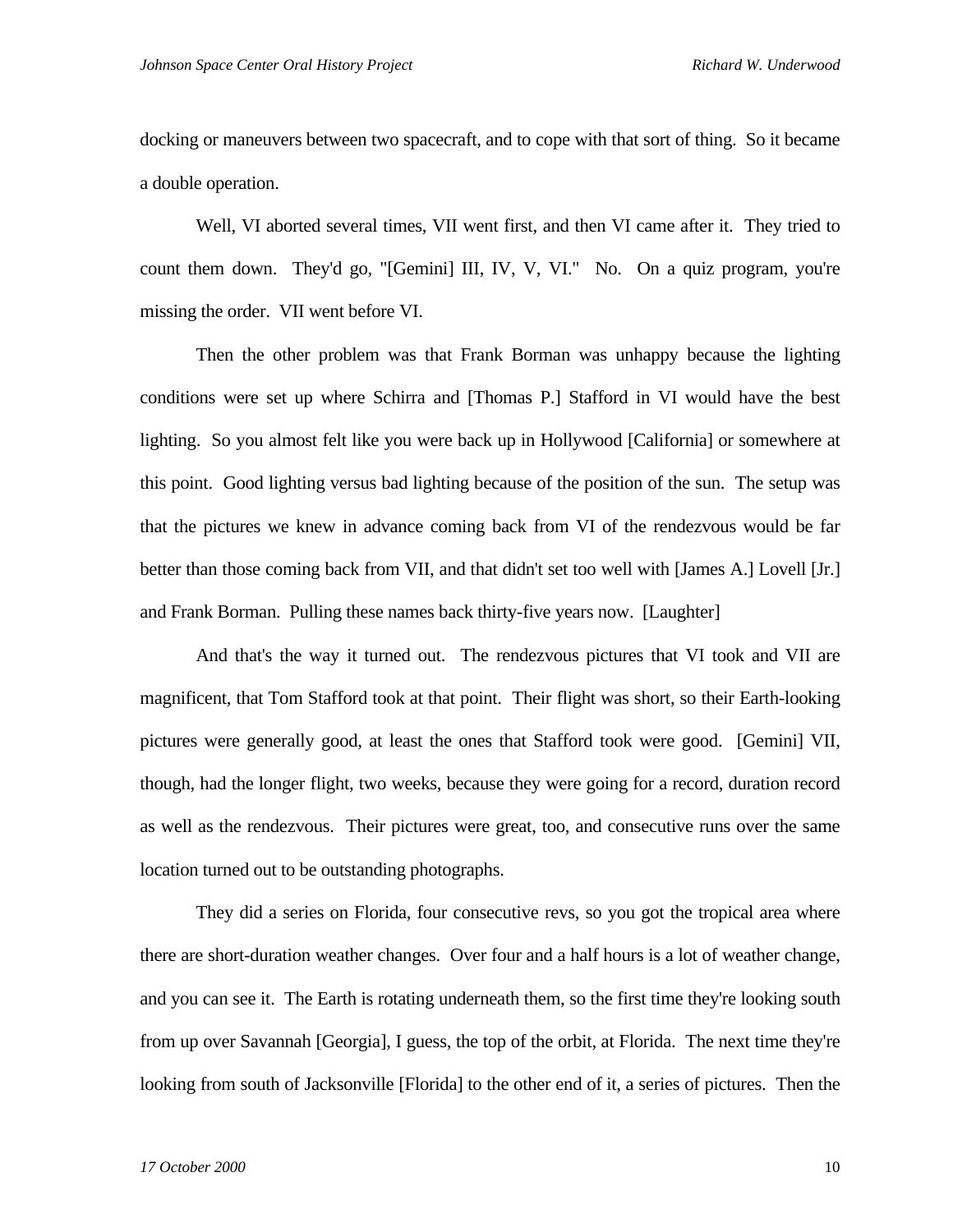next one, they're looking more to the north. Then the final one, they're down over Havana [Cuba] looking at the whole of Florida. You can see all these weather changes. You need a million people on the ground to tell you what happened in four photographs from space out there, the Florida peninsula. So that proved that in long-duration flights you could get some good photography.

Then another problem was, a lot of the geoscientists around the world wanted photographs of certain areas, and you get fifty minutes of daylight and forty minutes of darkness, and they're scheduled in a series of times they're going to sleep. In those days, astronauts didn't sleep, because they're looking at this Earth out there. No one had ever seen this magnificent thing before, and they'd look out the window all the time and they're not going to sleep. So we would write up a little piece of paper and hide it in the spacecraft. I called it "photography for insomniacs." So during the sleep cycles, I'd tell them what rev and the time they'd get to places where I'd gotten letters from scientists all over the world, wanting photographs of that area.

The flight controllers couldn't understand why these pictures came back during sleep cycles. Nobody was sleeping out there. So that became a system through the rest of the program. We'd put the cameras on spacecraft and this piece of paper was in there. One astronaut knew where it was, so they'd get the pictures from that. Got a lot of great photos when, in theory, they're sleeping, not supposed to take photos on the later flights.

 On the Earth-orbiting Apollos, the same way, and even into Skylab. Joe [Joseph P.] Kerwin was my next-door neighbor at Nassau Bay, and he flew on the first Skylab and it worked great there. Then the other guys realized we were going to do it, too, on the other two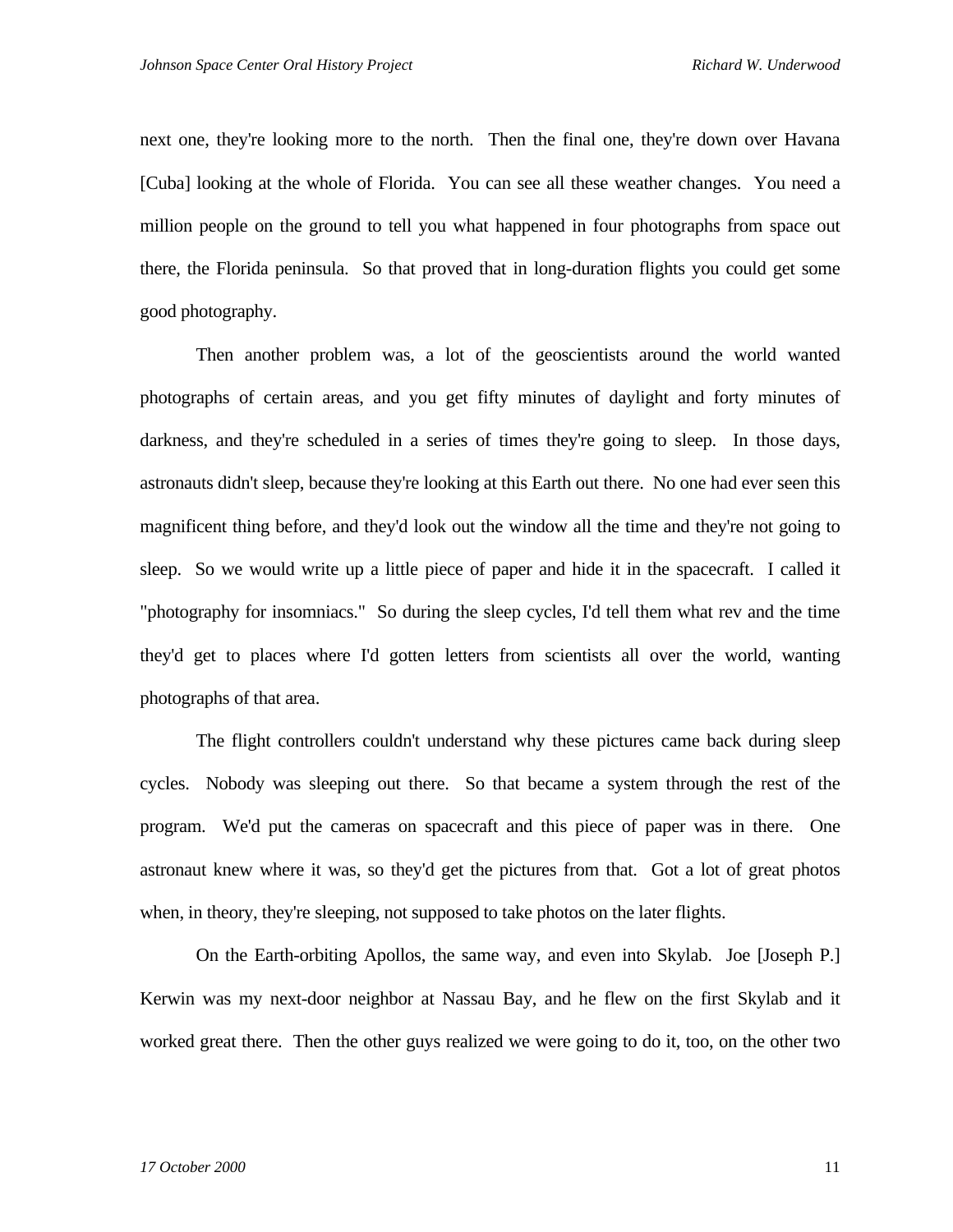Skylabs, so we worked out an awful lot of stuff for them that were on the so-called sleep cycles. The last guys were up there eighty-some days, so there was plenty of time to get things done.

So it went on from that standpoint. Then, of course, the next steppingstone was the dock. [Gemini] VIII hit that Agena and everything went crazy, and the motion pictures of that are stunning, you know because [Edwin E. "Buzz"] Aldrin and [Neil A.] Armstrong were going like—who was that?

BERGEN: [David R.] Scott.

UNDERWOOD: No, it wasn't Scott. Oh, boy.

BERGEN: Yes, it was Scott.

UNDERWOOD: Dave Scott was with them? Okay. Scott took the later one, yes. You look at those pictures, they're going like a 78 RPM [revolutions per minute] record. Well, you're too young to understand 78 RPM records, even probably 33s. How he knew where to reach and fire those retrofire pack and bring that thing under control and take a series of photos was very interesting. When they came back, I'd always get them to autograph a picture for me. When Armstrong autographed the one for me hitting the Agena, he said, "To Dick Underwood—Next time I'll do better." We didn't know what next time was going to be. [Laughter] But the pictures were of great value from the operational standpoint.

Then on the next flight, the Agena failed and they put that [augmented target] docking adapter [ADTA] up there, and the nose cone didn't come off. They took a series of pictures on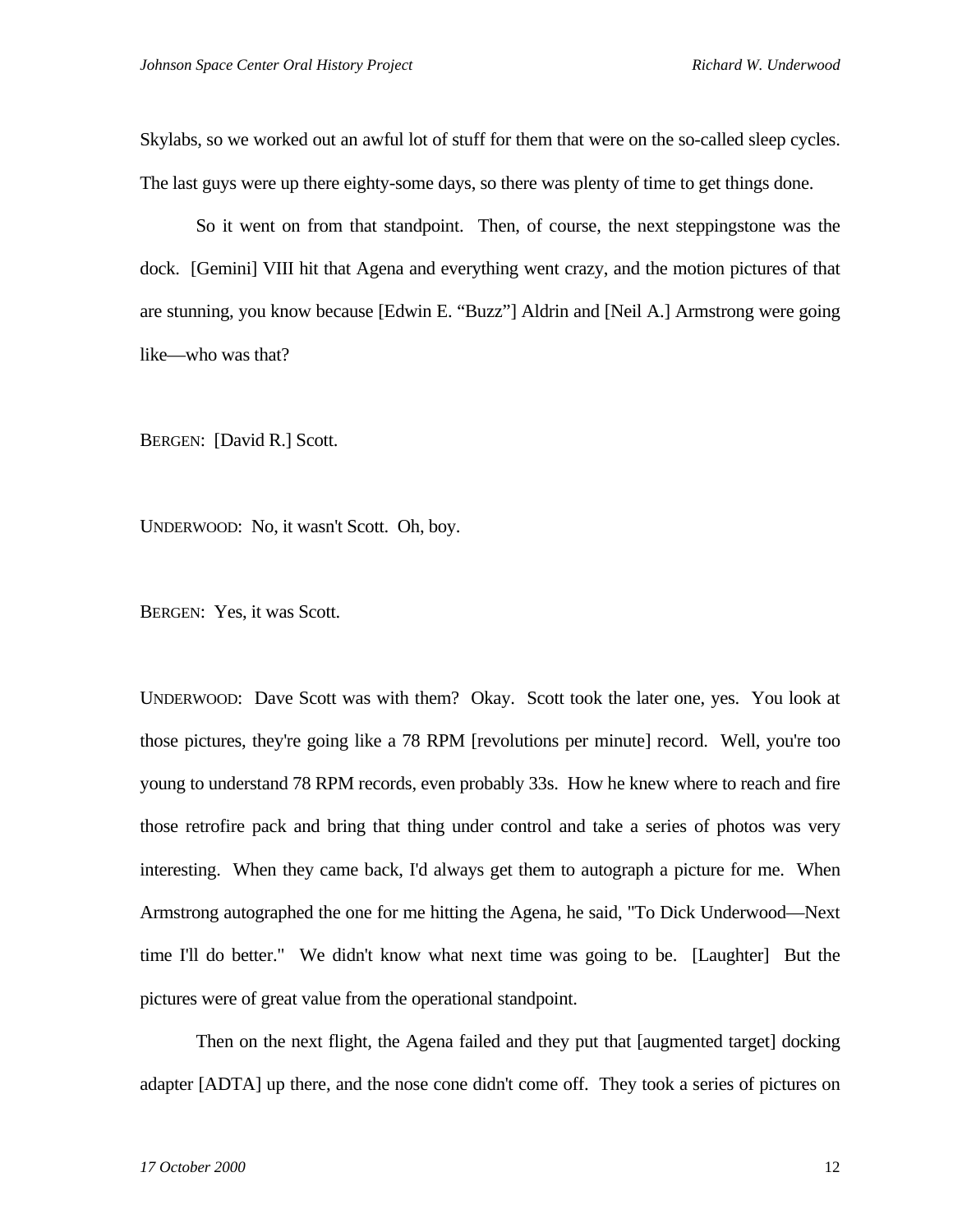why the failure happened on the nose cone on the wiring operation, which was used to admonish the contractor. The contractor was saying that a space photo's not legal in law courts.

Then, of course, [Gemini] XI did it great. They even had a tether line hooked up to the Agena and were going round and round like this [Underwood gestures]. Unbelievable series of photographs. And XII did a similar thing. That ended Gemini at that point.

BERGEN: I read that you were able to get cameras on the unmanned Apollos for public affairs purposes.

UNDERWOOD: Yes.

BERGEN: Can you tell us about that and the results?

UNDERWOOD: Well, we wanted to test the first electrics, and we had them on there, that the operation would fire, the camera would turn on. When they went on up, it looked out the window, and they rolled it on over. The first one, I guess what was [Apollo] 5, I guess, was a short flight, and they wanted the picture also of the entry, so it worked all the way.

Then the next one after that was orbital, and that camera ran and ran and ran, took a series of pictures at a greater distance between photographs. So we had the orbital at that point also, and it looked down at the Earth. When they rolled it over and then they rolled the spacecraft, when it was rolling, barbecuing for heat control, information for flight controllers and the environmental guys, the life-support folks got a series of these pictures. Every now and then the Earth would roll underneath it.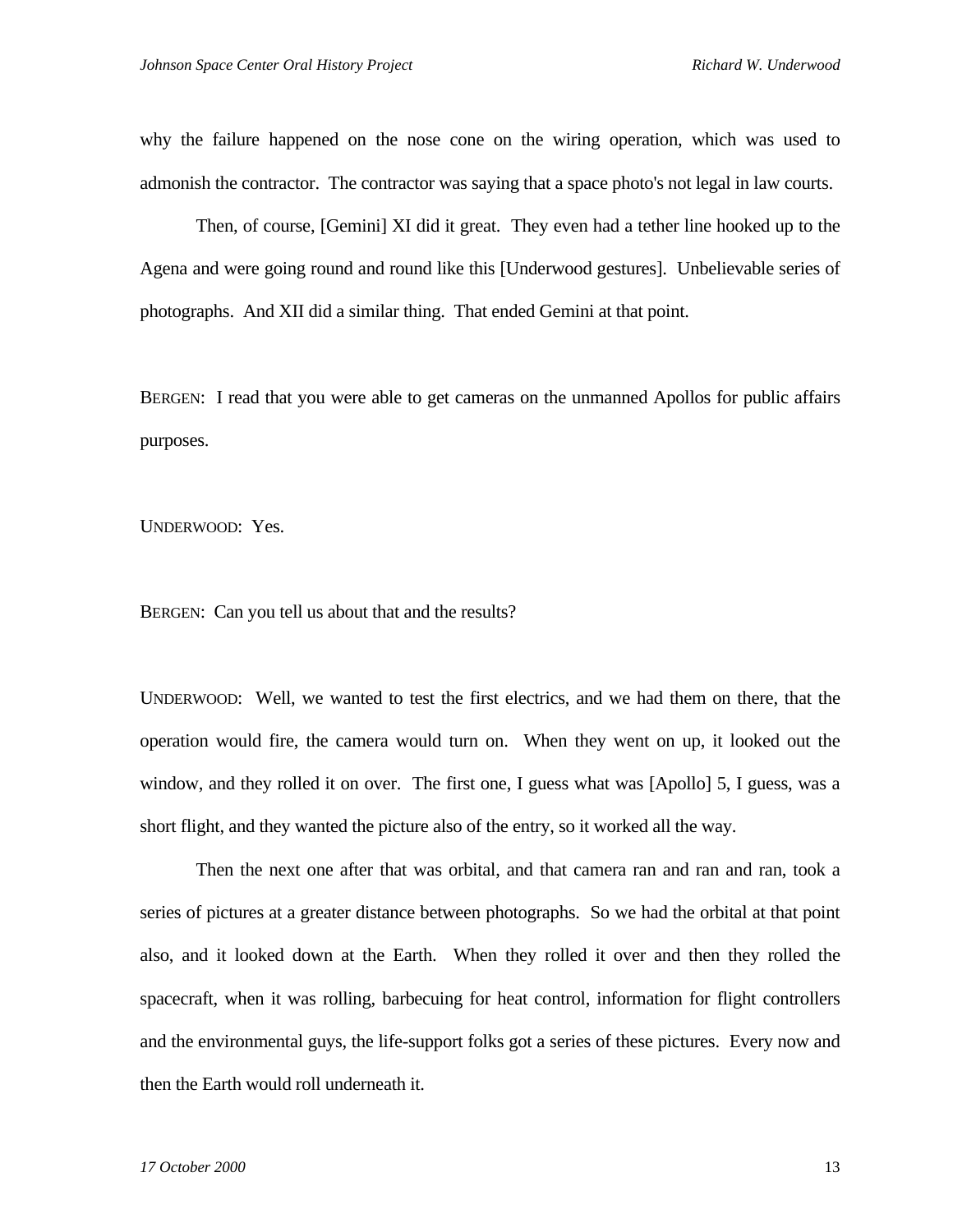They were a great series of photographs, but it gave us a good idea of what we were going to get on [Apollo] 7, when 7 flew, which was in many ways just to see if the machine would survive long enough for a journey to the Moon and back, but in Earth orbit. We had a lot of unique experiments on there that Schirra was a bit unhappy about, but the other two guys liked them, particularly Walt [R. Walter] Cunningham, and brought back some very interesting, unique photographs at that point.

Then, of course, we went to [Apollo] 8, which went to the Moon and back, and [Apollo] 9 also was Earth-orbiting, with the lunar module out there, and the training there was photographed the two vehicles, then after separation again. Then the rest of the time was Earth orbit. Lovell and those guys got some great—was Lovell on that one? No. It was [Russell L. "Rusty"] Schweickart and Scott. Great, great photographs in Earth orbit.

Then, of course, the other Apollos went to the Moon.

BERGEN: Did you feel that the photography experience you got on Gemini helped prepare you for Apollo?

UNDERWOOD: Oh, yes, and Skylab. Yes, and the Shuttles. Yes, and it put an awful lot of flight controllers and other people in other divisions at NASA at ease once they saw how things really worked out there, going from the computers, which didn't have the capacity of the ones today for simulations, to actual photographs to look at. They were always told to shoot the pictures the way the human eye sees it. In most cases, on the Moon nearly everything was done—how would you say? As they saw the scene and as things developed, not that much as photography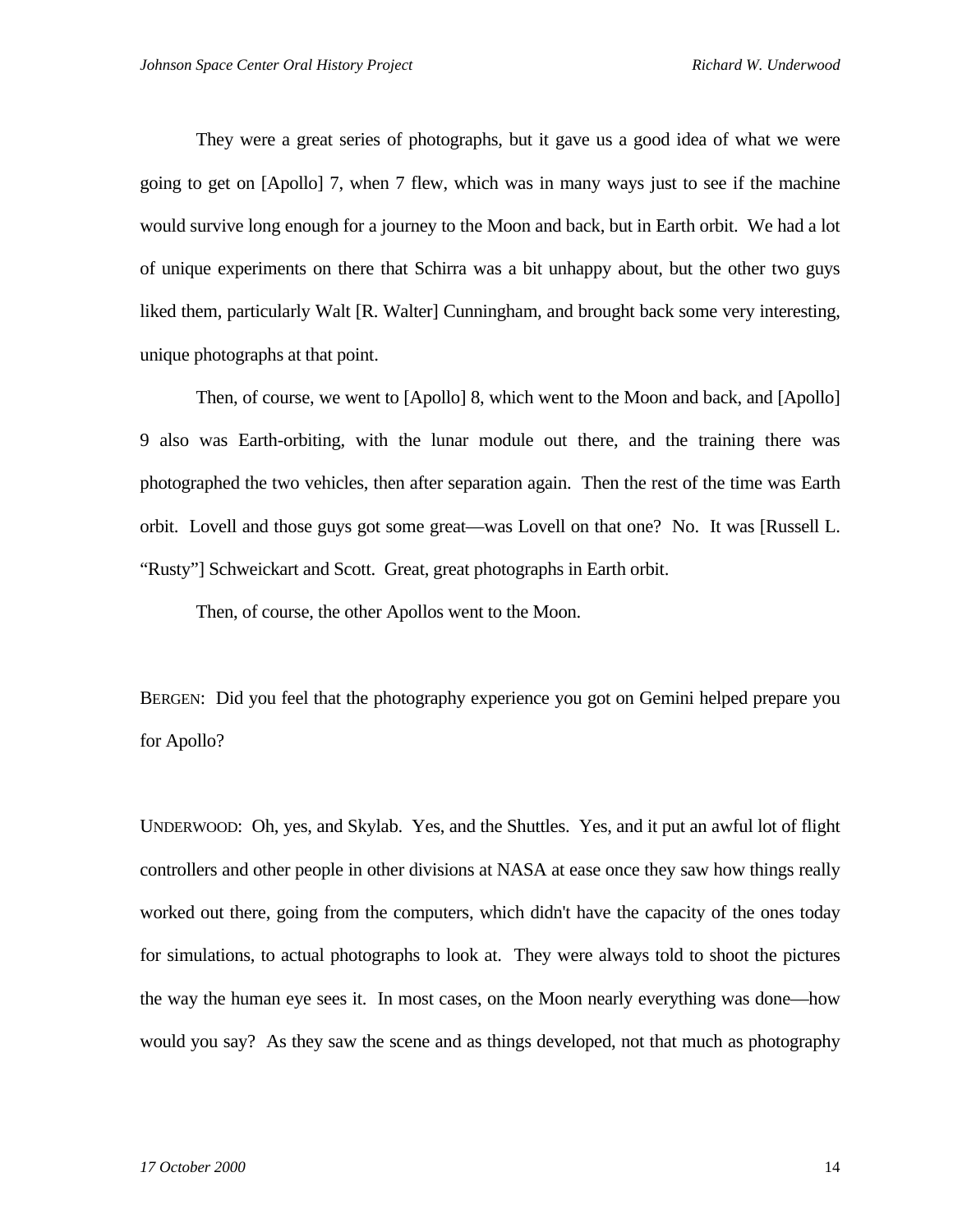that was designed and thought out ahead of time, really, except panoramas of certain areas of certain stations and what have you.

On the last flight, [Eugene A.] Cernan sat down to photograph [Harrison H. "Jack"] Schmitt and the flag and the Earth in the background, which is one of the great photos ever to come out of the space program. That was a contrived situation, but 99 percent or 90 percent, 95, anyway, were the scene as you saw it and what you wanted to do so that people back home would understand what you're doing.

BERGEN: What did you do on the ground to prepare for the astronauts to take pictures in space?

UNDERWOOD: In space? Or in Earth orbit?

BERGEN: Just on their missions in general. What preparations did you have as far as preparing the equipment, the cameras, and what facilities? I know you developed a lab.

UNDERWOOD: Yes, I was the only supervisory aerospace technologist in that whole directorate, and that made a lot of people unhappy. They kept trying to fire one supervisory aerospace technologist in the directory, and I was the only one. But Gilruth and Low and other people were on my side, so it never worked out. They said they wanted me in that directorate so I could have direct access to the processors and the film and all these other things, and interface with the astronauts. I didn't do any real work in photographic techtometry lab other than interface with the people there on situations, and directly with the astronauts and people in Building 4 and the ninth floor of Building 1, who were really the ones who protected me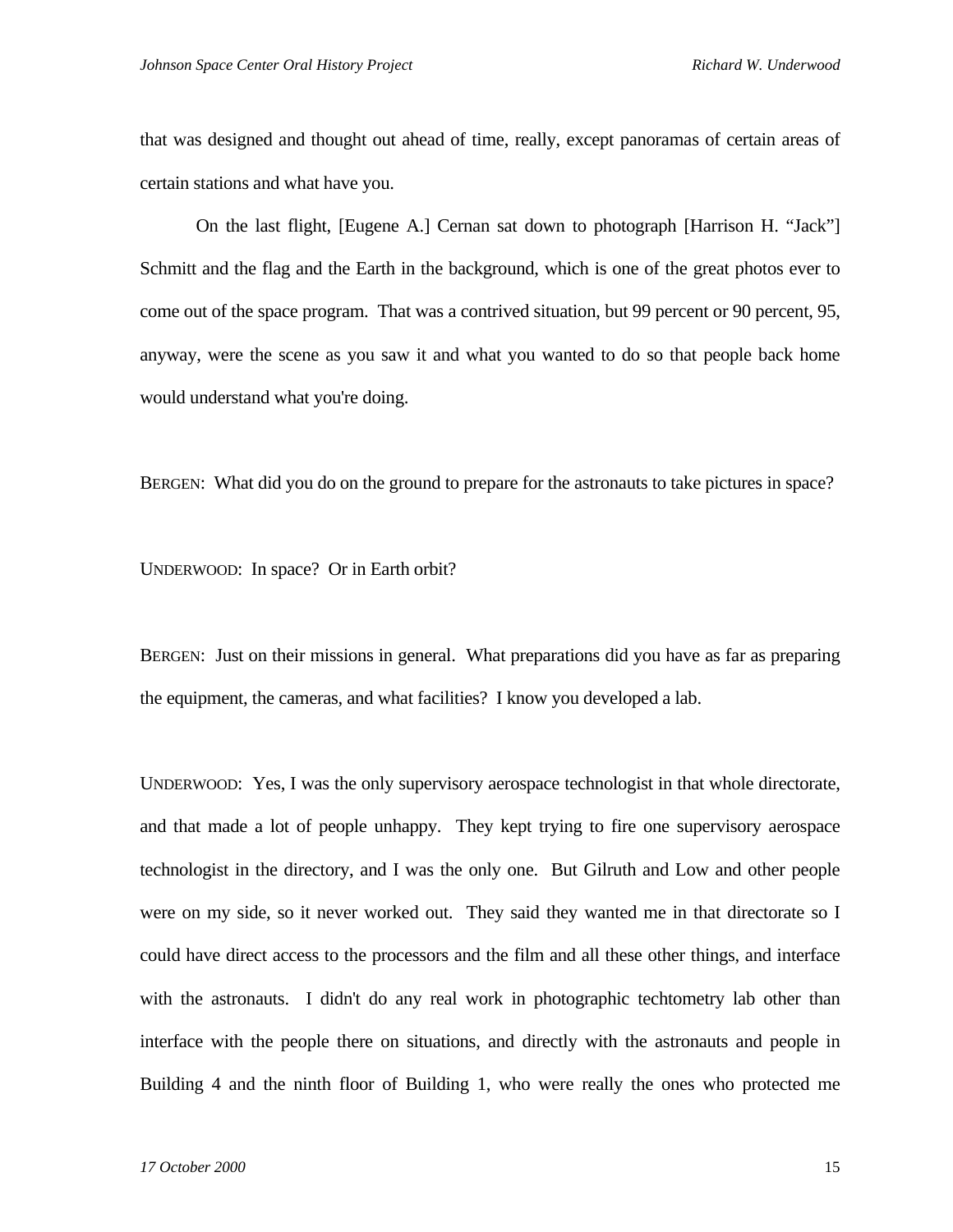through the whole system of management there at that particular point, and [NASA] Headquarters. Mr. Webb and his successors thought space photography was great.

BERGEN: What types of resistance did you encounter?

UNDERWOOD: You mean in my directorate?

BERGEN: In trying to incorporate space photography into the missions.

UNDERWOOD: A lot of people felt that it wasn't of any great value. They were looking at a different drummer, listening to a different one. They had other things that they were thinking about, that here we're using cameras you can buy in a store that have been modified, and we're not carrying super systems like flew on U-2s or other things, and we really didn't want to, because we didn't want to get into the security business. Everything NASA did was in the public domain, and we didn't want to whack into that particular area. We wanted pictures that recorded it the way the astronauts saw it, and this camera with this lens is exactly the way the human eye works.

There were various people that had various objections, that it wasn't technical enough and it wasn't dedicated in many ways as the super part of the mission that went along with all the parameters that were important to the mission and zigzagged in between all of them into the flight plan and into the training system and all that. We just told them we wanted reaction of what goes on out there, and if an emergency comes up, you'll have the training to document that, which, of course, happened a number of times. They were trained, very well trained.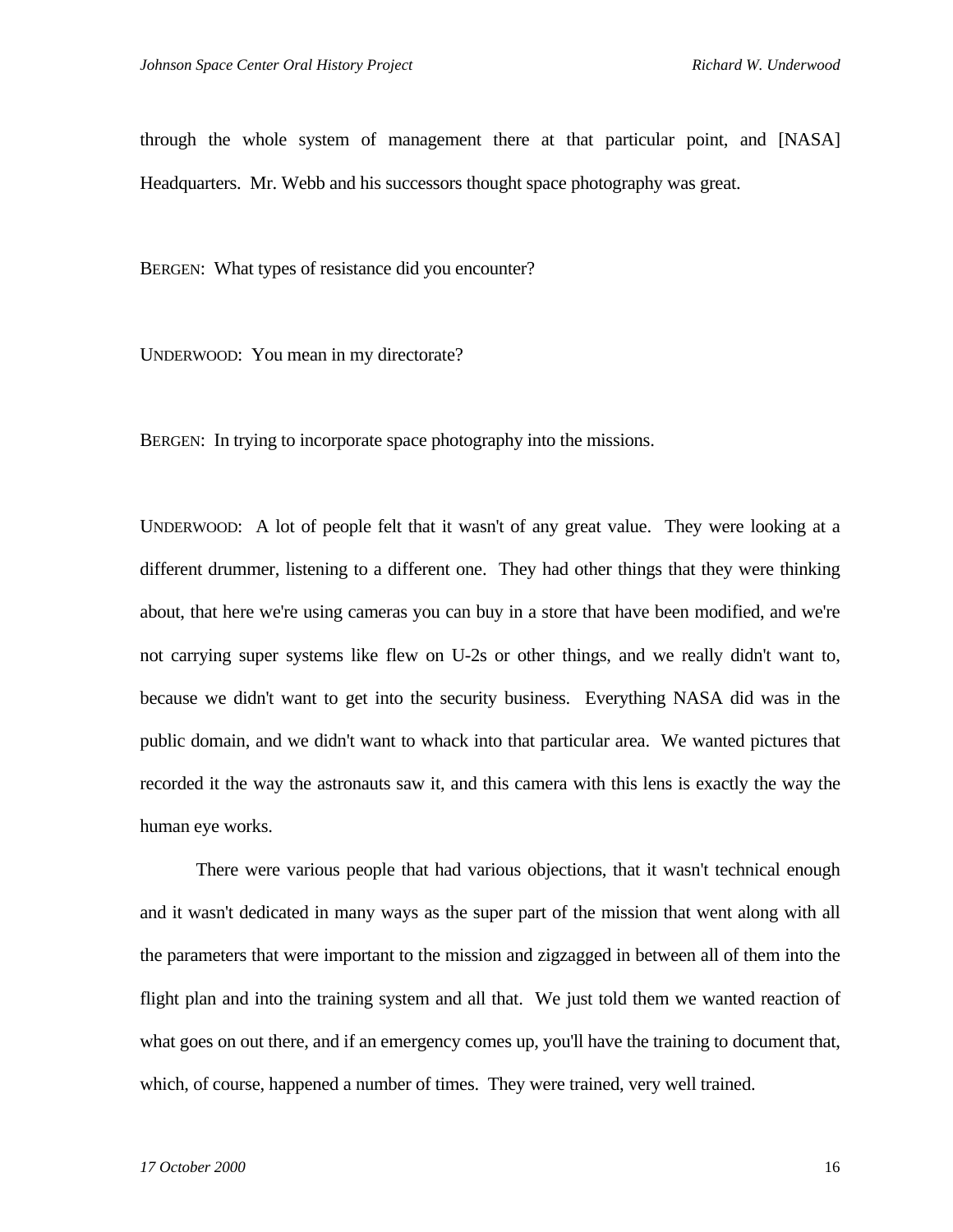BERGEN: Tell us how you trained the astronauts.

UNDERWOOD: How you trained them? Well, a lot of people were involved in training, but my end of it was mainly to get these great Earth-looking pictures and things of that type.

Well, we knew exactly the light conditions generally from those altitudes. You're above the clouds, so you're not going to get changes from clouds. We knew where the sun position was. We knew the dynamics of the film, the lens, the camera, and knew that with rather common settings, where they didn't have to play any games with cameras, we could go to general settings and they could get a great array of photographs. The only time they wanted to mess around was when they were near terminators when the light dropped off. That happened in a matter of several minutes, but always go back to the normal settings if you deviate from the normal settings. I'd always be in mission control whenever they were doing that sort of thing, remind capcom or someone, "Have they gone back to the normal settings?" For the next rev or two revs from now.

But whenever they were flying, were going to be awake, I'd be sitting there in case they had a question, you know. I used the console in the weather office there, because it really wasn't needed when they were out there. The only time weather was really needed was liftoff and landing at that point, and what might come on in the meantime to change the landing site or the landing rev or something like that. Once you lifted off, that was a *fait accompli* at that point. Then the next thing was the landing.

So I had access to all that equipment and all the weather satellites. I could even tell where weather was all over the world. These were rather rudimentary satellites compared to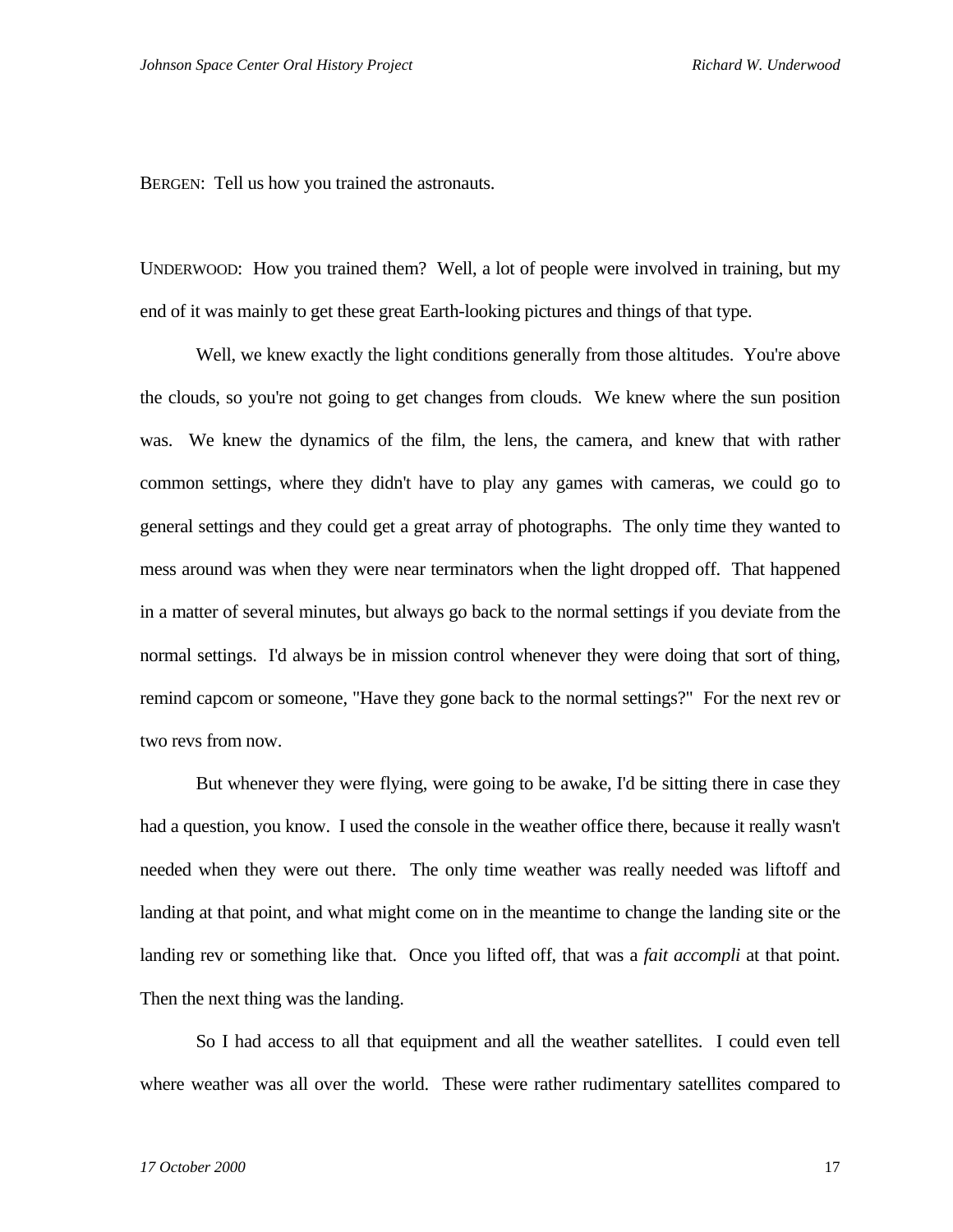today's satellites, but you had the general idea. No point in saying, "Hey, we want you to get a picture of a certain area" when you know it's cloudy. There's no point in them either orienting the spacecraft and using fuel or staying awake or even looking out the window. And also we knew where the storms were and fronts and other weather things to tell them, "Hey, you're going to come up on a hurricane three hours from now," or something. "Try to get a series of pictures."

It was quite informal. We wanted it that way and the crews wanted it that way. You got a special rapport with them that many people I don't think had who were in the system, because in certain engineering areas and other, everything was strict and formal and timed and worked out all well in advance and monitored at that point, and had to be, because their lives were at stake. If the camera screwed up, who cares at that point? Except people wanting photographs on the rest of the mission. But it isn't life-threatening. And the camera was redesigned so it wouldn't be life-threatening. Of course, when it burned up on the pad, then we went to a different type of motor, because they were worried about things that made sparks at that point. So that was a change there. Other than that, the camera isn't going to be a potential problem for anybody.

So you had a different relationship with them than any of the others. The final briefing you'd give them at the Cape [Canaveral, Florida] the day before they'd fly, usually, and other guys in the division in Building 4 would make sure the cameras all worked, the film had been checked, it met all the specifications, film that was cut from the master roll alongside it would be checked in Building 8 to see if the radiation, the temperature, the humidity in space affected the processing of the film. All these things were watched rather closely and loaded on the spacecraft shortly before the flight.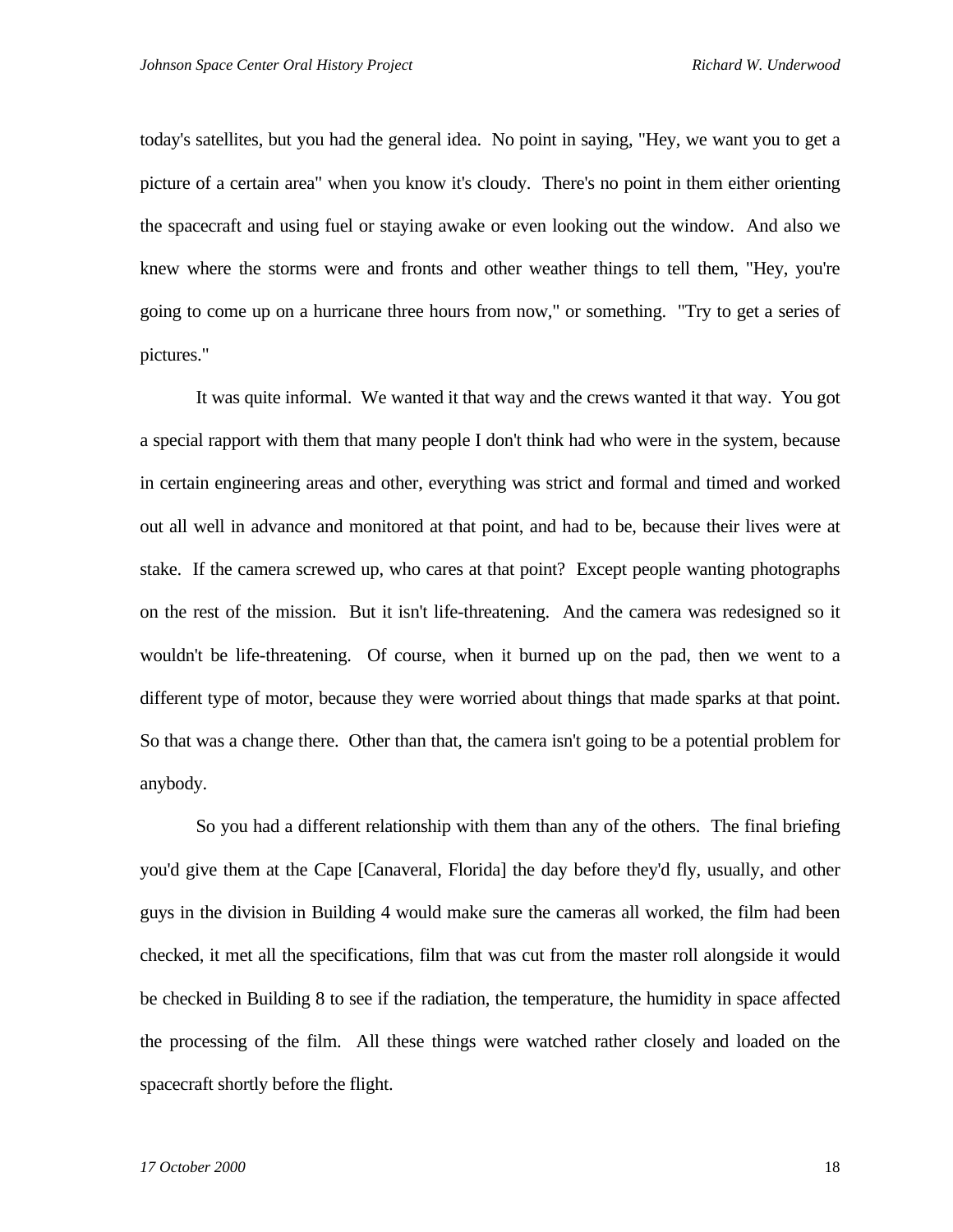I remember I'd always, after a while when I realized the value of the pictures, would tell some of them, "You know, when you get back, you're going to be a national hero, you're going to get a parade in your home town and maybe a parade in Washington, and you're going to have dinner at the White House and you're going to talk to a joint session of Congress. All through this time, all these computers in Building 30 are going to be punching information into big thick books about what went on in this system, that system, and the other system and so on. The only people who are ever going to look at those books are probably guys going for a Ph.D. in aerospace engineering or history of this sort of thing, and they've got a billion pieces of data on thousands and thousands of these books. That's their only value. But those photographs, if you get great photos, they'll live forever. Your key to immortality is in the quality of the photographs and nothing else."

Some of the guys would say, "Oh, Dick, you're crazy." And then the next day they'd say, "You know, you're right. I'll get you great pictures." So that was part of the motivation. And today those photos will live forever. They might say, "Who took it?" Neil Armstrong or Jim Lovell or all these guys took it, took the picture. They'll live forever.

BERGEN: You mentioned earlier about where you were during the missions. Is there any particular instance that stands out in your mind of any time during a mission, maybe something that was significant that you wanted them to photograph or something?

UNDERWOOD: Yes, things changed. Yes, there were a lot of significant things that would change on the Earth that we wanted pictures of, and to re-photograph. We always gave them some training, "If you see anything you don't understand, take a picture of it." [Charles "Pete"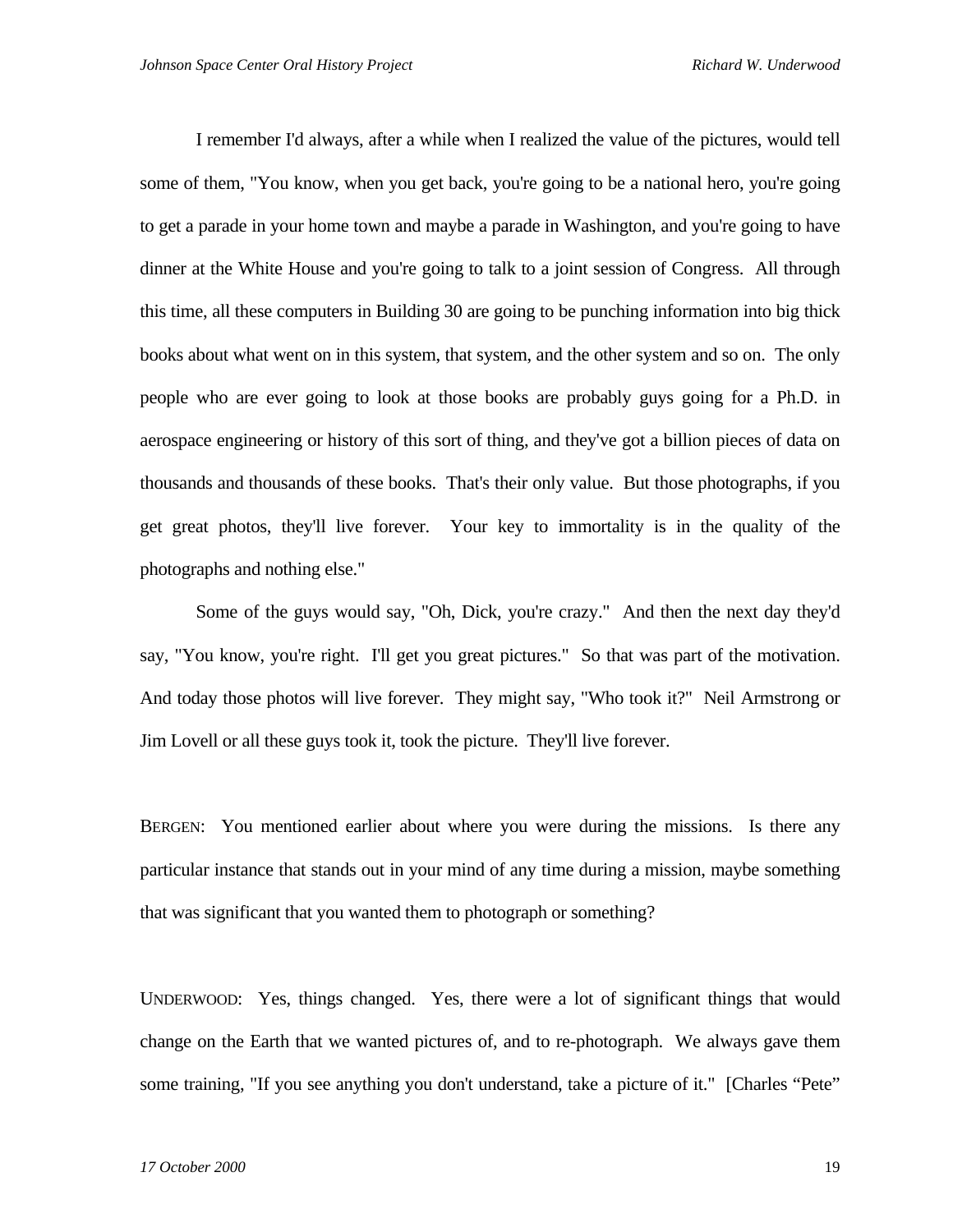Conrad [Jr.] photographed this famed UFO. We thought it was a defect in the film. It was in three photographs.

It was during the debriefing afterwards that Pete said, "What did you think of that UFO?"

I said, "What UFO?"

He said, "Well, I took three pictures of it on this one roll."

I said, "Gee, I thought you were taking pictures of the S-band antenna on the Agena and they were out of focus." It was a very definitive vehicle, not an artifact of any kind. It was a machine that was built by some humans somewhere in time, and we couldn't figure it out. We had no idea what it was or anything.

This went on for years. Every time I'd roll that roll from Gemini XI, I'd think, "What the devil is that?" We have no idea what it is, because we hadn't anything that we launched that looked like that. So maybe there are UFOs or something.

Then the Soviets released ephemeris data and the data on their Protons, which were very, very big vehicles. I looked at the pictures in *Av [Aviation] Week*, first release of Protons, and said, "Gee, looks a bit like this thing on Gemini XI." So I go back to it and I look at it, and, yes, it had the same general shape. Then I got the ephemeris for the Protons and the ephemeris for Gemini XI, and when Pete took the pictures, they were four miles apart over southern Africa at the time. So that's what we had.

But I guess it was ten years before—every time I roll that roll, I'm scratching my head. And we never mentioned it to anybody, you know, at that point, that this thing was in there, and nobody in the outside world caught it at that point. It was sort of like on Apollo 11, nobody wondered why we never released any pictures of Neil Armstrong on the Moon. Because there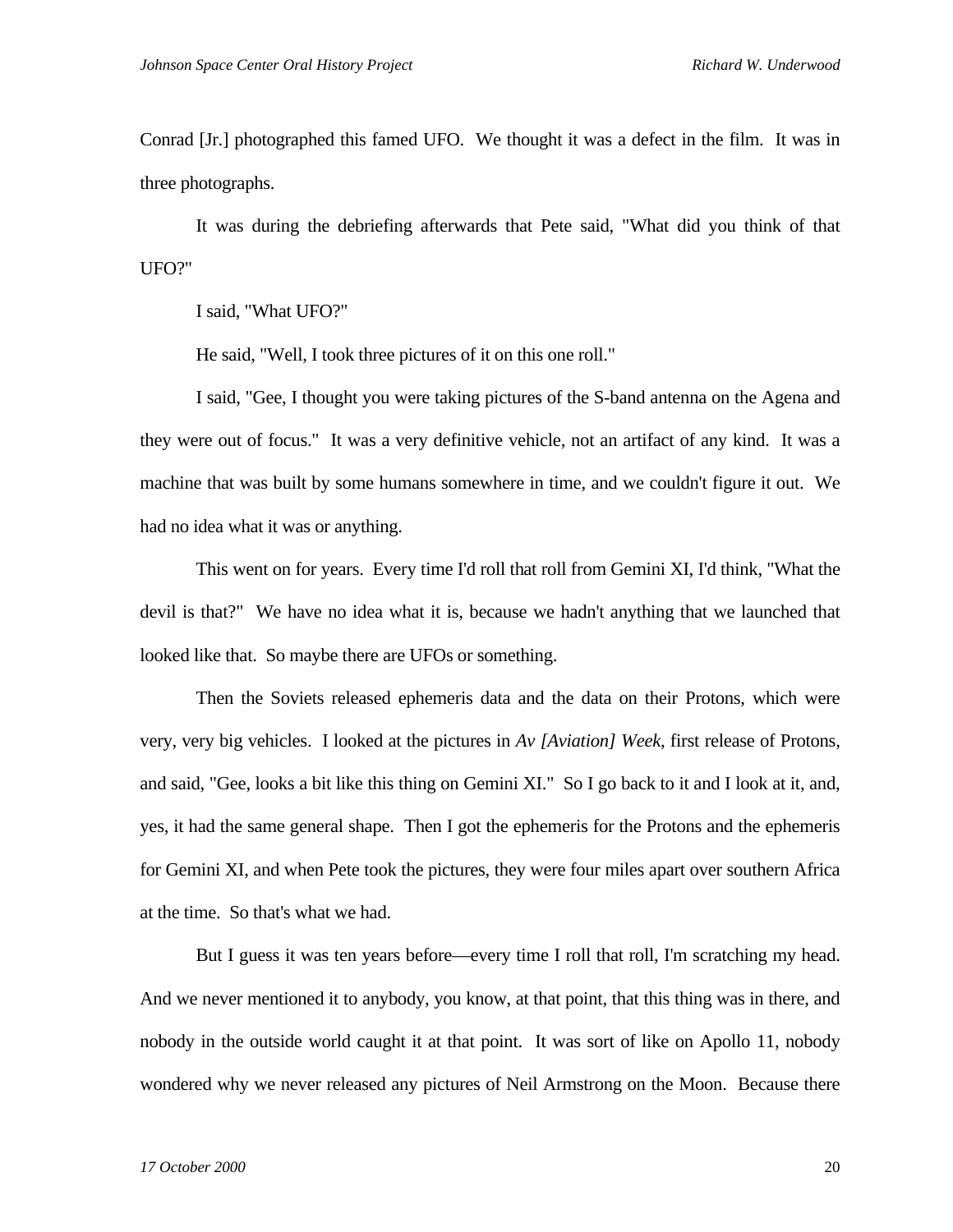weren't any. But we were told, "Don't mention it." And nobody in the news media picked this up. I can't figure that out to save my life, why every picture you released was Buzz Aldrin, because Buzz was mad at Neil, didn't take his picture. Got hundreds of the other eleven guys walked on the Moon, none of number one. Even PAO [Public Affairs Office] for a while thought of, "Why don't we say this picture by the flag is Armstrong? How do you know? You can't see his face or anything."

I said, "Well, there's some nine-year-old kid out there who's a space groupie and he knows every aperture and wire and seam in a spacesuit. The day after you publish it, the *New York Times* is going to have a letter from a nine-year-old kid saying, 'No, you're wrong. That's Buzz Aldrin.'"

"Well, don't mention it." So that's the way that sort of worked for years. Nobody brought that idea up. A lot of things weren't mentioned and got away with from that standpoint.

I guess it was Shuttle 9 when the photo editor from *Av Week and Space Technology* was looking at some of those pictures. It was in a high inclination, one picture, and they were all cleared by the military. He said, "What's in this picture?" Snow on the ground, little circles spread out, almost like a spider web.

I said, "Oh, that's a clear violation of the SALT [Strategic Arms Limitation] Treaty by the Soviet Union. Those missiles aren't supposed to be there." Well, of course, they put it on the cover of the magazine and everybody from the Secretary of Defense on down the line wants me put in front of a firing squad for telling him that. I said, "The man asked a question. You guys released the photographs. You said there was nothing of value in them. If you didn't want the world to know that we know the Soviets violate their treaties and violate all treaties, you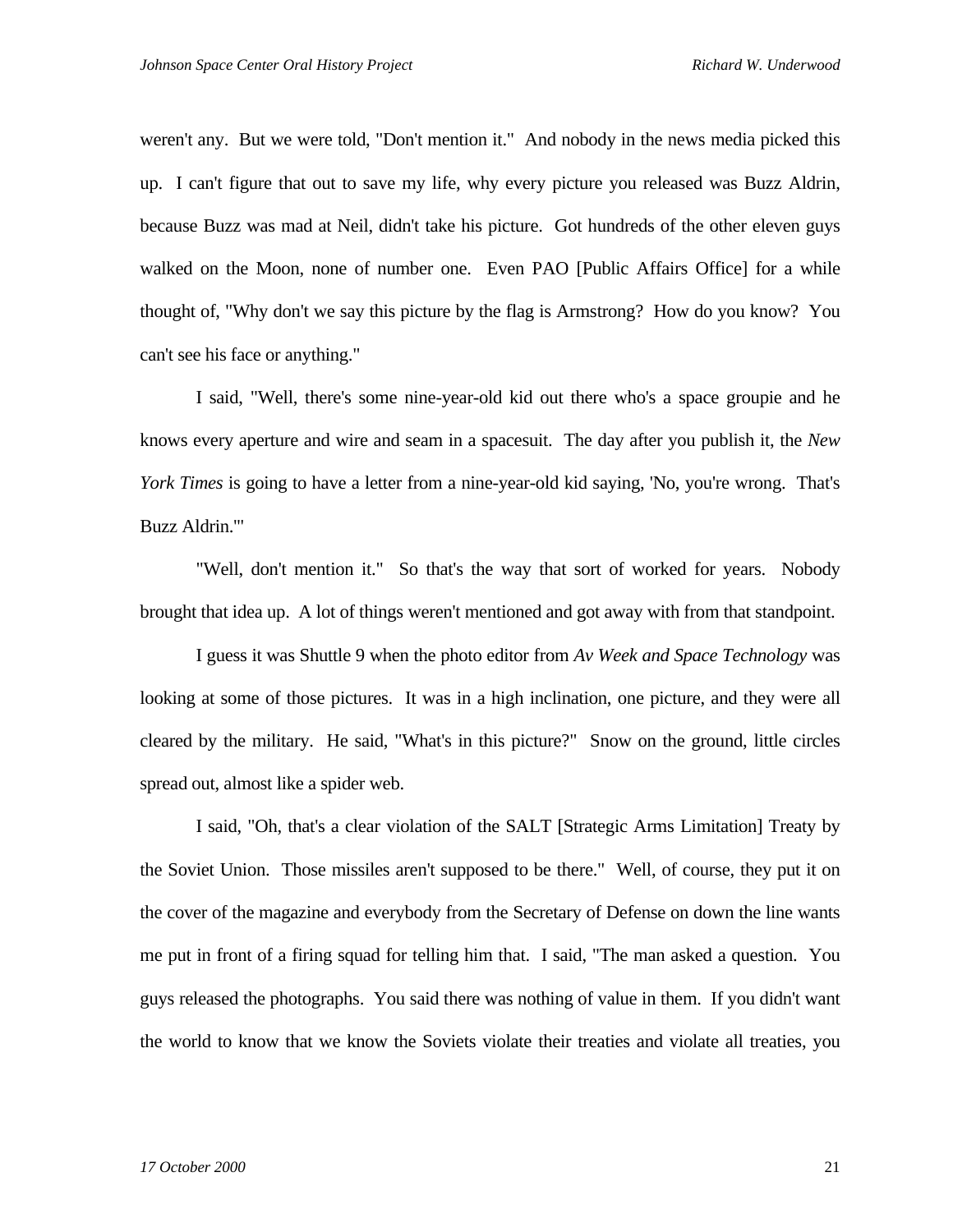should have restricted the photo." But I had a bad reputation in DOD [Department of Defense] and the Pentagon for a number of years after that.

BERGEN: Talking about your photo identification, could you take us through that process that you went through in identifying those pictures?

UNDERWOOD: Yes, I prepared the lists on everything up until when I retired on each flight, and I worked day and night on them to get them out so people around the world could have them. It was a labor of love; you didn't get paid for it, because they didn't pay you overtime or anything. I wanted to get this information out to the world, so they could use the photographs to study various things.

So the rolls came back and we gave them very tender loving processing in a very slow process. It wasn't until later in the missions that we considered the state-of-the-art process, but it delivered perfect photographic processing, even though it was a slow process and some people complained about that. "You've got these machines to run the roll through in six minutes. Why are you taking five hours?" But it's an open machine, and if anything goes wrong, you can cut the film at that point—we had rehearsed all this—and yank that piece out and put in a neutralizing chemical in vats that were all lined up there at that point to neutralize the film at that point, then recycle. Can't do that in an enclosed machine. You had no idea what's going on till it pops out the end, whether it's torn or one chemical didn't work property or something like that. So that's why we went through that process.

Then they get developed. Then we would make a master, because we didn't want to fool around with the original. One, it was on very thin base. It was a little thicker than Saran Wrap,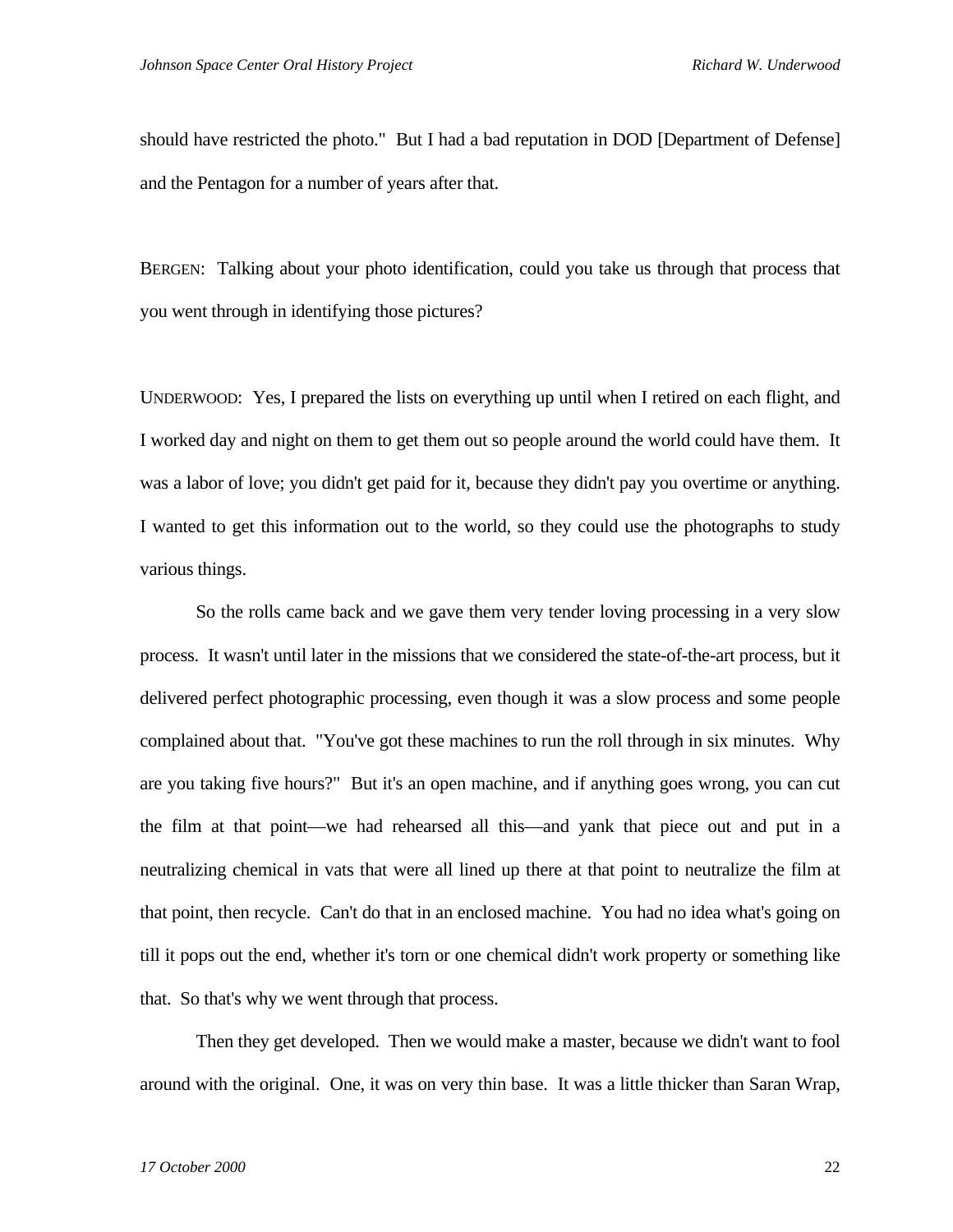but one-fifth the thickness of the film you and I use, and it was on polyester, because the acetate buterates disintegrated in time in space. We didn't want it handled, the original, but very seldom, so first a master was made and we looked at that, really.

The original, we suspended it between two rolls. It never touched anything. Just generally said, "Yes, it's a good one," and we put it in the printers, which didn't run like most printers where it comes in contact, it's exposed, it rolls up, they separate and roll up. Ours came in contact and stopped print by print by print. So our resolution was simply higher than you would get, say, off a motion picture film or something like that. Then we numbered that master.

Beyond that, you would print from the numbered master, but the original had no numbers on it and was never numbered, to this day. So what was released beyond that would be a third generation. Then we would make another series of a certain amount of unnumbered masters and then physically scratch the numbers into them so we would have some secondgeneration stuff to look at, because no one's ever going to look at the original again.

The only people we printed from the original usually was National Geographic Society, and that would go to a specific frame that they wanted, because their man would come down and look at it, and it would go in the system, it would stop, it would go into a liquid gate and print it. Anybody else, in our opinion, didn't have a good enough reason at that point. [NASA] Headquarters set it up that way specifically, "You're not going to print from the original for just some guy saying, 'I need an original,'" and all that, because the dropoff between the original and the way we made these other masters was insignificant. But if you made a fast print, there was a pretty good dropoff. But most people aren't looking for that type of information. But an awful lot of people say, "I want a copy of the original," you know, and they really don't need one. We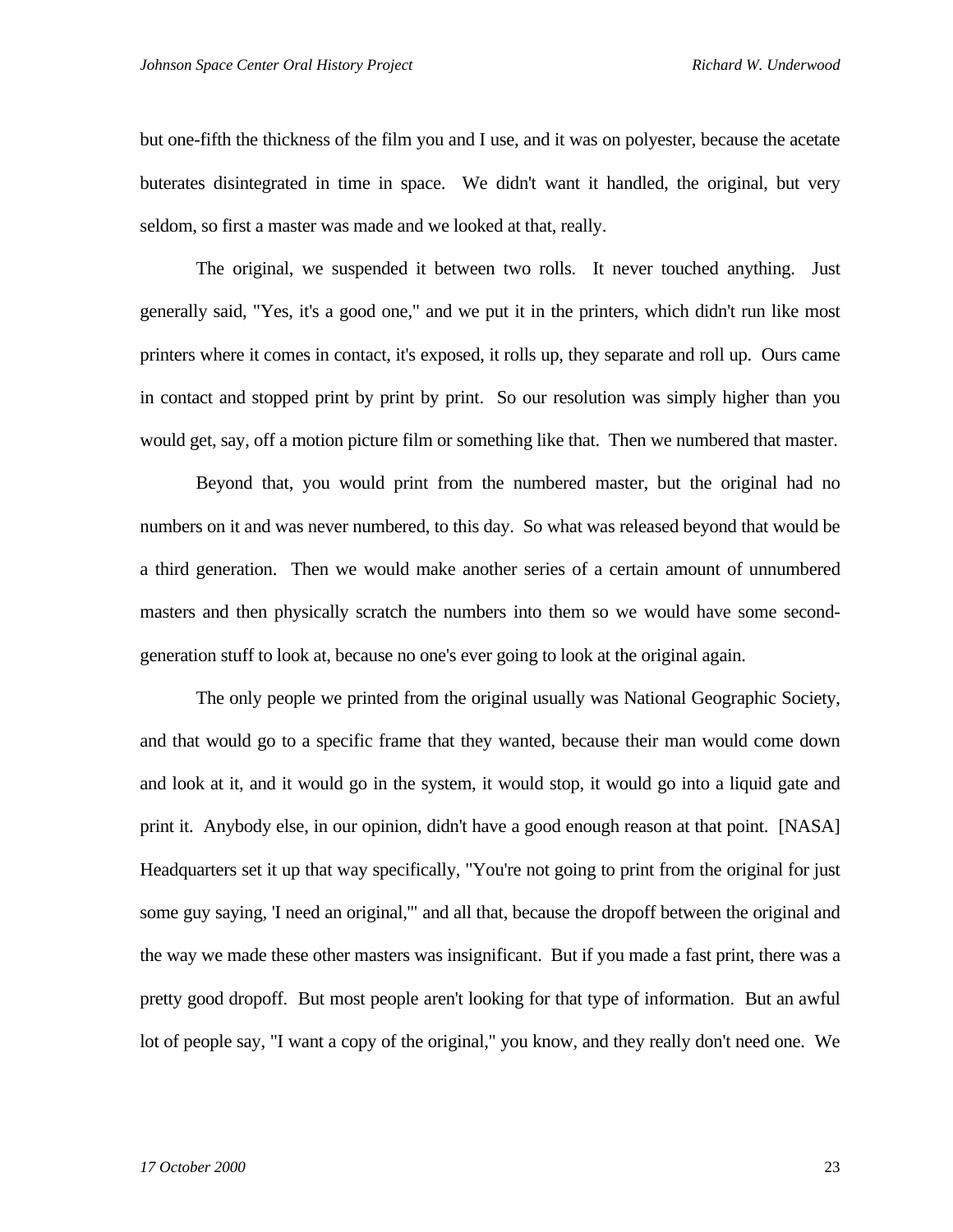set it up so that the modus operandi would eliminate for 99.9 percent of people going to an original, and for most other people going to a numbered master.

Then I'd then get them, and I had all my maps and I knew the flight and I knew which sequence the [film] magazines were used, so I knew generally what revs a certain mag was on, and just go through the roll, knowing where the pictures were probably taken.

But then they used to like to play games with me. They'd look at little atolls in the middle of the Pacific, and on the tape you'd hear them say, "Hey, we're going to fool Dick Underwood and take a picture of this atoll. He won't know where it is." Then I'd know where they were, you know. We used to have a ball going around with those guys on their little old atolls that I wasn't supposed to know where they were. But it all worked out.

I developed a list and had the photo number and would go back to reconstruct, within a minute or so, the time that it was exposed, the location, and the time from liftoff and the GMT [Greenwich Mean Time] time, because Houston time was no good to anybody except to anybody who lived here, so GMT time, or time from liftoff was important. Anybody who knew the liftoff time could work it that way.

Then a general identification which was often tailored to geoscientists more than public affairs or like that. Public affairs would get the ones they liked, and I'd give them a nice big writeup on those pictures so they could release them or any of them that came in that way, but the lists, I'd go through the lists and roll by roll by roll by roll. I don't know if you've seen any of those old thirty-some-year-old lists, but they're still around. They still get used. People call me at home now, "I've got your list from Gemini IX. Tell me more about picture number so and so." That sort of thing still goes on.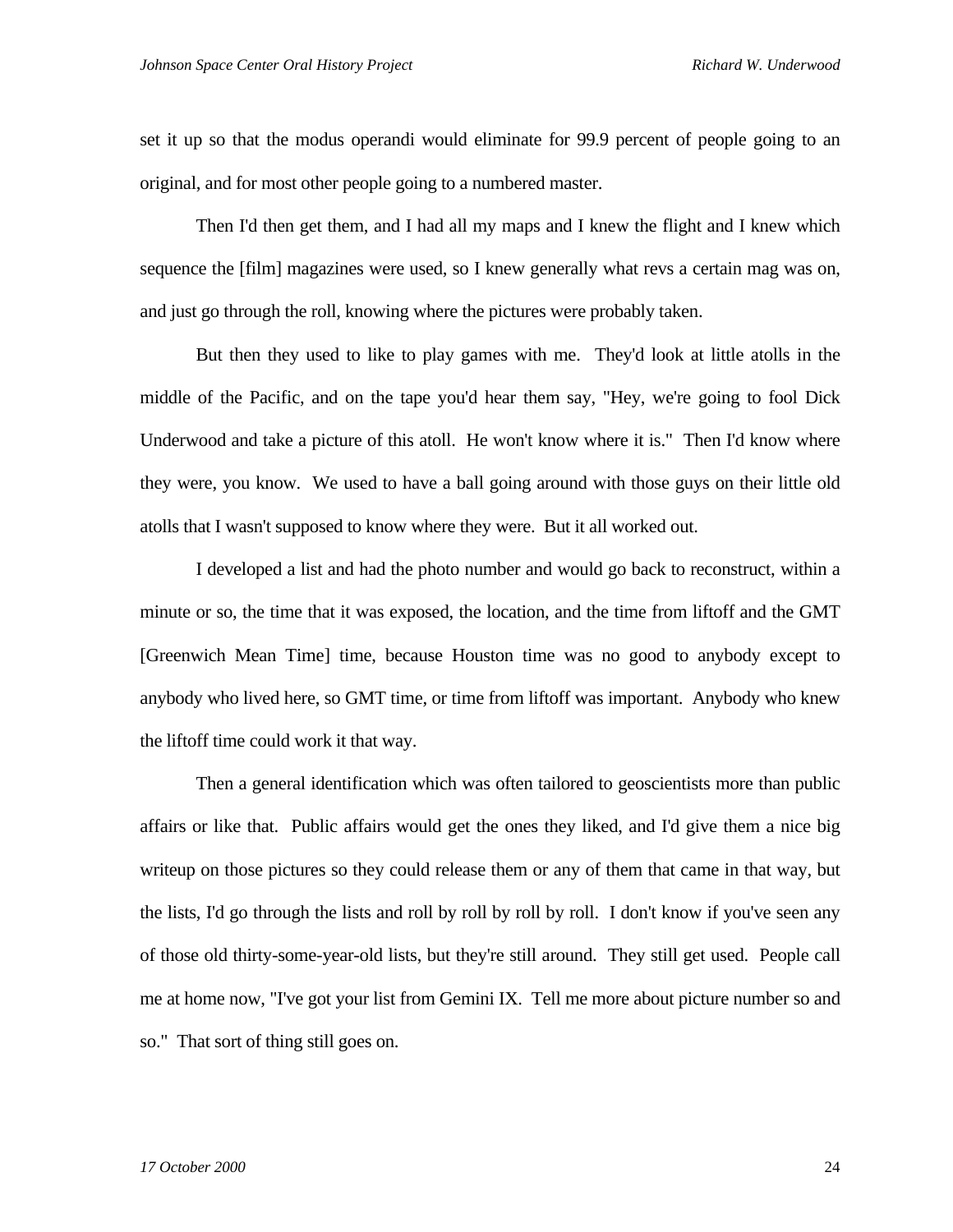But that's how it worked out. That's when the flight control guys very often determined in the GET [Ground Elapsed] Times, a lot of them were taken during sleep cycles. But they're great photos.

BERGEN: Tell us about your interaction with other scientists. You talk a lot about them using the photos. What interaction did you have with them?

UNDERWOOD: Well, they knew my position in the system and by either calling me or writing me a letter when they had the general idea where the spacecraft was going, you know, "Can you work it into the time line? I'd like to get some updated pictures of this area." Some were archaeologists. They were all types of geoscientists. Some of them wanted to look at certain phenomenon no one had looked at before. Some of them wanted to see what the change was between a picture taken on Gemini V and one on Apollo 9 or something like that. Then the constraints were always the low-inclination orbits, because most of the world is not between 28 North and 28 South [latitude].

When the later flights came in where they did go farther north, information—a whole new ball game opened up at that point, because we could photograph parts of Europe and most of North America, just to tell people you draw a line from San Diego to Savannah, anything north of that in the USA we're not going to get unless they're looking toward the horizon to the north. And a lot of people were pushed out of shape about all that. I still am pushed out of shape the fact we haven't gone polar orbits, where you get the whole planet at the same time underneath you, all the time. Instead of 10:30 in the morning, a nice time for photography, it'll always be 10:30 in the morning underneath the picture.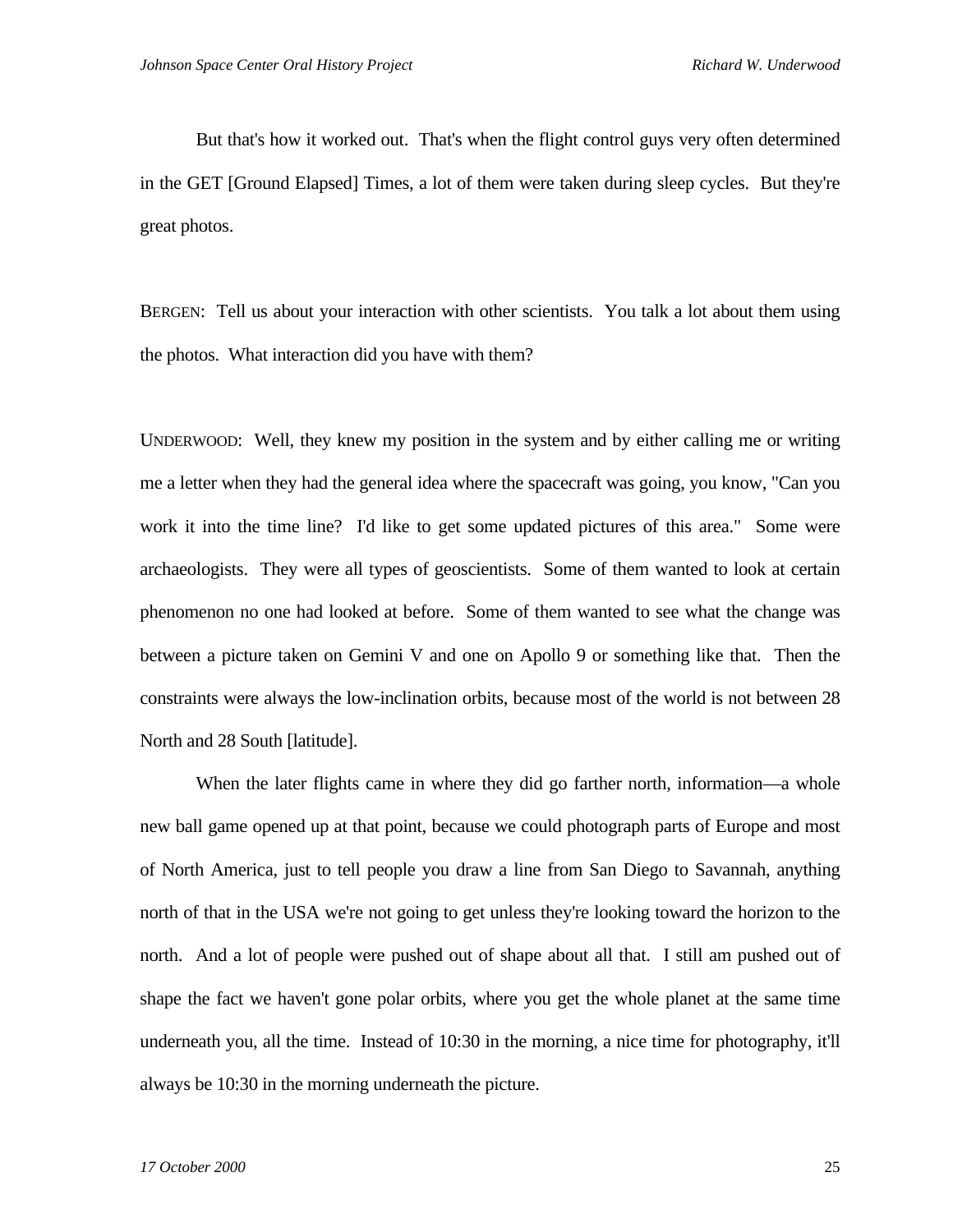So that would be part of the situation, depending on what they wanted and why they wanted it, can we work it in. It turned on a lot of people, and a lot of people, when they first saw them, realized this was a very valuable tool. Like Bob [Robert E.] Stevenson, who was even going to fly on one until he got ill and was placed by, I guess, Paul Scully-Power maybe.

Bob was at the Bureau of Commercial Fisheries in Galveston [Texas], and he went to a meeting in Houston one day, I guess it was probably around January of [19]'66, maybe. Maybe February or March '66. And he's driving back to Galveston and he drives by Webster, says, "Gee, I'm going to go over to NASA [Manned Spacecraft Center] and see if I can get a look at some of these space photographs, see what's in them."

They directed him over to me, and I set him up at a light table. He wanted to look at the Gulf of Mexico. He rolls a roll of film, and five minutes later he looks up and says, "You know, Dick, I've learned more about the movement of commercial shrimp in the Gulf of Mexico in the last five minutes than I knew in the last five years." So Bob became the advocate of space photograph in oceanography and wrote a paper on it, and then it spread out through the system. So it just grew and grew and grew from that standpoint. More and more people got interested in them and wanted them.

BERGEN: What's the most unusual request you've received?

UNDERWOOD: Unusual request? I think the most unusual request came from a guy, I have no idea who he is or where he is, and they weren't U.S. space photography; they were Soviet space photographs. How he got a hold of them, I have no idea, but he didn't have any idea where they were taken. He was, I think, at the Ural Mountain Astronomic Observatory in the Soviet Union,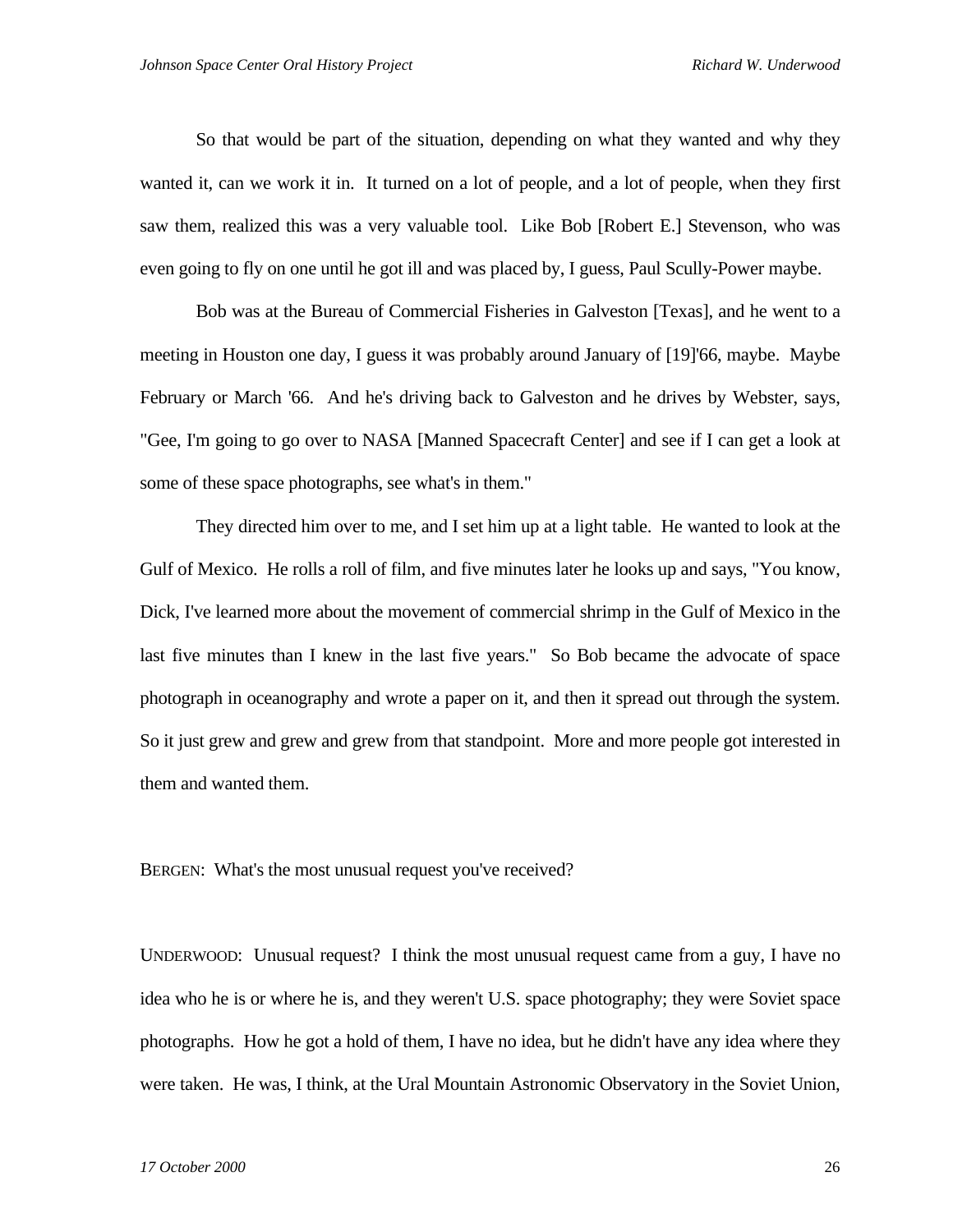but somehow he could smuggle these negatives to a friend at the Nikola[us] Copernicus Institute in Krakow, in Poland, and that guy got them to somebody in East Germany, and that guy got them to the Max Planck Institute [for Astrophysics] in Bochum, in West Germany, and that guy got them to me. He said, "This fellows wants to know where these pictures were taken."

I'd look at them and I'd determine where it was, and I would send them to a guy in Bochum in West Germany, and then they'd go back through the system. About four months later, back through the system would come a "thank you" to me. To this day I don't know who the guy was. I know he was in the Soviet Union and he wanted to know what was in these pictures. One of them he sent me was the first one we had of Tunguska, where that meteor went in 1908, into Siberia. They were flying far enough north, the Soviets were, because they launched farther north. He got that and others in certain areas.

So I don't know whether he was a geoscientist or whether he was a guy that was interested in meteorites or whether he is an astronomer or what, who he is or where he is or what he's doing today or whether he's still alive or anything. These pictures would come in. They were sort of strange. That was the first look I had of Soviet photography, because they were very, to this day, you know, don't let you see much photographs.

BERGEN: How did that compare to American space photography?

UNDERWOOD: The Americans' were in the public domain; anybody can get any picture they want, anytime they want. All they've got to do is request it, if we've got the budget money to make it for them.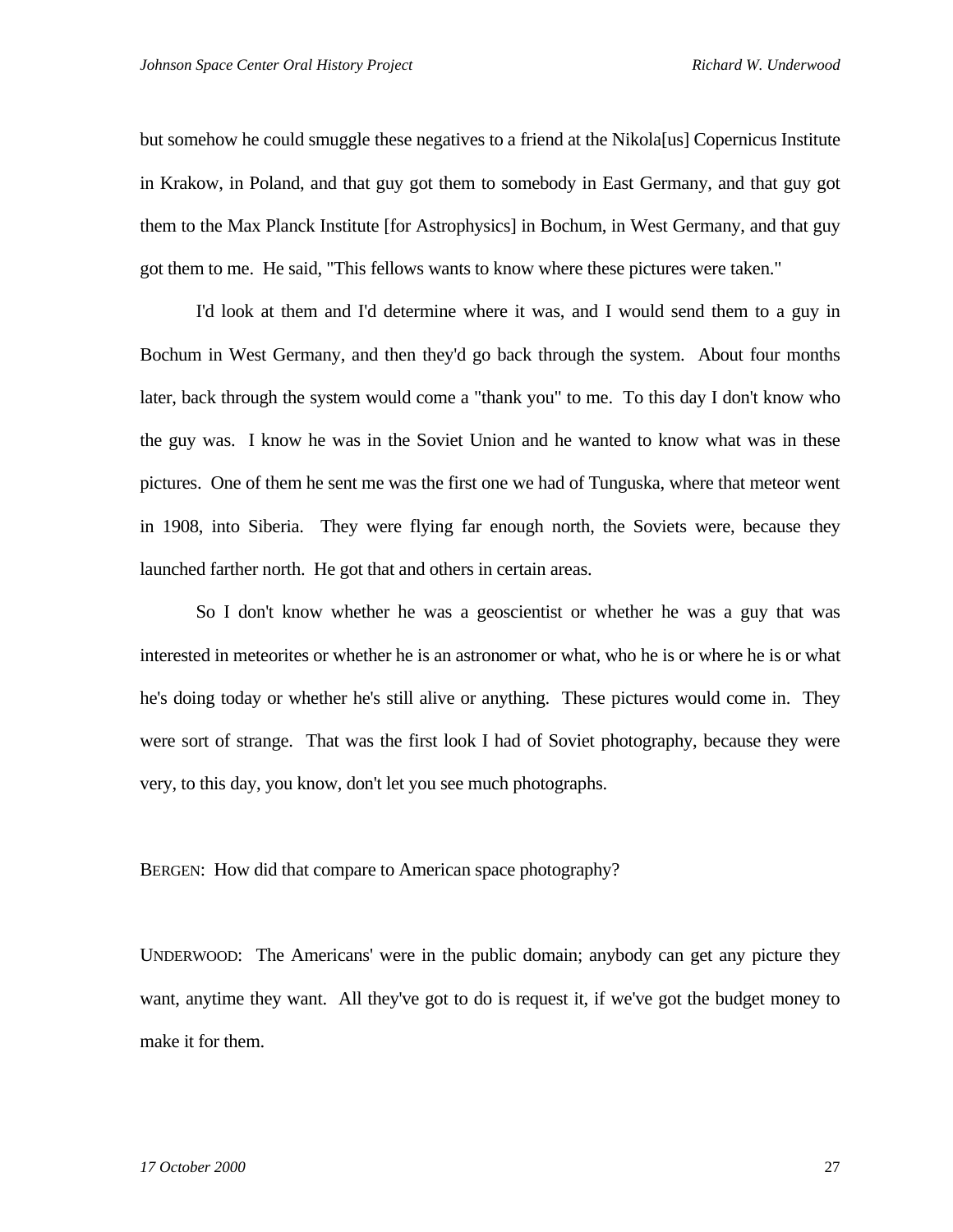## BERGEN: Was the quality comparable?

UNDERWOOD: No, no. Well, you go to the Soviet Union, like on Apollo-Soyuz, the words "quality control" are not even in their dictionary. They have absolutely no concept of what you're talking about when you mention quality control. None whatsoever. It's like talking to a wall or talking to a three-year-old kid about atomic physics. And we're talking about quality control in a photographic process, which has been around since C.E.K. [Kenneth] Mees came up with it first in 1920, you know.

Another interesting one was on Apollo 8, where [William A.] Anders overexposed a roll of film by ten stops, and they were the first pass behind the Moon. It was a Super Royal XPAN ASA 10000 film. He exposed it at 64. The magazines were all coded and he put the wrong one on, because he told me when he was coming back from the Moon that he was tired, and put the wrong mag on. But when he was supposed to photograph these very unique things on the way home that scientists believed were in space and we worked out all the pointings and other information to record the Legrangian points, some people say there's a lot of dust and other things there, all these other, zero-gravity points between various things out there, and the human eye can't see them and from the Earth you couldn't see them because of the atmosphere. Out there, with ultra-fast film, if anything's there, you're going to see them. So he's ready to do the first experiment, the film's shot orbiting the Moon, overexposed, ten stops, eleven stops maybe.

So I guess it's two o'clock in the morning and they're on their way back from the Moon, first thing on the way back, and my phone rings and capcom says, "Hey, Bill Anders wants to talk to you."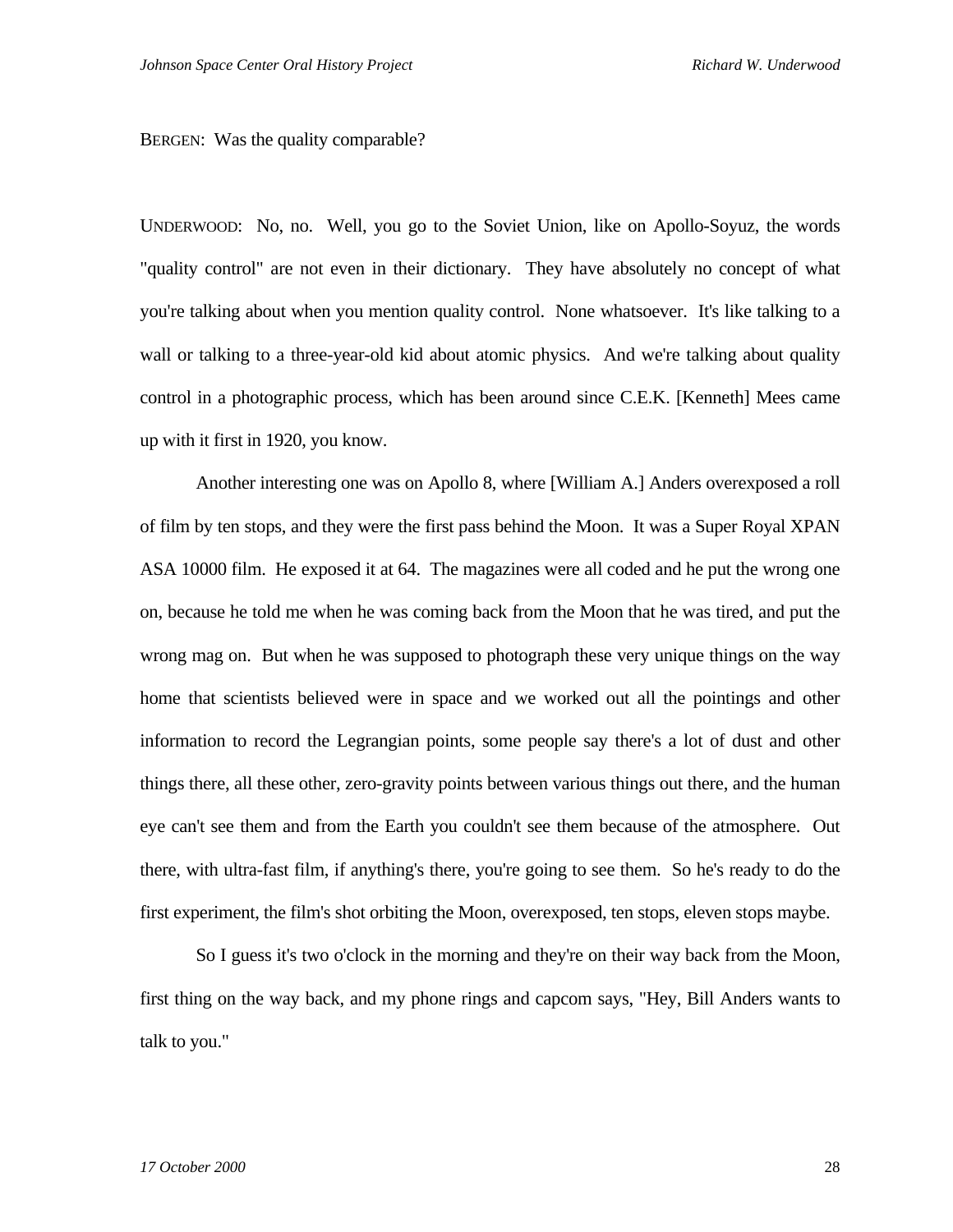So I hop on my bike in Nassau Bay, drive through the night into mission control, and Bill puts it, "What if I used a Super Royal XPAN like it was Plus X?"

I said, "There ain't no what-ifs. You done done it, because it's three o'clock in the morning here, you're 200,000 miles away. We talk what-ifs in meetings in the real live world. You've done done it."

He says, "Well, yes, I put the wrong mag on the pictures of the far side of the Moon," and all this. "What can you do?"

I said, "Well, you destroyed the latent image. We'll think about it, but thanks for telling us. Either we're going to process the roll of film in advance and know we're going to get one as clean as a window pane or we'll think about it."

Then the next day, brought it up with our photo scientist, who was a Ph.D. out of Rochester Institute of Technology, who had scholarships from [Eastman] Kodak [Company], and he said, "Yeah, I remember reading something like that when I was a student, of massive overexposure of film." Then we went to the Kodak research. They searched their papers. They went back into the early twenties' paper that C.E.K. Mees did when he was chief of research at Eastman. For about forty years he was chief of research. He's the father of color film, I'd say, and the father of quality control. Probably the number-one photographic genius in all of history.

Dr. Mees did it with a verichrome film, which doesn't record red very well. Your red Ozarka on that [cup], if I had verichrome took the picture, it looked like a clean cup, you know, "dead in the red," we used to say about verichromes. He did the same thing and ran some experiments with it, came up with some ideas and wrote, "No one will need this technique." Houston, we need the technique fifty years later, forty years later, forty-three years later, I guess. No, fifty years later.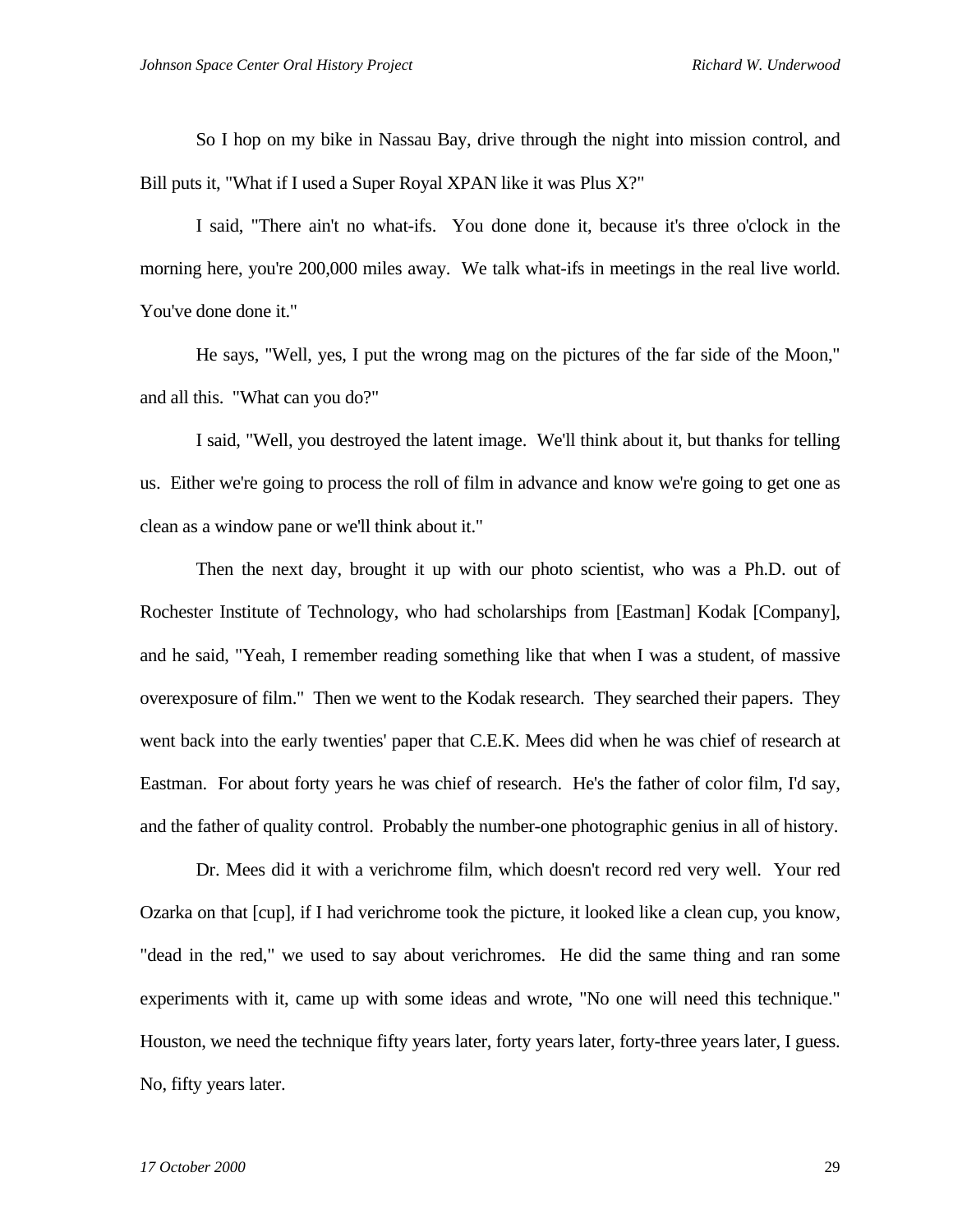What we did, we ran some experiments out of our aircraft at Ellington [Field] by vast overexposures, and we ended up we bleached the latent image in the film with a bleach of all the silver. Then we dissolved out all this bleached silver. So at that point you get a clear sheet of film, clear as that window pane. Then for a very, very long period of time we developed a molecular type of image that's in a photograph that you and I have never used because we don't have time to expose it. That went on for eight hours. Then we fixed, washed, and dried it. We got some grainy but magnificent pictures of the far side of the Moon at that point.

So we had to go back to the guy who'd ran an experiment five years before I was born, to have had him rescue us. A man from his grave rescued us at that period of time. So you don't want to turn your back on your predecessors in your profession. They've done some remarkable things. Those pictures exist today because of that.

During the whole process, you know, it's in the dark and Anders is in there. "What are you doing now?"

"Well, we're trying to save your butt at this point. We're not going to lose that roll of film. Thanks for telling us. If it had gone through the normal process without you telling us that night, it would have been totally destroyed. We wouldn't have had all these great pictures of the far side of the Moon from the first orbits of the far side of the Moon by human beings." So.

BERGEN: Shows how important communication is.

UNDERWOOD: Yes. And it exists today.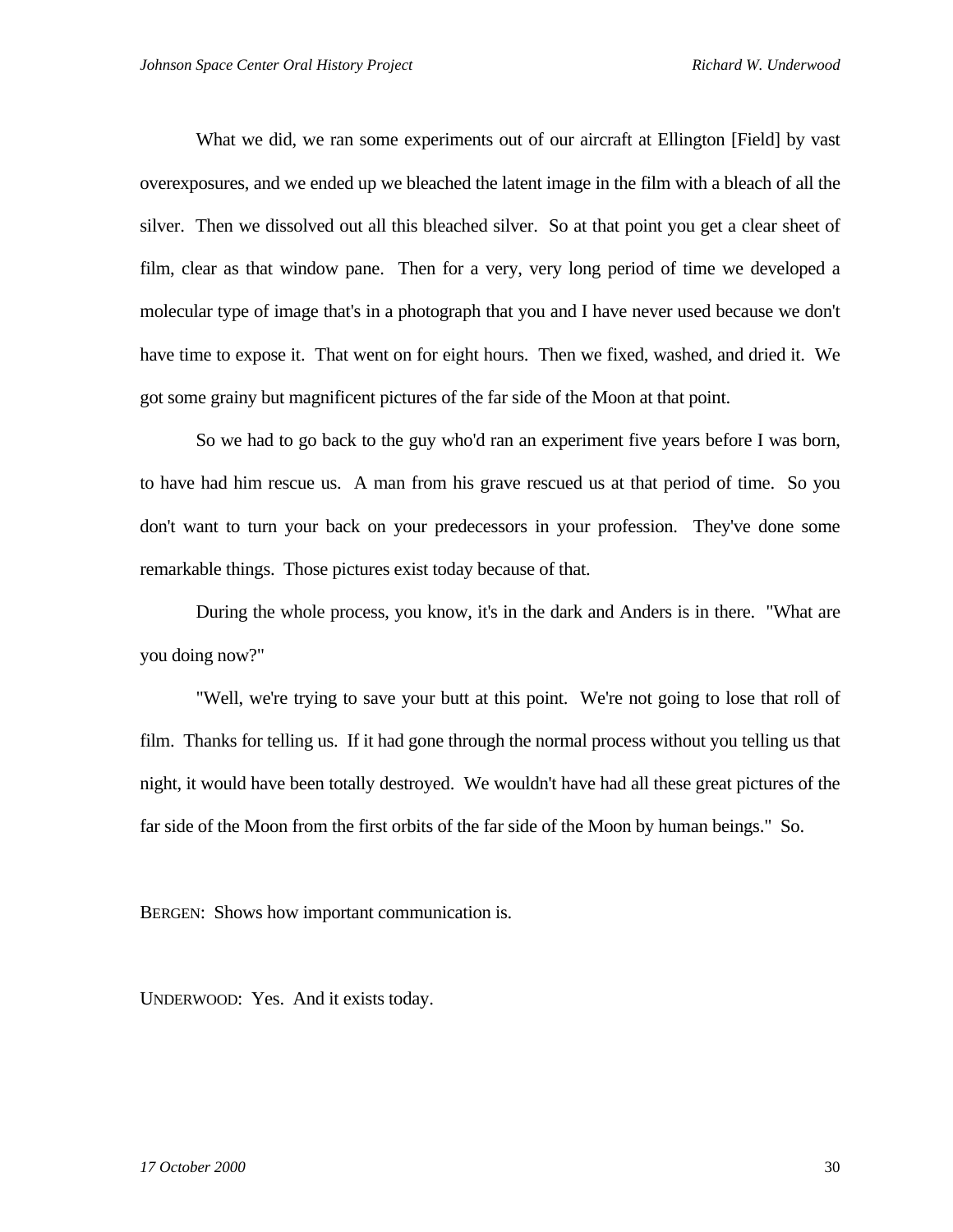BERGEN: You were talking about working with Eastman Kodak. What was your relationship with them?

UNDERWOOD: A lot of trips to Rochester. [Laughter] In some horrible weather. Well, Bill Campbell [William S. Vaughn?], when he was the CEO [Chief Executive Officer], and Louis [K.] Eilers, who followed him, were very interested in what we were doing and told folks at Eastman Research and Eastman Development and through the whole system, "Work very closely with these folks in Houston, and anything they want done, do, and come up with new ideas, going into systems that we haven't released yet, even," maybe that we'll use in future film types that come along when there's a viable financial reason to improve film quality. If somebody's willing to buy film X, buy a billion dollars' worth a year, if you don't have a better film Y and release it, usually, until someone else might be beating on your door in Japan or somewhere.

So we had full access into the company and full access to the chairman of the board, and the chairman of the board loved those photographs. I used to even go up to Rochester afterwards, after a flight, with my slides, to show them to the board of directors and the managers and even, in the big auditorium, all the people that were involved in it at Rochester. Sometimes I'd do five programs a day in their big auditorium so everybody that worked at the company, practically, who wanted to see space photos could see what happened on these missions.

It worked out great. We had an absolutely perfect rapport with the company, its directors, its personnel, right on down to the people who made those films, you know. There was a tender loving care system from when they mixed the emulsions, when they checked the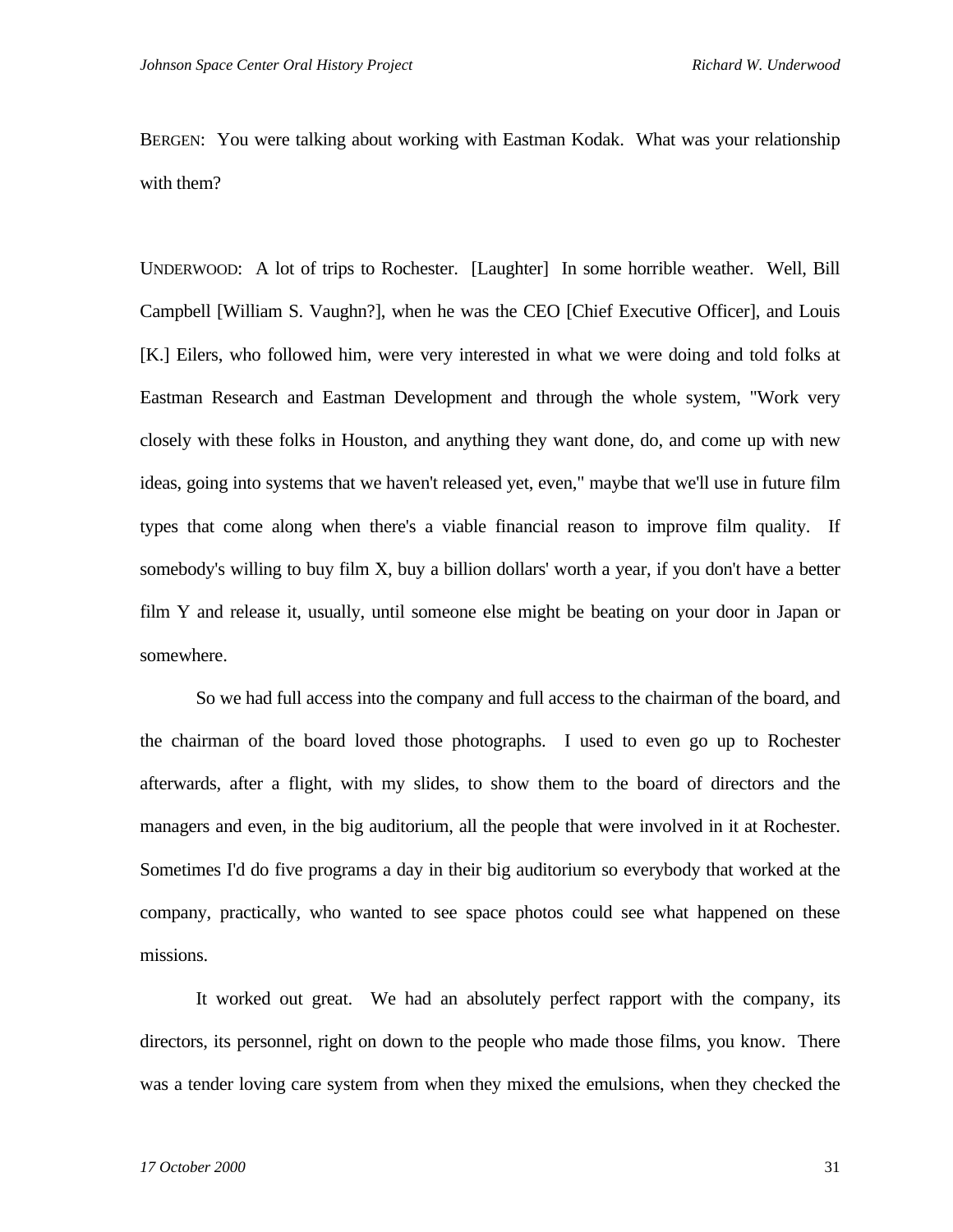base, put them on the base, checked the film, spooled it, gave us the cutting maps, where they came out of the master rolls. All the information was perfect. So we always had a good system working for us from that standpoint, and we'd have the best possible film and techniques to develop it.

The E6, which is their standard ektachrome process today, was a modification to the E4, which was the standard, which we called E5 and they market as E6, so they went E1, E2, E3, E4, E6. A lot of people wonder why they didn't use E5, and that was system for special aerial types of these films that we used and a few other people later used. So that worked out very, very well from that standpoint. It was just a delightful bunch of people to work with and know that they were going to deliver their very, very best to us and we didn't have to worry about some line in a contract or some other things. It was all done on telephones, you know, the whole thing, between people who wanted it to work. Other companies, people were looking at paragraph so and so in a contract and arguing it out for three months and other things would go on. We never had to put up with that at all, all the way through the system.

A lot of our NASA buddies who were in other systems said, "Boy, wish we could do this with XYZ aerospace corporations," and electronic corporations and all these other things, wish they had the rapport with them that we had with Eastman Kodak, because even though they weren't going to make any money, but in the long run they sell a lot of products which improves systems and say, "Our film took the first pictures on the Moon. Our film was always carried in space," and so on down the line.

But then when Apollo came along, they come up with this idea of "They're going to the Moon, to a strange place. They're going to bring back some bug and that bug's going to do in humanity. We don't want anything to come back that way." So they built Building 37, the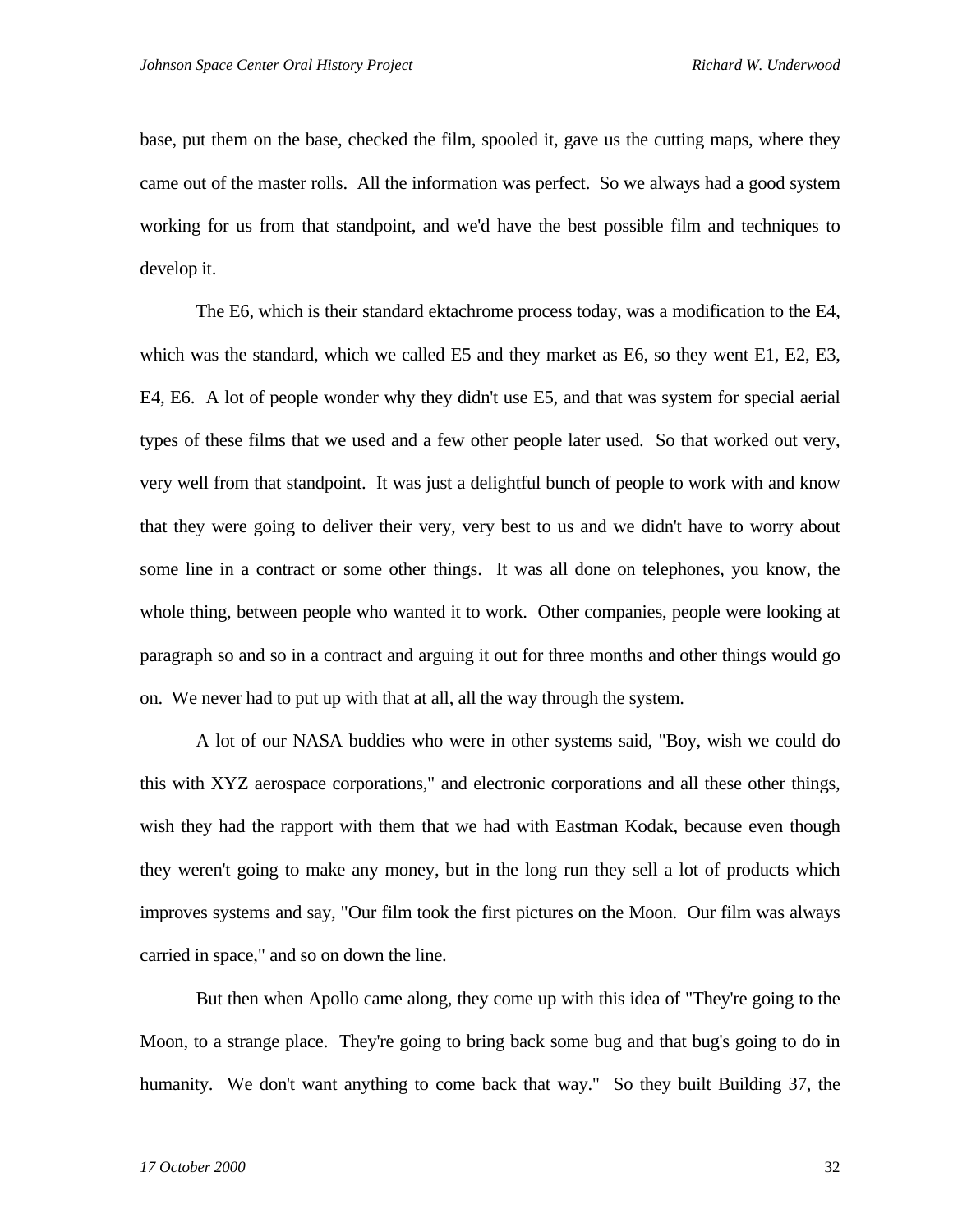Lunar Receiving Lab [LRL]. Nothing came out of it, you know, for a month, nearly. They burnt the air they breathed. We had to have a photographer in there. But everybody wanted the film out, you know. Neil Armstrong's going to walk on the Moon. Everybody wants to see it tomorrow. We're saying, "Nuh-uh. When they come out, we'll get the film out a month from now. Then they'll see it." So this didn't set very well in Washington, because we don't want to fool around with that film.

Well, they then decided we would have to decontaminate the film or kill any of these bugs that might do in humanity and get the film out. Well, we started playing games with that, and everything we'd come up with would destroy the film because it was a pretty potent situation. You had to come up with something that would kill all these bugs that didn't exist in the first place on a film, and not destroy the film. This film wasn't designed to go through that sort of thing.

So they worked out systems and film was destroyed, other systems, and came up with better ideas, and finally came up with an autoclave using ethylene oxide, I guess it was, as a vapor at a given temperature. The film was okay, and they decided, "That's what we're going to do." So our guy in the lab would take the exposed undeveloped film, he would roll off the spool into a contact with the material that held it about this far apart, where gas could get in between equally through everything, and fans to blow it around for a fairly long period of time, and the film would get the full treatment of ethylene oxide and kill all these imaginary bugs. Terry [N.] Slezak was trained to do this. He's going to down in the room in there.

So when the film came back, Gene [Eugene G.] Edmonds and those guys off the aircraft got it back and got it to Ellington and brought it on down, it goes into the Building 37, of course, there's a series of NASA photographers taking historic pictures of all this going on. And we get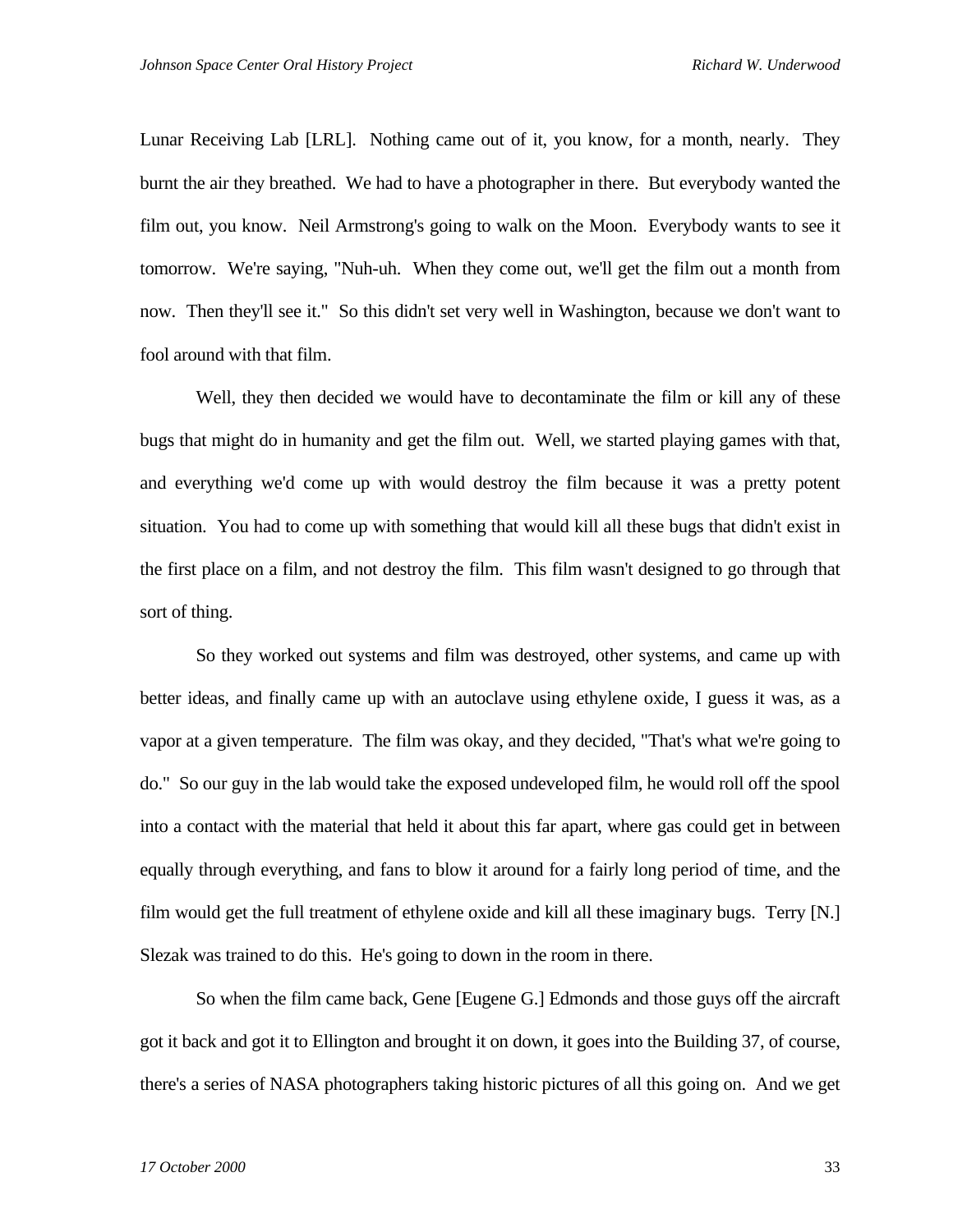in there and then they've got the viewing room where astronauts would talk to people. You've got three sheets of glass between you and them, and the air they were breathing was burnt, and Terry's going to be in there for a month.

He opens the box and we want to look at it, and he picks up a magazine and he reads the serial number on it, brushes it, reads the serial number, and he puts it down, he's got moon dust all over his hands because you get this vacuum welding on the Moon, almost like iron filings on a magnet type of deal. He looks at his hand, and John [R.] Brinkman says to him, based on a very famous TV program at the time, he says, "Terry, in ten seconds you will self-destruct." So Terry was the first guy to be contaminated with moon dust. So that's his great claim to fame, one of his many claims to fame. But we all got a big laugh out of that, you know.

Well, while all this was going on and they're on their way back from the Moon and they're running the final tests in this equipment in Building 37, Fred Southard in the photo lab would run the tests and teach Terry and everything how it's going to work. He took this supposed Moon film, put it in the material, put it in this big container, shove it into the autoclave, turn the system on, go for a break. It's going to be a long period of time. Come back, open the door, pull it out, and the film has melted. And they're on their way back from the Moon. He comes over to the lab with this roll of film that's a clump of melted plastic at this point, and oh my God. [Laughter] Called the boss and everybody. "Hey, we have a glitch in the system."

So it just happened that they went over there and they realized that at one point in the system it dripped liquid ethylene oxide, drip, drip, drip, and it was the first time that he had shoved the roll in there and it would drip on the film. Any other time he had put it in the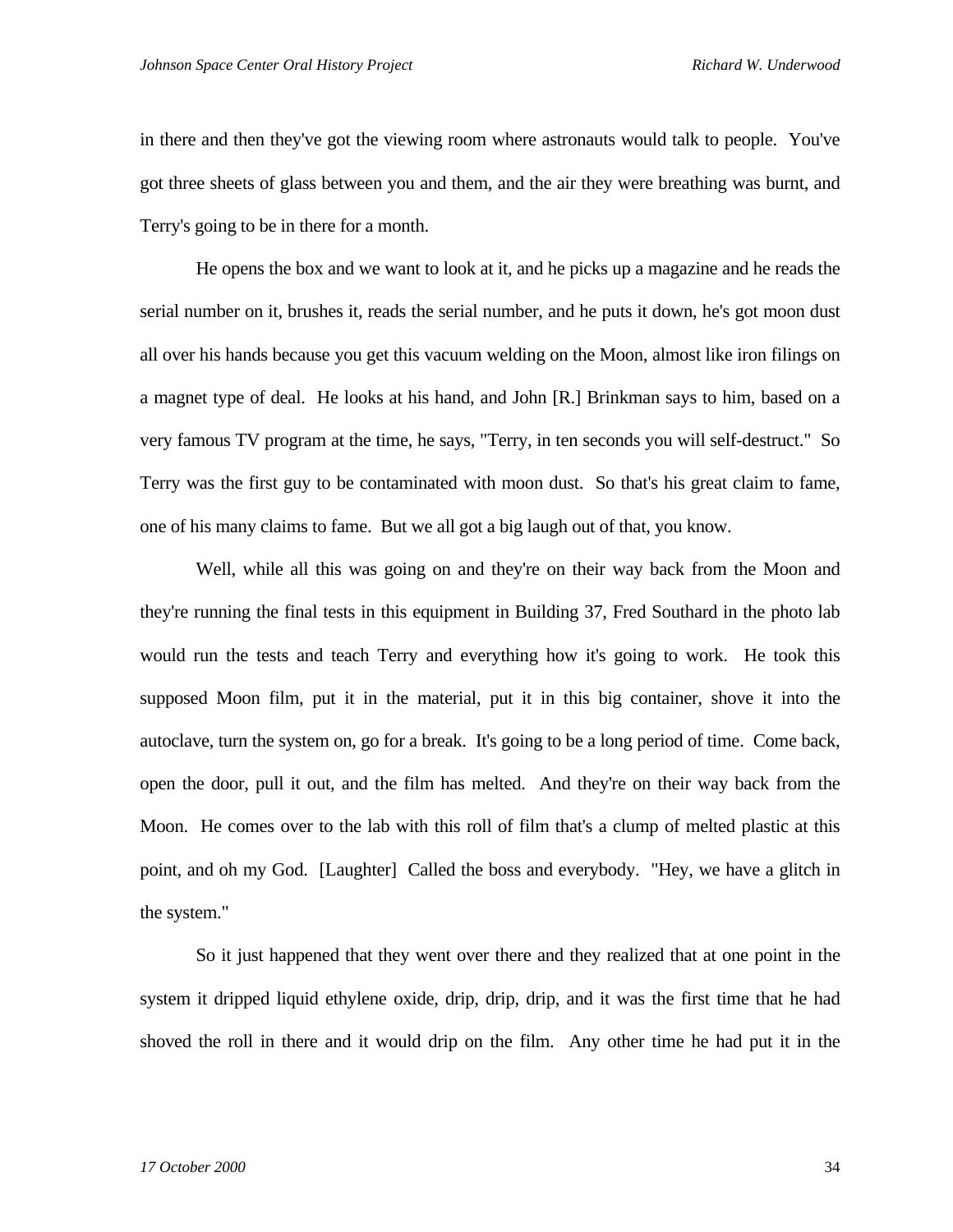autoclave in a different location and it came out clean and killed all the bugs that didn't exist. This time, by pure luck, he shoved it over there and melted the film.

So we then realized what was going on, so we called the guys in Building 9 over there, and they built us a stainless steel cover to put over it just in case it dripped anywhere else in the thing, and we marked it. "You're going to put the canister here," which is a long way from where it drips. We won't even worry about the drip. It drips and it evaporates on the stainless steel, unless there's film there and it melts the film. So that all worked out fine. But we had this umbrella built, stainless steel umbrella built, so that even if it did drip at any point in the system, there's no way it's going to get on the film, and readjusted the fans a bit so it would circulate the ethylene oxide through the system, and ran it for 1.4, the normal time we figured, and added time to it just in case.

Had Terry and Fred not put that thing in the corner, if we had done that with the original film, you'd be interviewing me a little differently today, or people would have been for the last thirty, "Why did the film melt? The first guy to the Moon." So that was an interesting time, too. A lot of interesting times in photography, even though it was just a small, small part of the NASA budget, one of those pictures worth a quarter, film, and people are spending billions for other things that often didn't work. Film always worked.

BERGEN: Tell us about the Apollo photographic instrument package that was used on Apollos 15, 16, and 17.

UNDERWOOD: You mean on the J flights?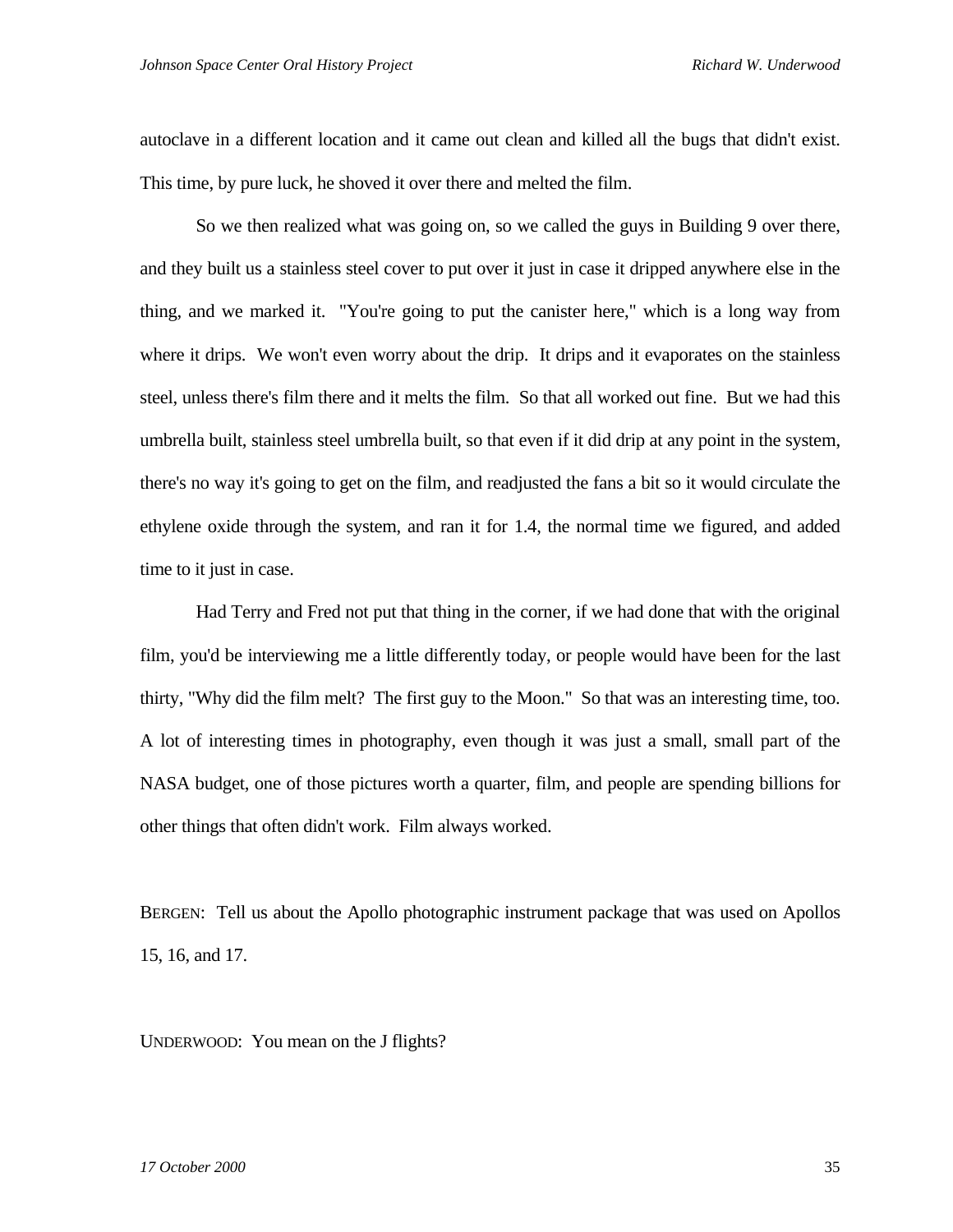## BERGEN: Yes.

UNDERWOOD: Well, that was a U-2-type camera, an early-type U-2-type camera. In other words, the camera was twenty-five years old, I guess, at that point, and it took a photograph, it had a swinging optical system of catadyoptic [phonetic], folded optic [phonetic], and would photograph from horizon to horizon, and in certain areas they wanted these very, very detailed pictures of it all. It was programmed into the flight. You had a guy up there going around all the time anyway while the other two were down below, and it gave him some activity. It took these ultra long rolls of film.

First, of course, CIA [Central Intelligence Agency] and those people didn't want us to have access to those cameras, even though they were old and obsolete, and finally it was arranged to get the cameras. Then they didn't want us to have access to the film. So what good is the camera if you don't have any film? Then they finally got access to the film. Then you need a really big processor, a special processor, and they weren't about to get access to the processor. So the system was nil for earlier flights.

Then finally General [Frank A.] Bogart, I guess who was number-two or three guy at NASA Headquarters, knew the assistant chief of staff for intelligence in the Pentagon, and went to General Bogart and told him, "Hey, we've got to have a processor."

He said, "Well, I'll see what I can do about that."

You know, no point in modifying the spacecraft costing millions of dollars to put a system into that bay if you're not going to have all the units to do the work, because if we developed it, we didn't have the equipment. You'd have to cut it up in pieces, because this roll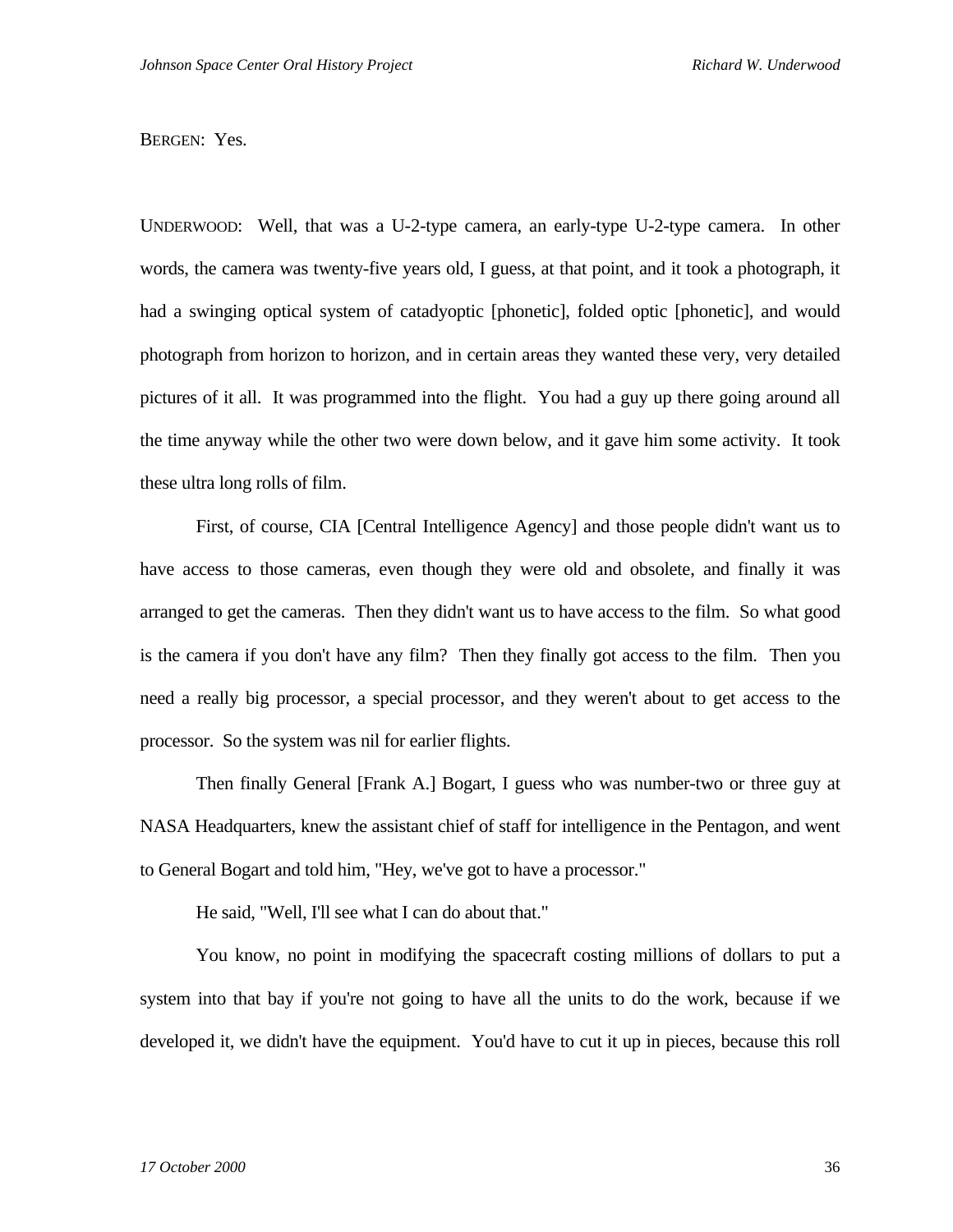of film, you know, is like a mile long, and develop it, and not in the type of system that it was designed to get the maximum amount of information out, and that's what scientists wanted.

So then I get a call from a guy at Hill Air Force Base in Ogden [Utah], and he says, "We're going to put a processor on a machine and send it down to you. Been ordered to by the Pentagon."

So I said, "No, no, no, I want to come to Utah. I want to look at it. I don't want something that's been through Vietnam."

He says, "This is brand new, never been used."

I said, "That's a \$15,000 machine."

He says, "Yeah, I know. I hate to give it up." [Laughter] "But I've been told to."

I said, "Well, you load it on your C-135 and you bring it down to Ellington, if it's still in the original crates from when it was built."

Then we had to modify part of the building and actually kick some of the NASA clinic folks out of their area for a while, because we shared the main floor with part of them, put this big long machine in there. That's how we developed that film.

But they were spectacular and really detailed pictures. There were two cameras. There was also a standard mapping camera, modified mapping camera that took pictures of very high geometric precision, and the other camera from horizon to horizon took very high reconnaissance-type photographs. So you put the two together, you see what you're looking at. Then if you wanted to really measure in detail what you're looking at, you went to the other film to make precise measurements. So it was a good combination.

Of course, the one camera looks straight down and these machines never got very far out of an equatorial orbit, because they had to be to the landing sites, was the determining factor, so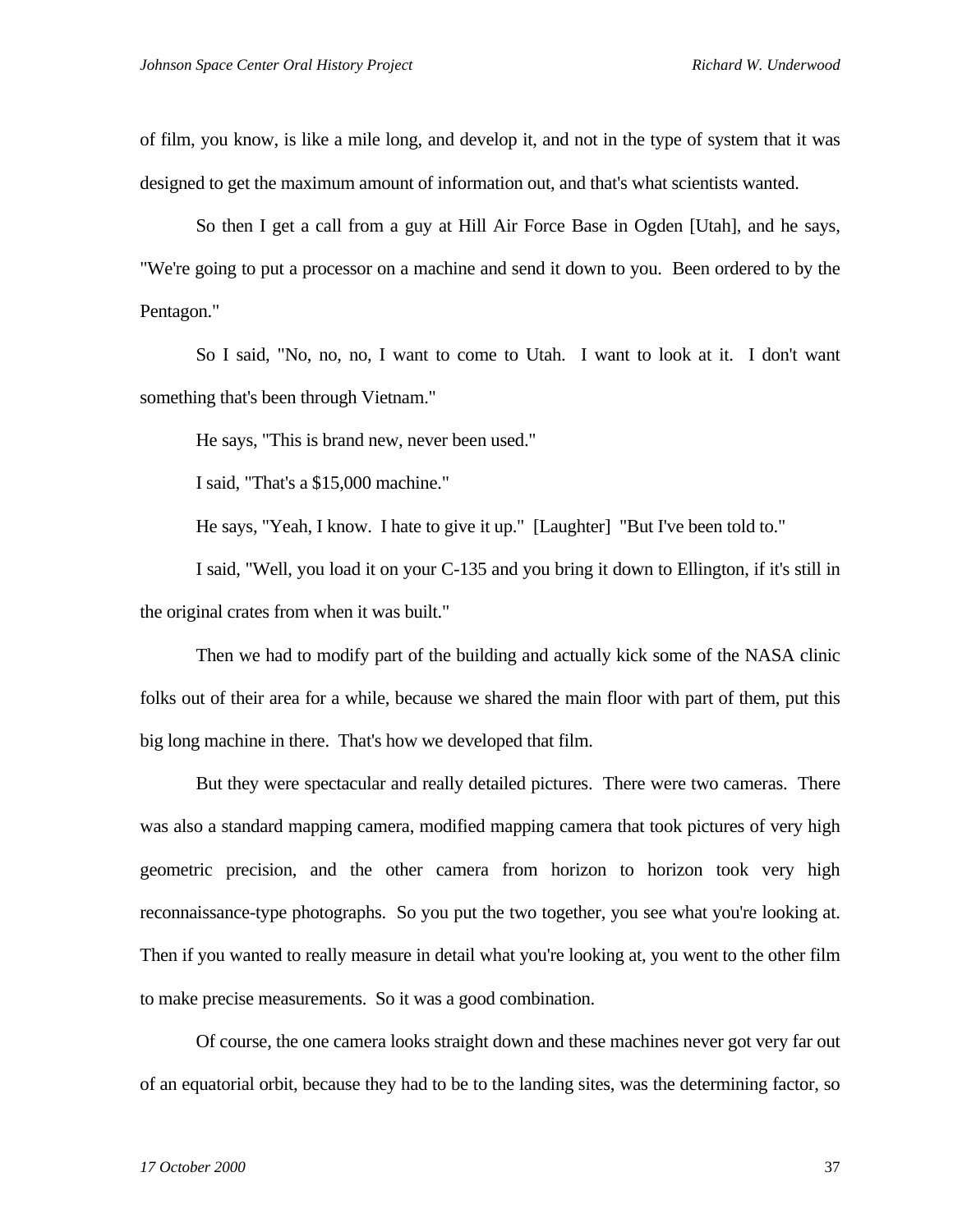a lot of pictures came back in the equatorial or near-equatorial orbit. This one north was 20 some degrees, I guess, or so from lunar equator. Then, of course, when they went, you'd usually have half or two-thirds of the far side of the Moon lit up, which was good, because nobody had been there before.

After the first flight, scientists wanted more, and it just went on. The last three flights, we got great photographs. Then someone would have to go outside on their way back and rescue the film and pull the magazines, and there are great picture of Ron [Ronald E.] Evans on the last flight, pulling magazines. Jack Schmitt got in the open hatch, taking the pictures of Ron pulling them out and handing them back in, and they'd bolt them to the floor of the machine for the entry. But they were great.

Then Ron and others would occasionally tip it up and look at the lunar horizon. I forget whether it was 15, 16, or 17, where you got an Earth rise. Each picture, you know, is six foot long, and you've got these pictures of that Earth coming up, just spectacular of that, instead of looking down. So they were of very great value to scientists, in my opinion, or even today if you're interested in the Moon.

Unfortunately, we couldn't go polar. I don't know, I think if we hadn't cut the program off, but maybe by 19 or 20, had we had those flights that had gone polar, we'd have got the whole Moon, which would have been of much, much greater value, just the way going polar would get the whole Earth, but they abandoned that pad at Vandenberg [California] and spent all that money for nothing, and don't go polar. To me, why this space station is not a polar orbit, to me is one of the great tragedies of the 20th century. Well, it will be the 21st century starting in seventy-something days. So probably the number-one tragedy of the 21st century will be that the space station isn't in polar orbit. It's in ridiculous orbit.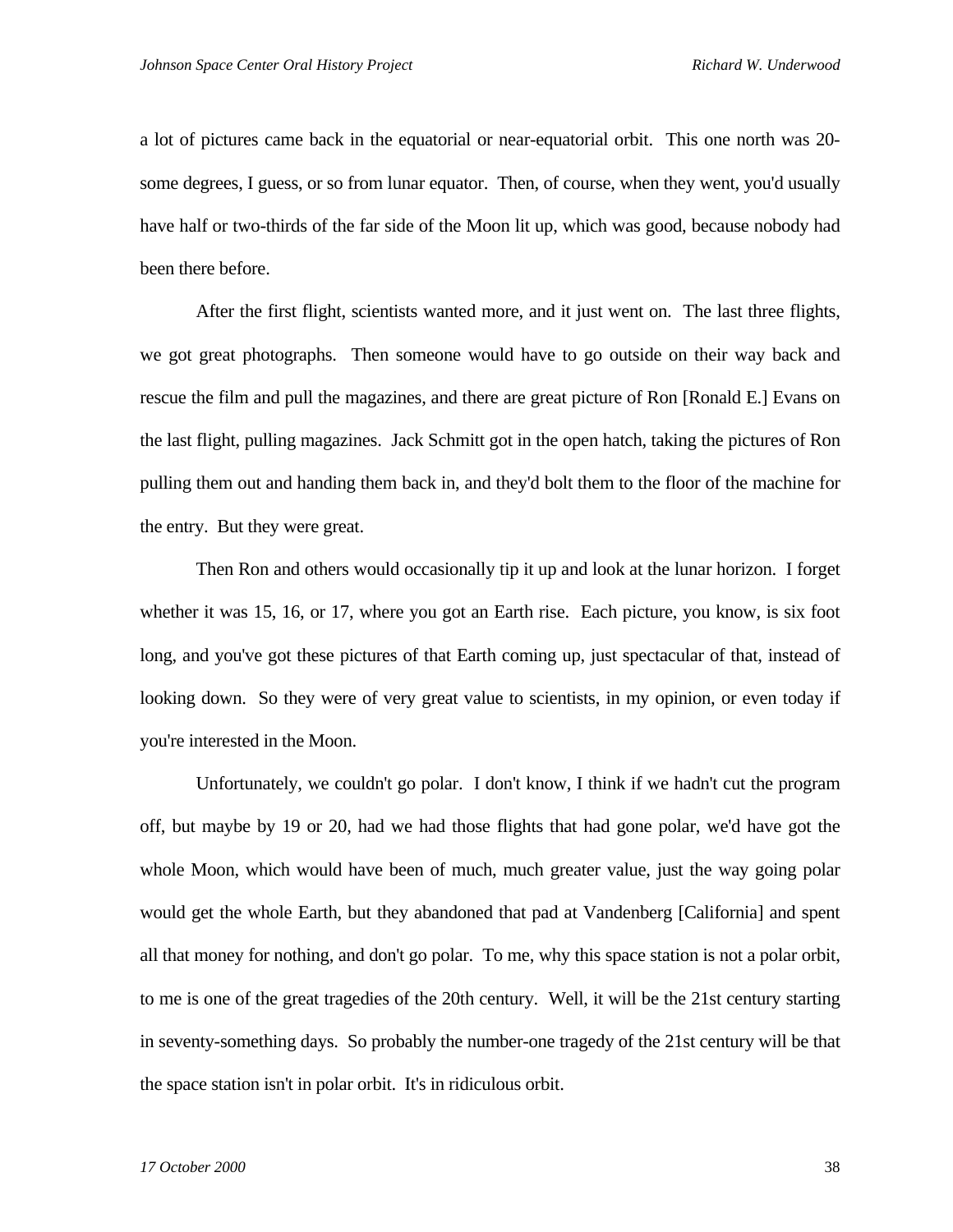BERGEN: You mentioned lunar mapping. Were you involved in the early lunar mapping in determining the landing sites?

UNDERWOOD: I got involved in the Lunar Orbiter even before we went to the Moon, to determine where to land and all that. The mapping was done usually through the Geological Survey and Army Map Service, Corps of Engineers, who I worked for and knew all the people there, because most of them then who were getting into management positions were guys that I worked with there when we were GS-7s and GS-9s working all over the world together. We were all out of universities either in 1950 or '51, and down to this day we're still in close contact because we all worked all over the world, all married foreigners. We all got in trouble because of that.

Whenever we have a get-together in San Antonio [Texas], where the Inter-American Geodetic Survey moved to and a lot of guys retired there, the guys are all Americans and the women are from all over the world, the wives are, you know. So it works out pretty good from that standpoint. You wonder about it sometimes when these countries would be in conflict with each other, if the women were going to talk to each other and that sort of thing. You know, wives. I remember during the famous Honduran-El Salvador Soccer War, my wife's Honduran, a very good friend of mine married a Salvadorian girl, and they became close friends. I went over there and they were going to have a meeting, the war's going on, and they get together and they look at each other and give each other a big embrace at that point. So something beyond the Soccer War, the work of their husbands in aerial photography was far more important,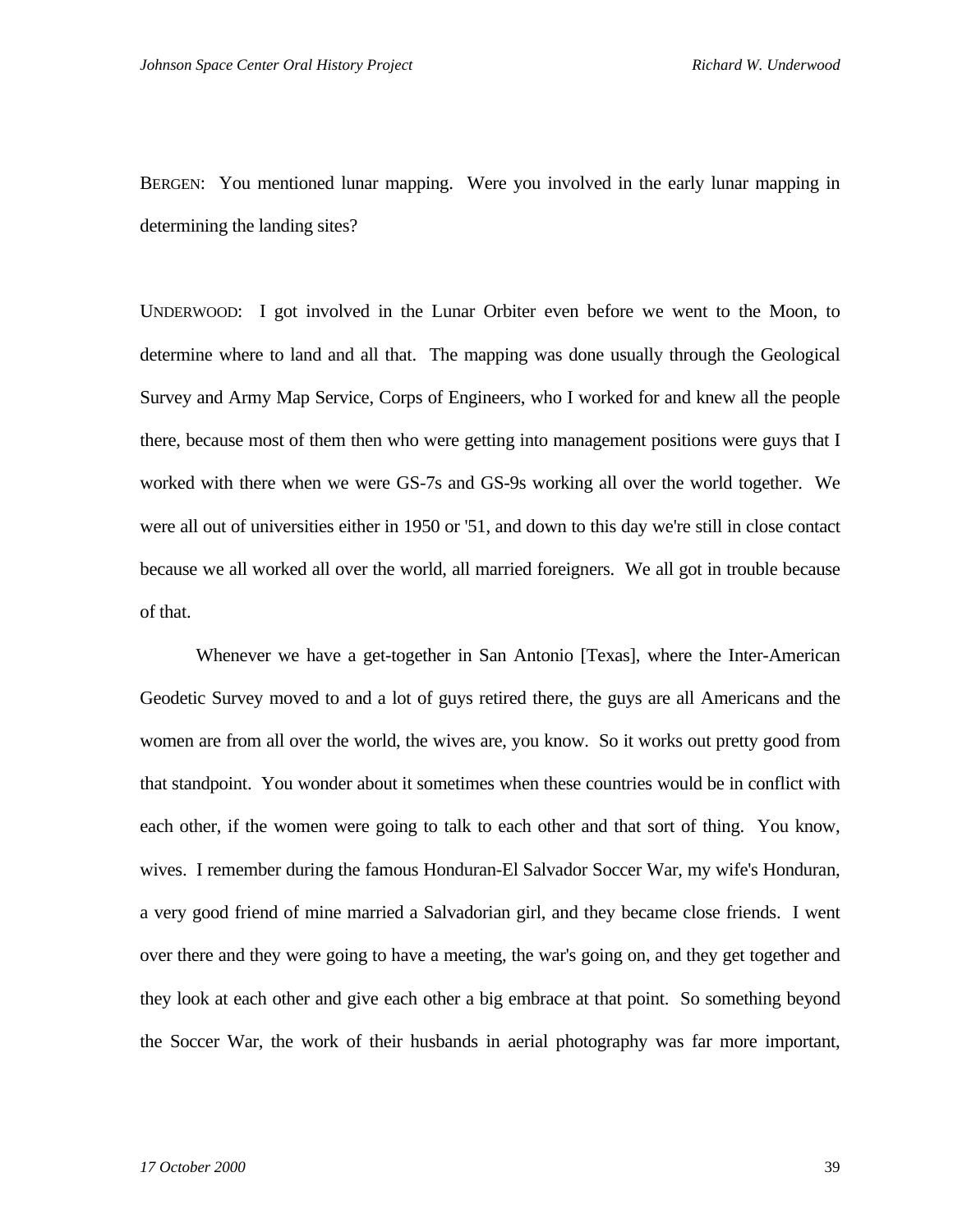photographing the world. It's that way even down to today, though we're all in our seventies now.

The early days of aerial photography worked out good from that standpoint into the lunar system. Then back when I got loaned to what became NASA there one time, we used photography taken through Earthbound telescopes of the Moon, taken in various locations over a period of 100 years, nearly, at that point. The Moon vibrates and tips and tilts, so we got maximum that way. Then we'd get the photogrammetry so we could make contour maps back in Army Map Service. Corps of Engineers would make contour maps for NASA, before we put the satellites around the Moon and anything had gone to the Moon. So we had a close working relationship with the Army Engineers, the Defense Mapping Agency, it later became, pulled it out of Engineers. They were the best people at mapping, and then Geological Survey people knew an awful lot about lunar activity. That's Gene [Eugene M.] Shoemaker. Of course, we're close with Gene, and Elliot Morris [phonetic] and a few others that were at [the United States Geological Survey, USGS in] Flagstaff [Arizona], and they got involved in astronaut training and what have you. So we always had a close relationship with those people.

We used Flagstaff telescopes often to check the accuracy of the lenses in these cameras, because we could photograph stars and we knew exactly where the stars were. You could see if there was any distortion in lenses or mechanics of the system or what have you. That was at Flagstaff. The aerial cameras were always tested at Phoenix [Arizona], because Phoenix is the most closely controlled geodetic area on the planet, because the Salt River Project came along to build the great dams out there during the depression, and to keep geodesists working, they had a program where they would put a first-order station every section, intersection. Usually they're thirty, forty miles apart. In Phoenix Salt River Basin they're a mile apart.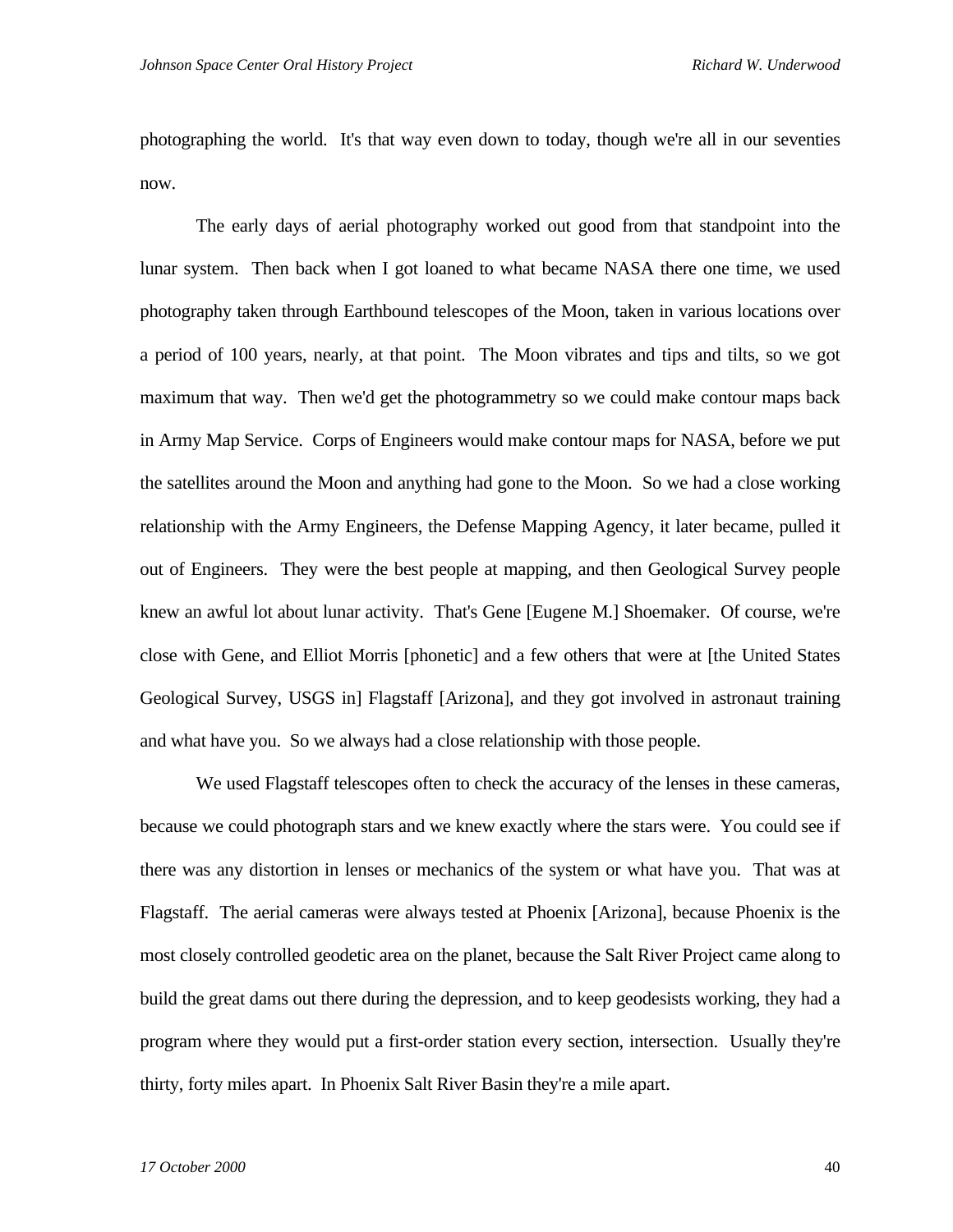So if you flew an airplane over it with an aerial camera, if there was any distortion caused by the airplane, if it had a window to look through or something in the camera, you could immediately know down to the micron something was wrong. We tested all our equipment over there, too, from that standpoint. The U-2, we flew them out of Groom Lake [New Mexico], or what they now call Area 51 at NACA [National Advisory Committee for Aeronautics] we had on them, 301, 302, 303, the first three, but we did the work over at Phoenix. They had to fly south to Phoenix to make sure the U-2 cameras and what have you, particularly the—I was only involved with their mapping cameras in the U-2s, never involved in intelligence cameras.

That worked out, using the telescopes. And our relationship with Geological Survey in Denver, we could check every lens, make sure the lens in the system was going to work property, no distortion in the system of any type. Then that would be recorded data, and if somebody made a print and you knew the exact measurements in the original and with the cross hairs, which were a centimeter apart, plus or minus a micron, on the lunar film you could then reconstruct something in anything you had, as long as you had two crosses, to perfect geometric positioning. That's why we built that lens and put it in the camera, because nobody can go back with a tape measure. [Laughter] It worked out pretty well.

It was a very informal system, which made it great for everybody involved, I think. There was no strict reading of contracts, and the people that worked together were that way. Even going back with McDonnell [Aircraft Company], I remember they wanted to carry an ultraviolet experiment. I guess it was on [Gemini] X. No, XI, Gemini XI. It was a last-minute deal and we had the equipment to do what we wanted to do, and I called Paul Backer [phonetic] at McDonnell in St. Louis and tell him what we want to do. On the telephone call he says,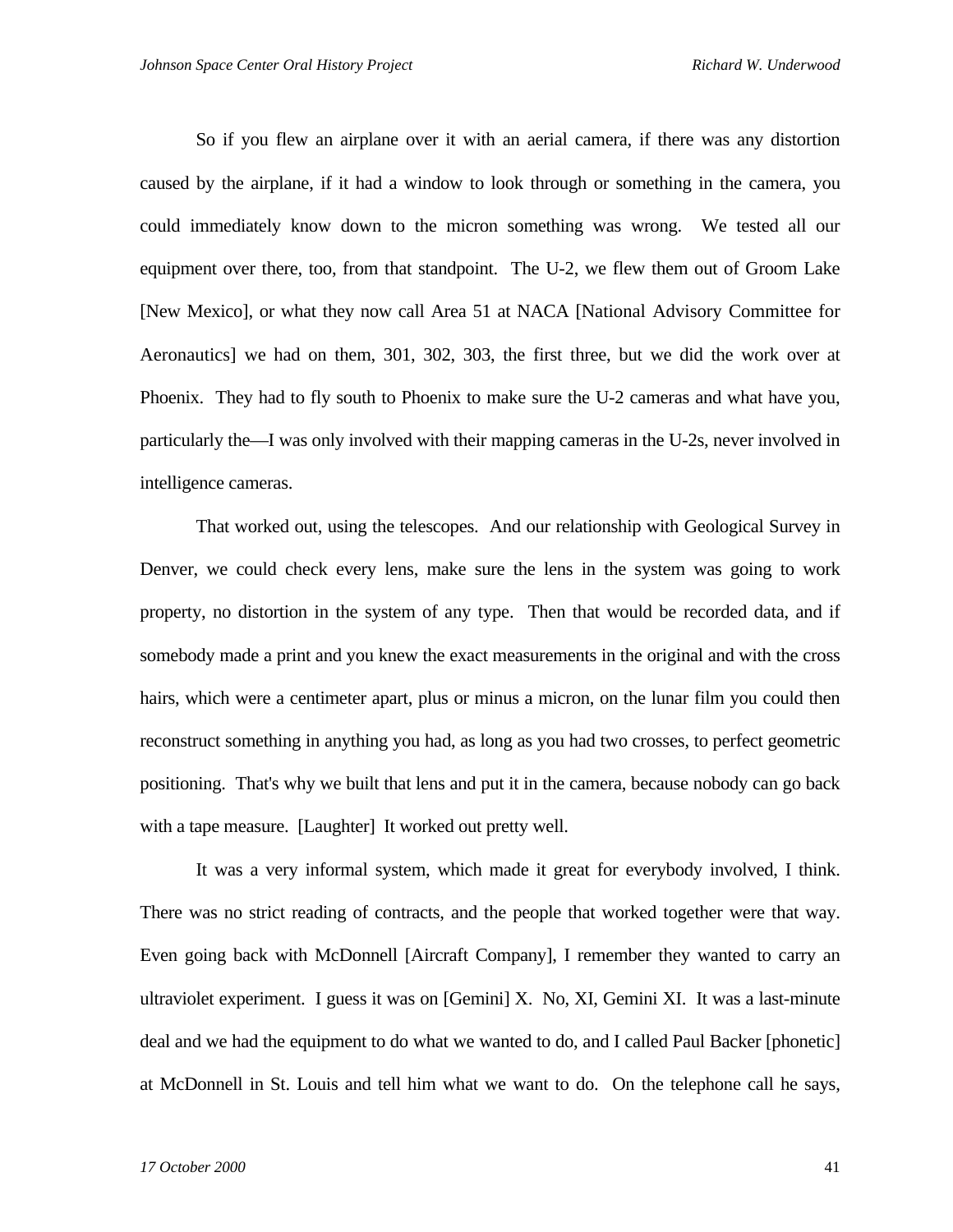"Look. I'll get on an airplane tomorrow morning for Melbourne [Australia] and you get on one from Houston, and I'll pick you up, and driving up to the Cape we'll talk this over."

So we immediately figured out where we could store the lens and the filter for ultraviolet photograph, and where we'd have to cut some foam in one of the storage areas, put the lens in, paint blue around it, seeing as it's ultraviolet, store the filter, change the astronauts' flight plan data so we knew where it was, put the pages in the flight plan for the experiment and how it could be done, and the time to be done, and the angle, pointing angles to look out the window and take the pictures of what to him looked like nothing out there, like taking a picture of a wall. But it's certainly ultraviolet information, you know. And came on back.

It was all done informally, two round-trip tickets, one from St. Louis [Missouri] and one to Houston, to the Cape and back, a day at the Cape, it was all done. Nobody saying, "Let's look at—" like when we want to do it on Apollo, on 7, you know, North American [Rockwell Corporation] was quite different in their approach to things, because they had built military airplanes and everything was done by spec and contract and modifications to the contract. We were going to put it on the one that burnt up, so that changed the plan, too. But that's the way it worked. It was very informal.

I think it was the most informal part of NASA, was photography, and working relationship with everybody, camera manufacturers, film manufacturers, shutter manufacturers, right on down the line, it was a very informal working relationship between Jeff Brimmer [phonetic] and Reagan and Thompson and all the other people that were involved in various areas, you know. Mine was, of course, in the photo end of it, what came out of the photos, while other people were involved in the building of the machine, the testing of the machine. But they all had to interface, so I got involved with those people and the crews. They wanted good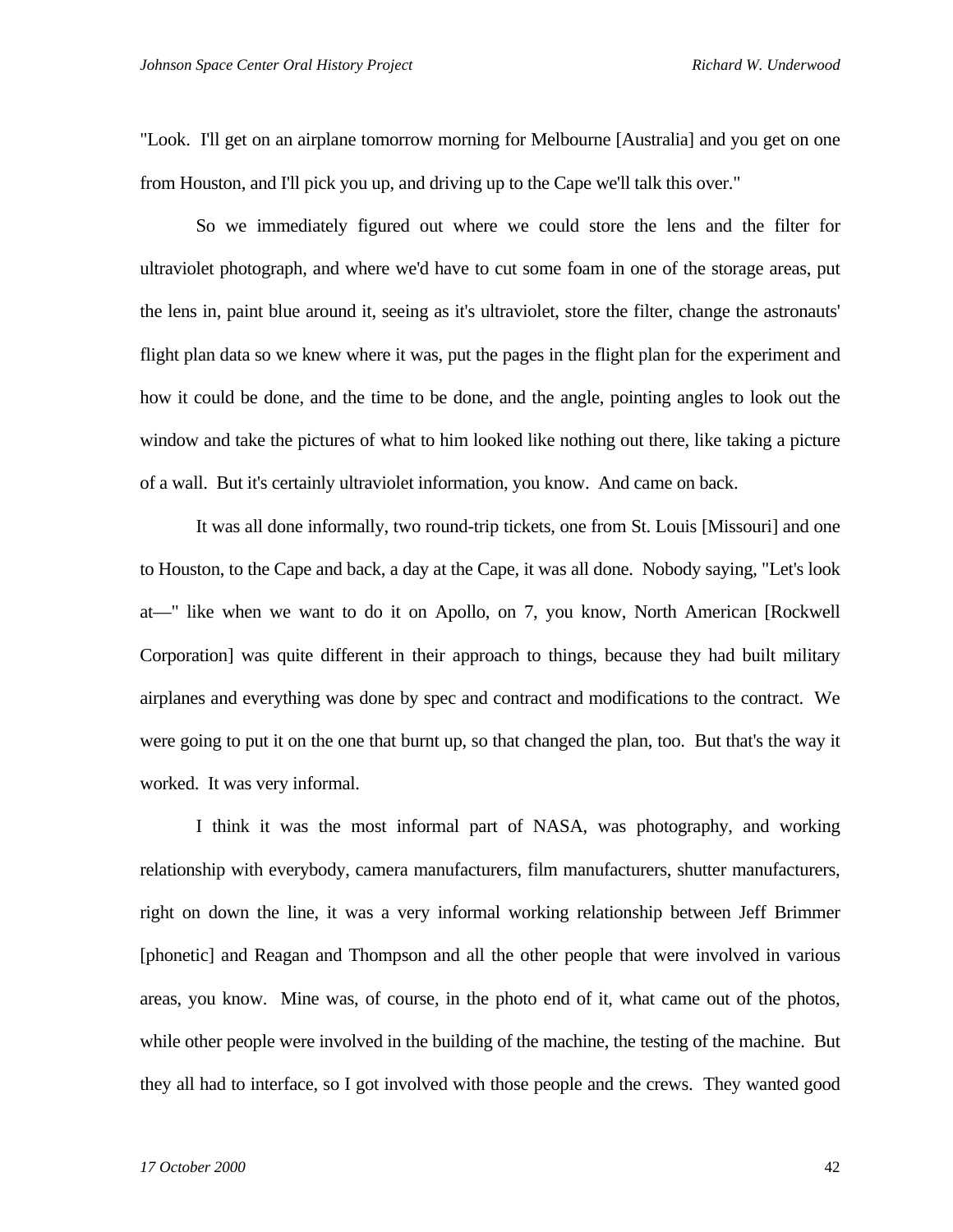photography. That's what I used to tell them, you know, "That's your key to immortality." [Laughter]

BERGEN: We're running out of tape now, so if we could take a break. [Tape change]

Okay. I was wondering if you would share with us your perspectives on Skylab and how that was a change in space photography from Apollo.

UNDERWOOD: Yes. The main thing was the long durations of the flights and the fact that they were in a high inclination. So it opened up a whole new world. A lot of scientists want a lot of things done and programmed a lot of things in. We had a six-lens camera on there to look at the electromagnetic spectrum. We had four black and whites and we had a color infrared and normal color, and with the black and whites in there, you could create a color situation you wanted to withdraw information from systems. So it was rather important from that standpoint. With the long duration, you would probably get more opportunity to do certain areas because you could wait for weather.

We had a crew that really wanted to do it, plus we had other camera equipment. And then they had the handheld, these two, so they could do things on the spur of the moment, look at things, record what was going on. We also had the 35-mill [millimeter camera] on board so they could record very well what was going on inside, and they could also use a flash, which you couldn't do before. So there was a much better total documentation of what was doing on, and they all knew what had happened before that, what they couldn't do and what they could do in their photographing experiments and all the "gee whiz" stuff floating around and other things. So they brought back a superb group of photos.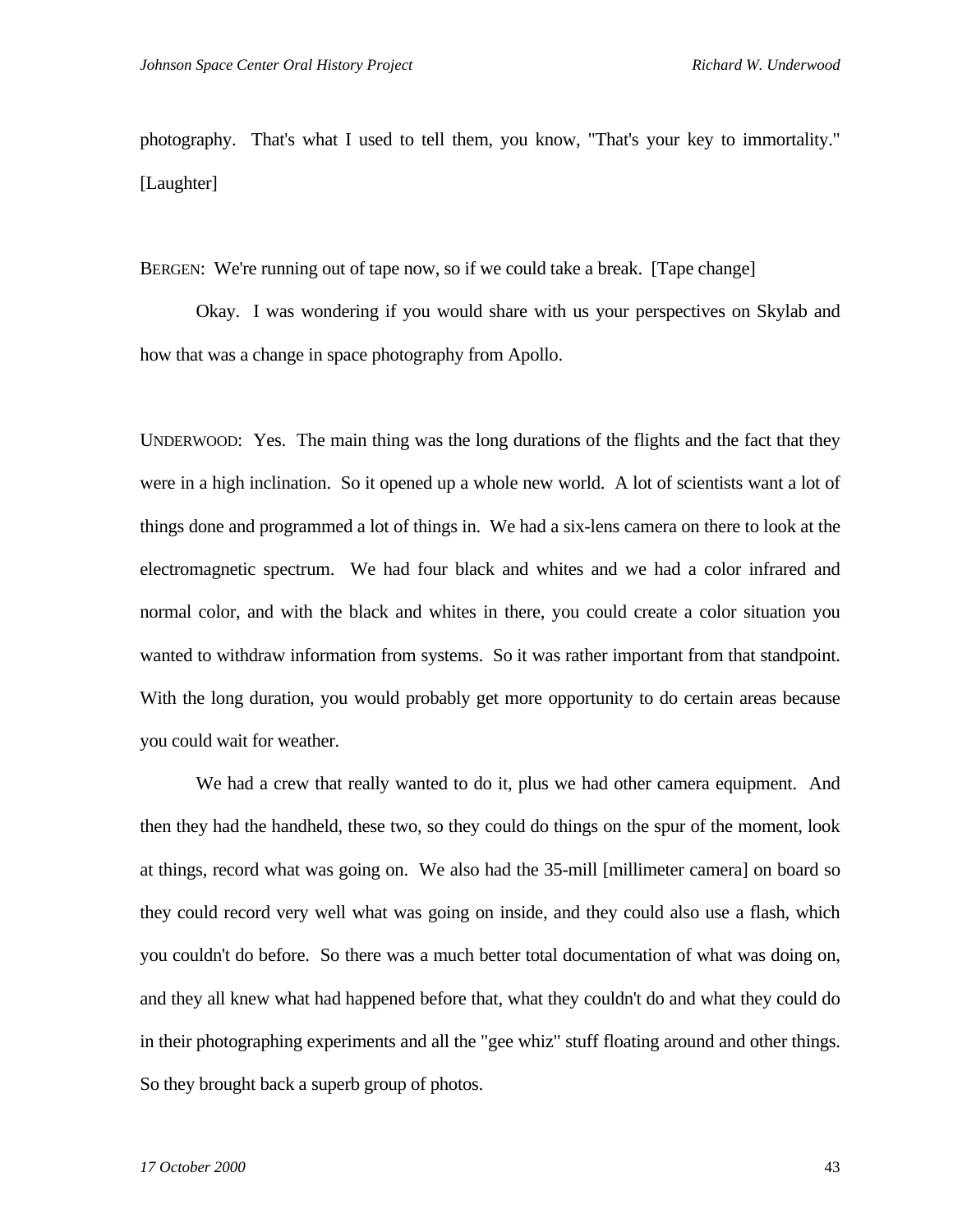The second team, of course, got a chance to see what the first ones did, and certain scientists wanted repeats of certain Earth-looking photographies at that point, and that could be worked in.

Then the third team was gone for eighty-some days, so that worked even on top of that. They could carry longer, more film, and the problem became pretty much radiation effects on long-duration flights with very thin walls in spacecraft. Of course, we had that lead-lined vault on there, which a lot of people objected to because it was weight. A lot of people felt that amount of weight could be used for other scientific experiments in their particular bailiwick that they thought were more important, so there was a lot of conflict in some areas for a while, in certain areas. But they also, with the long duration, repeated on the same flight certain areas, to get it eighteen days apart, I guess, sort of thing.

And crews that really wanted to do the work but were going to get a lot of radiation and so was the film. We were monitoring it back here to see what we would have to do to modify the process to get the optimum data out of the film.

BERGEN: So it changed your equipment you had to send up there and then what you had to do when you got it back.

UNDERWOOD: Yes, and we were going to get a certain amount of graininess to the film and color change due to the three emulsions react differently to radiation. If you look at what came back from the long flights with Shannon Lucid, you wonder whether that was cruel and unusual punishment to keep her out there that long. It was, you know, pure and simple. There's nobody that can say it wasn't. You look at the films, you can see what happened to the films. And she's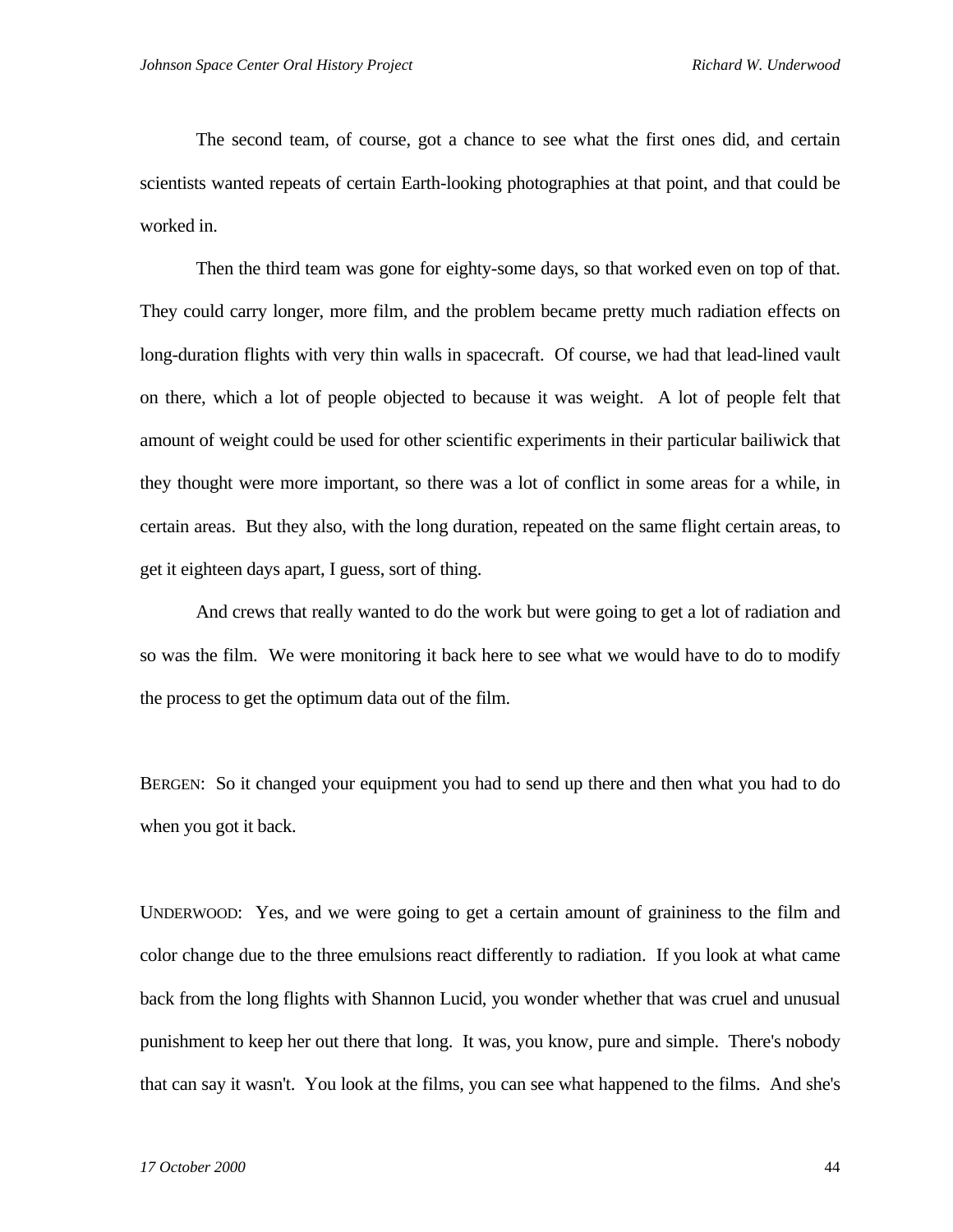getting the same amount of radiation, you know. I'd say Shannon got the same amount of radiation as probably 100,000 X-rays. But I don't know what the tradeoff was. In space station you don't need long-duration flights. And nobody's going to Mars, so you don't have to worry about that.

BERGEN: Not yet.

UNDERWOOD: So, yes, the information brought back looking at the Earth from Skylab was monumental compared to other things. Also it was in the public domain, so that was the first time you could tell the world that the Soviet Union was a basket case. You had pictures to prove it. And the Soviets were saying, "That's American propaganda. You're putting the dirty air in the pictures. You're putting the dirty water in the pictures by mechanical means. Our cities are clean. Our streams are clean." You know, at that point we realized that probably the greatest tragedy in human history was the Union of Soviet Socialist Republics. I mean, the tradeoffs of what they do for political system, unbelievable, you know. One, they stood 45 million people against the wall and intentionally killed 45 million of their own citizens. Now, what level of humanity are they at? And it hasn't changed. So you realize what was going on in that country and could release the pictures at that point, because they went 60 North [latitude].

BERGEN: Speaking of the Soviet Union, what type of involvement did you have with ASTP [Apollo-Soyuz Test Project]?

UNDERWOOD: With the Apollo-Soyuz?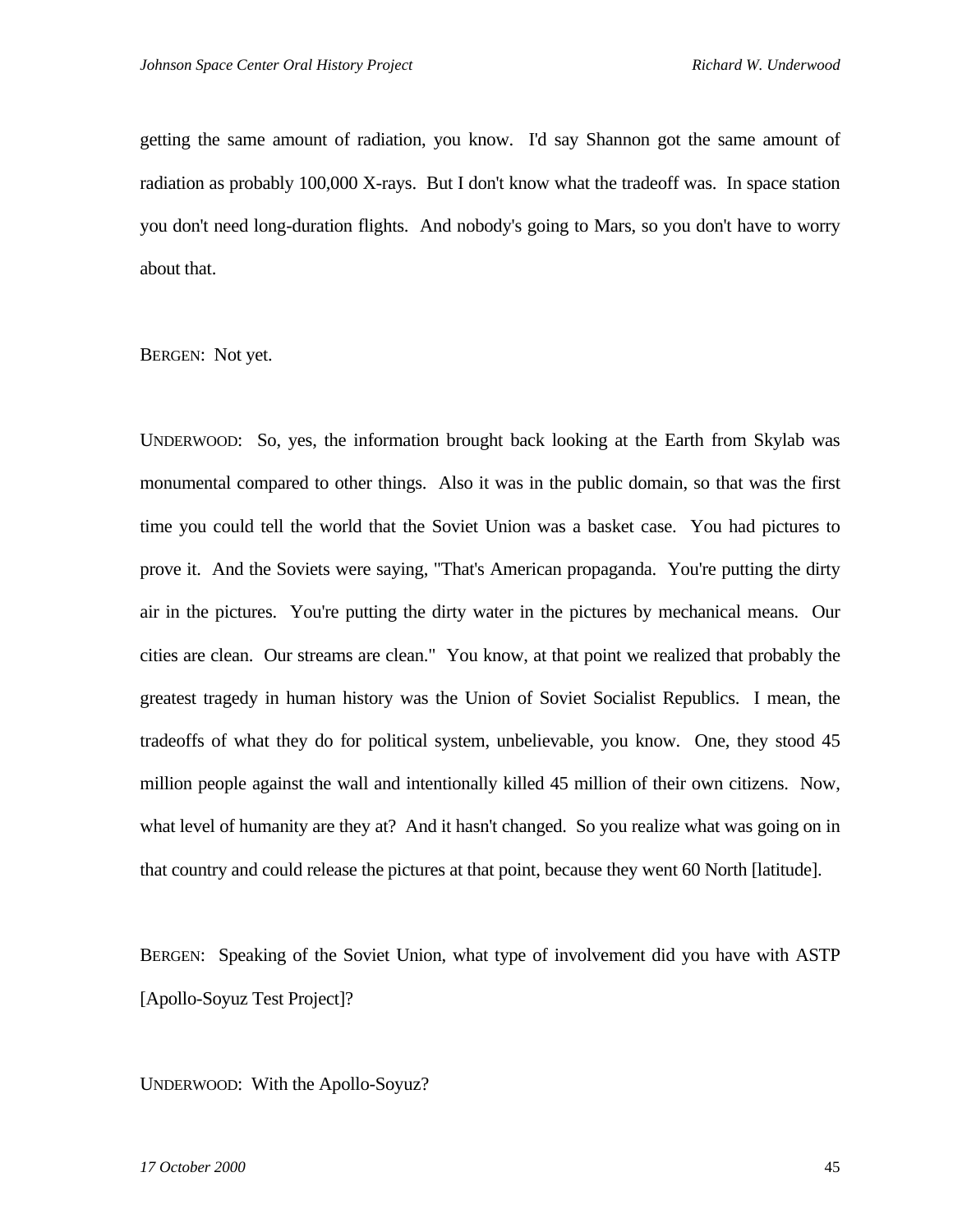BERGEN: Yes.

UNDERWOOD: Well, mainly it was the fact that they really didn't know much about photography and they knew nothing about quality control. Of course, they were supposed to release to the U.S. everything they took within a month after they got back, and they got back before we did and they never released anything, to this day. Well, they released a few certain pictures they released to the world, but the treaty obligation has never been met. We released everything to them and ours was superb stuff. It was a unique relationship from that standpoint. I guess there are still people in Moscow who might be shot for bringing it up and continuing to bring it up over the last twenty-five years or more.

Pictures of the Earth. They didn't have better systems than we had. They had a lousy process system. They used lousy film. When you talk quality control, they got their film out of a bin in an area like you and I would get nuts and bolts. You can ten, you pull out ten. You checked them over when they looked at it, they weren't the same emulsion. Some of them had already expired film dates, this sort of thing. And they're going out on a spacecraft. Ours were rigorously checked from the moment it was coated on the emulsion and controlled temperature, humidity, everything till it went on the spacecraft, and kept track of when it was beyond control. They had no idea what we were talking about when we talked about that sort of thing. Then, of course, we didn't get their pictures. So it's an interesting world and still is.

BERGEN: After ASTP was Shuttle, of course. Plans for Shuttle started long before then. How did the Shuttle Program affect your area of space photography?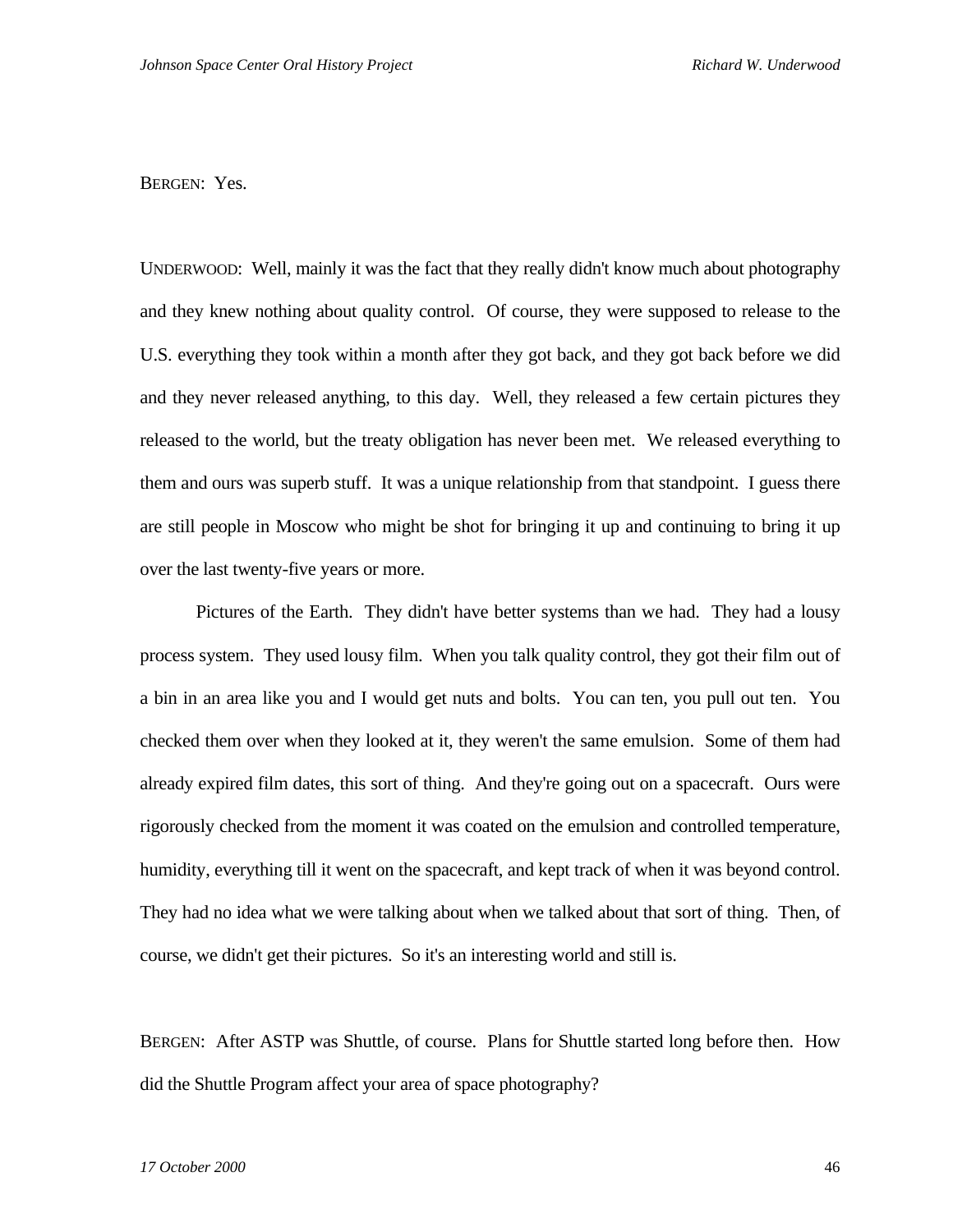UNDERWOOD: Well, we had the big machines and plenty of room, but it's a busy piece of equipment. The early flights, you had two guys on the first few, but they still found time to do photography. They didn't have good windows, and that sort of pushed us out of shape, because we had all those years to put good windows in, between the end of Apollo or Skylab and the first Shuttle. We had six and a half years of nothing, other than ASTP, and that was nothing but politics.

To this day, I feel we should have had optical-quality windows for them to look through, look at the Earth. They spent all those billions building that machine and weren't willing to spend the money to put a decent window in. At least one overhead should have been that way and one front window should have been that way, in z-local vertical, and one cargo-bay-looking window should have been that way, with quality to transmit all the light and the flat mode.

But pictures came back. They became, after a while, rather repetitive, because the things just flew the same system pretty much over and over and over again. I keep wondering, when I look at them, all about the politics of it all. We didn't mention a lot of things back in the early days, and a lot of things aren't mentioned today, but why are there no pictures taken on all these flights of the Soviet Union? They spend half their time over the Soviet Union. Why are there none taken of China? There's some interesting areas of China on the development of this planet that have never been photographed. Only certain areas of this planet are being photographed from space today, and yet it's all in the public domain and they say, "Oh, we're too busy." You're always too busy when you're over China. You're always too busy when you're over the Soviet Union. You're always too busy when you're over Iraq, Iran, Afghanistan, India, Pakistan.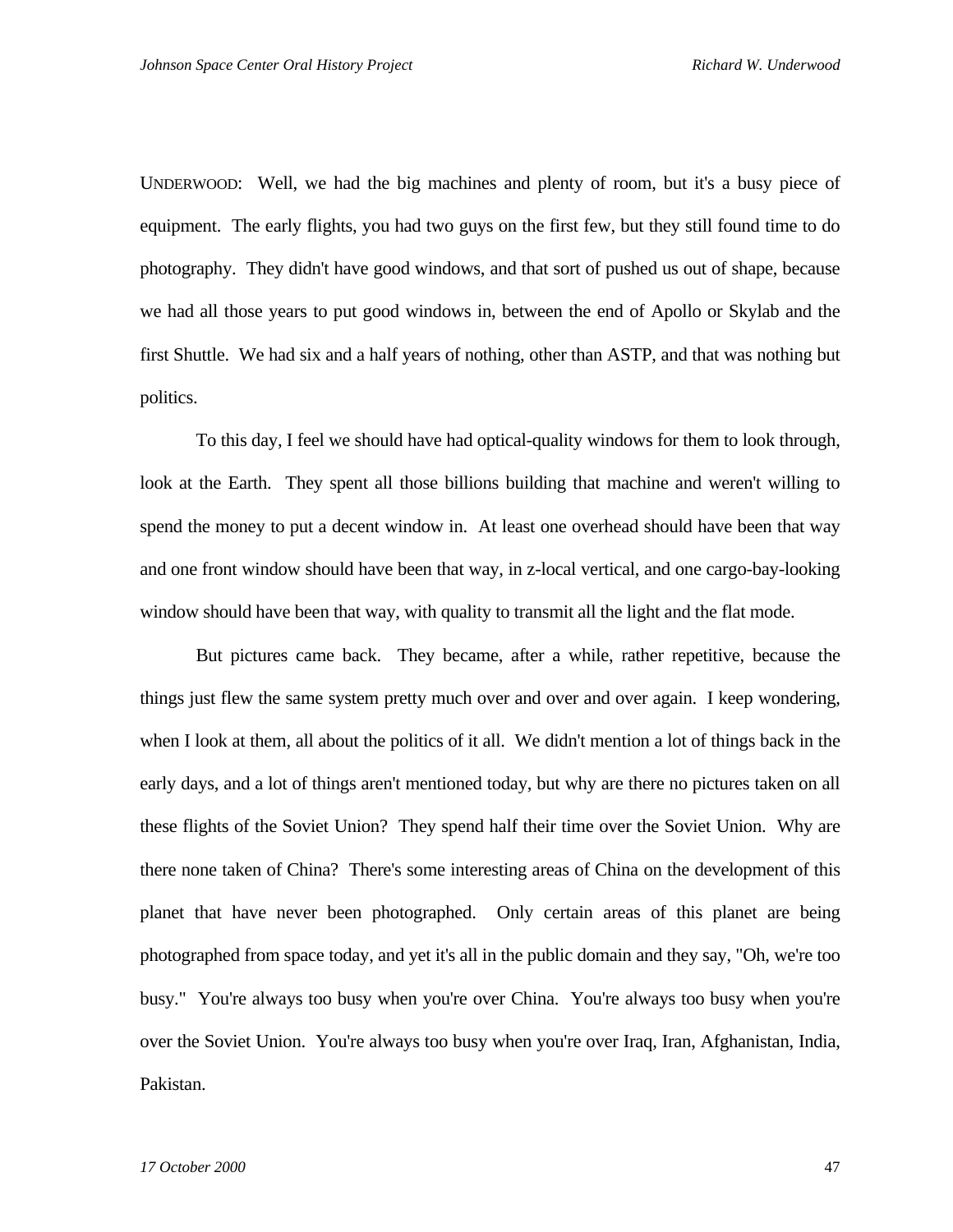I know the flight plans, how they work. So it's interesting from that standpoint. So the world isn't learning anything about these areas, from that standpoint. So I wonder about that when they roll the stuff. Two ways: the pictures either don't exist or the picture's not released. That's a violation of NASA's charter. But they got the better satellites up there to look at these other areas.

The general picture that's taken with the camera are of value to people who are not in the intelligence business, and these aren't of any value to them anymore. They're of value to people who want to know how the world fits together and what changes are going on, what's going on. Is global warming the fact that there are 7 billion people now and generating energy, or is it a natural cycle? I think it's a natural cycle, with the natural cycle being like this and what's going on being like this. That's my opinion, looking at a million of these photographs. But they're not getting data in certain areas to prove it.

Here you've got the most massive engineering project in human history going on, the Three Gorge Reservoir in China. Not a single picture. And who the hell is running that operation over there? Can't they even read a newspaper? You know. Not a single picture. We've known for fifteen years what they're going to do. And it isn't what they say they're going to do, you know, because the engineering of what they're going to do and what they say they're going to do are two ends of a spectrum. So what they release is trash and everybody believes it. Even people at Smithsonian [Institution, Washington, DC] believe it. I did a program recently with Discovery Channel. They believe it. I say it's garbage, you know. What they're building and what they're doing is not intended use of the project.

So with modern space photography I wonder what is going on and why, since I left. I was for the first twenty-five you know. They've done seventy-five since then.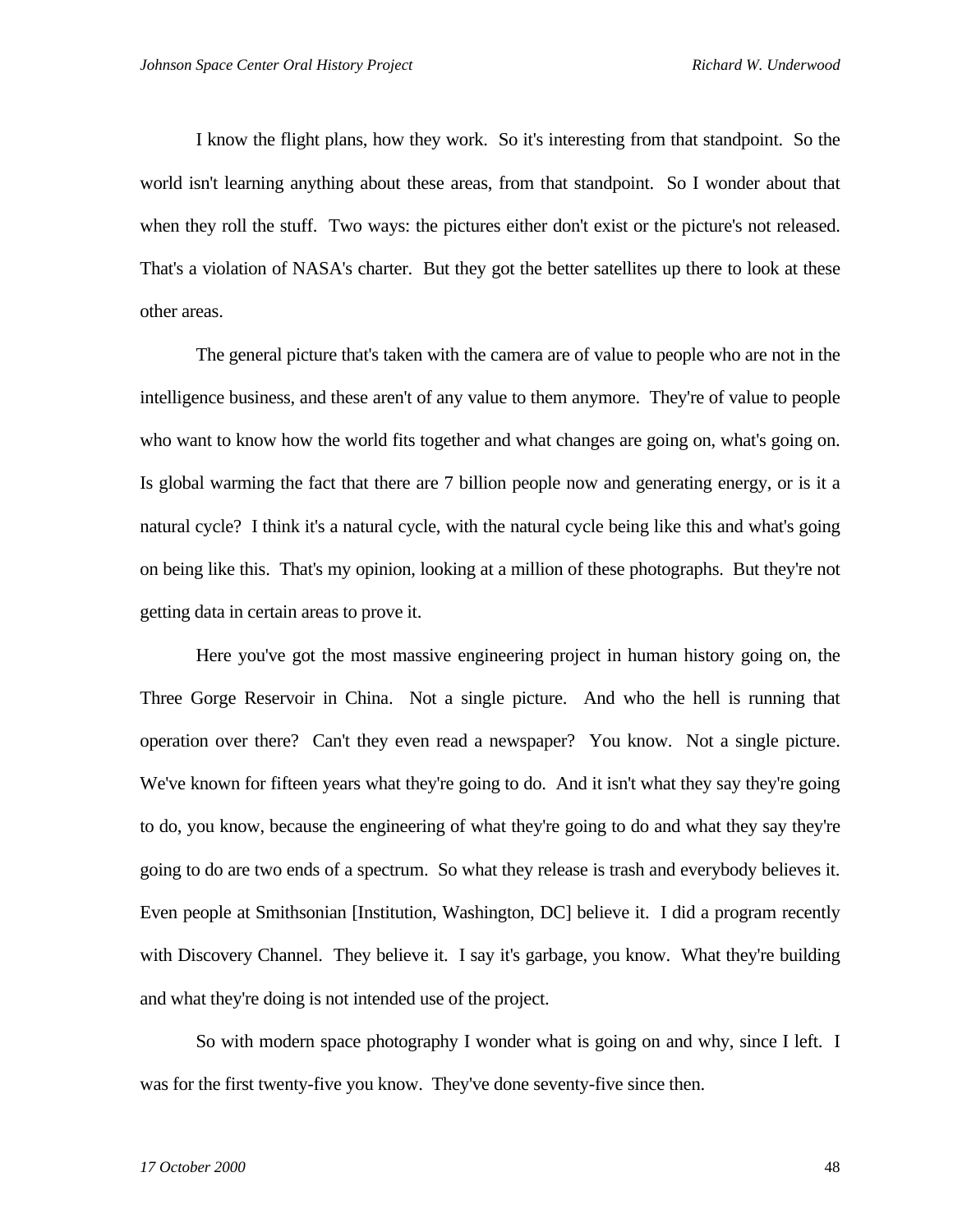BERGEN: You mentioned that now we're using satellites probably for a lot of those things. From your perspective in space photography, what's the value of humans in space versus just taking pictures.

UNDERWOOD: Humans in space from space photography?

BERGEN: Yes.

UNDERWOOD: They make a mental decision to do something. It's not programmed three years in advance at MIT [Massachusetts Institute of Technology, Cambridge, Massachusetts] or Caltech [California Institute of Technology, Pasadena, California] through a machine. They see something and they say, "Gee, we ought to get a picture of that." An automatic system that's programmed years in advance, one doesn't see it, it doesn't take the picture of that, that point of view. They put the brain to work if they've been properly trained to put the brain to work. And I wonder about that sometimes. I don't know what the relationship is between the people there. I'm not privy to it anymore, and really don't want to be. I like to look at the pictures that come back, like I keep saying.

I was at Cape Horn [South America] last March. We don't have any good pictures of the Cape Horn area. The finest weather in forty years when I was there. There was a spacecraft up there in a high-inclination orbit that could photograph southern South American Cape Horn, and the tie between there and the Antarctica. Not a single picture. Who's in mission control telling these people what's going on about the planet? And why aren't they telling them? And why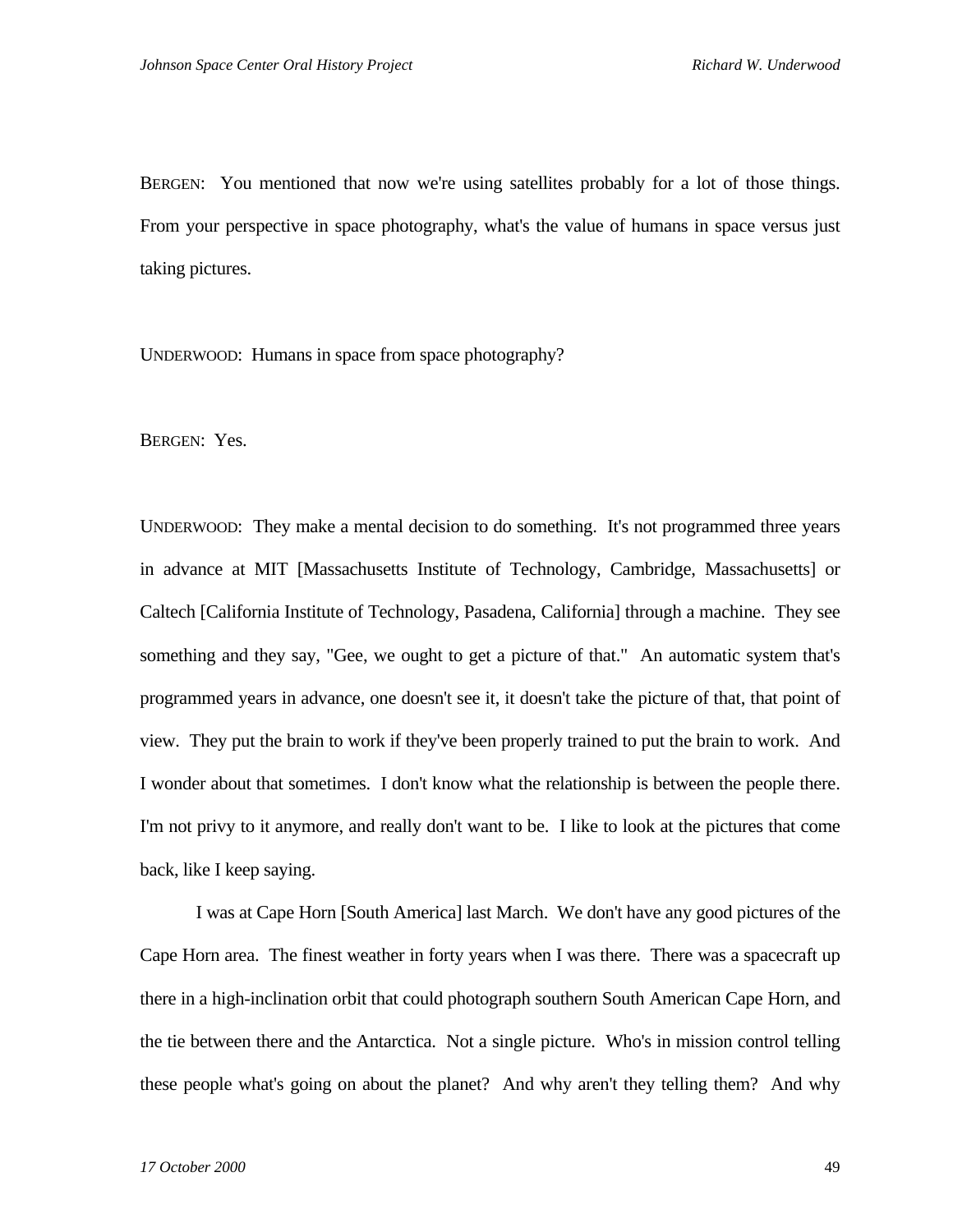aren't the pictures being taken? It's the same old simple Earth we looked at in Gemini days with rudimentary satellites with Kent Nagler [phonetic] and other people from the Weather Bureau or NOAA [National Oceanic and Atmospheric Administration], it's called now. We worked together very closely, and Solz [phonetic] and others. They'd be on the telephone from Suitland, Maryland, "Hey, hey, three orbits from now they're going to be near this sort of thing. We've seen it on a satellite. We think it's neat. You might not realize it. What we want is neat and different." But we do. Tell them.

So that's my viewpoint on it today. I have a rather hostile viewpoint on what they're doing today and why they're doing it or even if they're doing it. When I can look at a weather satellite and say, "Hey, this spacecraft is up there, there's one up there now, there's a certain thing they ought to be photographing," and I know that 99 percent of the time they're not going to take a picture of it. Well, I know there are scientists around the world that would love a picture of it. So I'm wondering about the continued value of it.

They keep going 51 degrees [latitude] now, that puts them fairly far north, but they're not photographing that part of the Earth in that area. 51 is not far. It should have gone polar. The full system should have gone polar. And the Soviets picked the orbit, 51 degrees, and you've got a whole planet out there. It doesn't go to Moscow, doesn't go over a lot of the world's capitals, doesn't go over half of Europe, most of Siberia. Doesn't go over Canada. Then the other way, 51 South, what do you cover? A good part of the southern South America. You go to Cape Town [South Africa], you go south of Australia, but you don't learn anything about the Antarctic, you don't learn anything about the Arctic. What's really going on in global warming and ice melting and all these things isn't going to be available.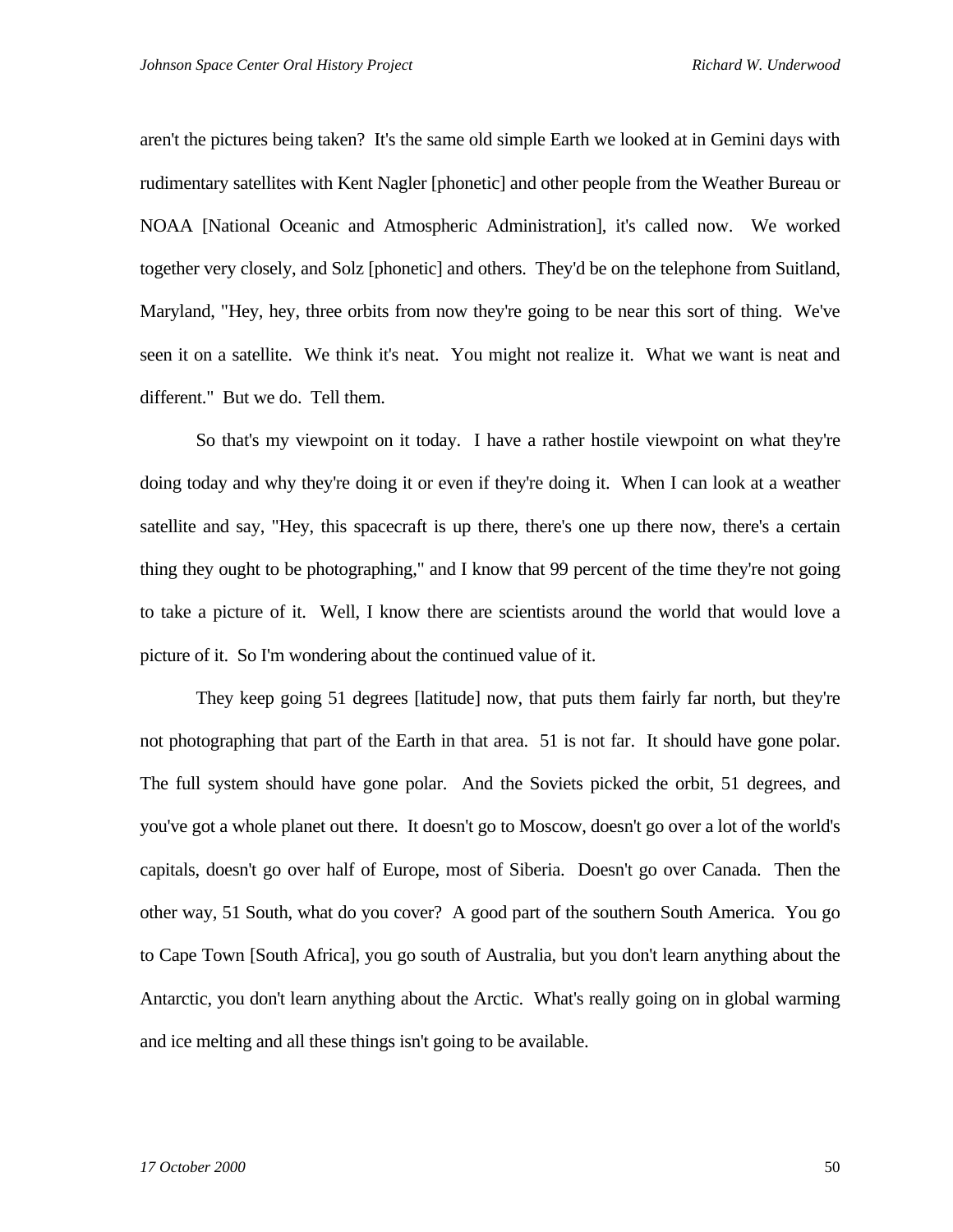BERGEN: Looking back over your career with NASA, what are you most proud of?

UNDERWOOD: Most proud of? In my own?

BERGEN: Yes.

UNDERWOOD: Well, I guess the fact that I was involved in the Apollo Project and very closely with those who used the camera to bring back the pictures, and being the first human being to see them. Like on [Apollo] 17, you know that one full Earth? More people have seen that photo than any in the history of mankind, and I saw it first. I was the first person to see that photograph. It was wet in a processor in Building 8. When I saw it, I said, "Boy, that's it," and it was on 17, the last flight, because they went at night and went translunar over Madagascar so they had a full-lit Earth because of where they were headed for on the Moon. It was the only circumstance that brought that picture.

And the fact that I kept telling Jack Schmitt, who was a geologist, "That will be the classic picture. Make sure you get it after you go translunar," you know, and Jack worked it into his schedule and got the series of them, because that one's at 28,000 miles. That's a perfect picture and he aimed it beautifully.

But the lunar, because that was the goal at that point. It was the last goal that Americans had. After it was all over, Walt[er] Cronkite said this is a goal-oriented country and that when the nation began, we were 3 million people spread out from Maine to Georgia, a little narrow band along the East Coast, and fifty years later, Americans were standing on the shores of the Pacific, a continent away, and the next fifty years, we inhabited a continent and nobody had ever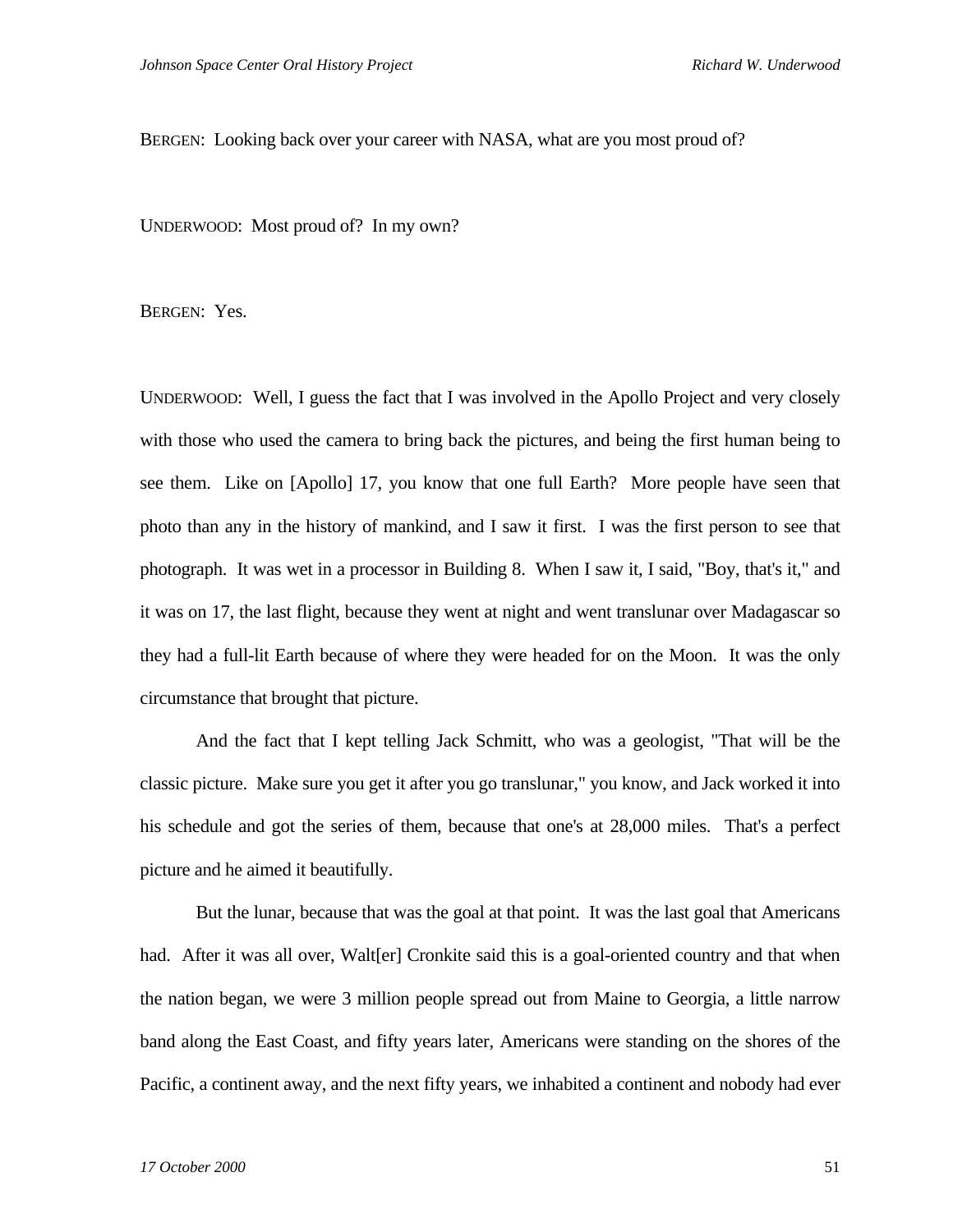done that before and nobody will ever do that again. And he said, "It's those people down in Houston, Texas, they were the last Americans with a definitive goal," and we achieved that goal thirty-one years ago. And there's been no goal since then, you know. This camera made it so that the whole world can see that goal.

So that's the way I've always felt about it. That's part of a generation of Americans that was born in the Roaring Twenties, as they were called, child of the Great Depression, saw some horrible things, yanked into a war at the age of sixteen, you know, at that point, got that GI Bill, educated, came to a changing nation after the war with an education. Learned a trade that NASA could use and got to them because I married a foreigner. You know? And what came out of this camera and working with the people that took the pictures, and still knowing them, where they are, have got their phone numbers at home. They call me every now and then, those that are still alive.

Being part of it, that was tops. Nobody else could, because these are the key to immortality and the key to immortality of the space program and the key to immortality of the second half of the 20th century, maybe. All through, they modified. Good camera to do a specific job. Seen a lot of changes. Well, it's anodized, so it won't reflect, doesn't have a viewfinder. People think that makes it cheap. They had to aim it properly. Big magazines so they wouldn't have to worry about changing them. Thin film, big thing to change them. Do it quick, electric, don't have to wind cranks or anything. Big tabs so they can adjust. Big button. Those space suits, you know. Not a little button hidden somewhere to take the picture. They never had to change lenses except when they were inside the spacecraft in zero G and this atmosphere, sleeve atmosphere. They could do it very easily. Didn't have to worry about it when they were in a space suit.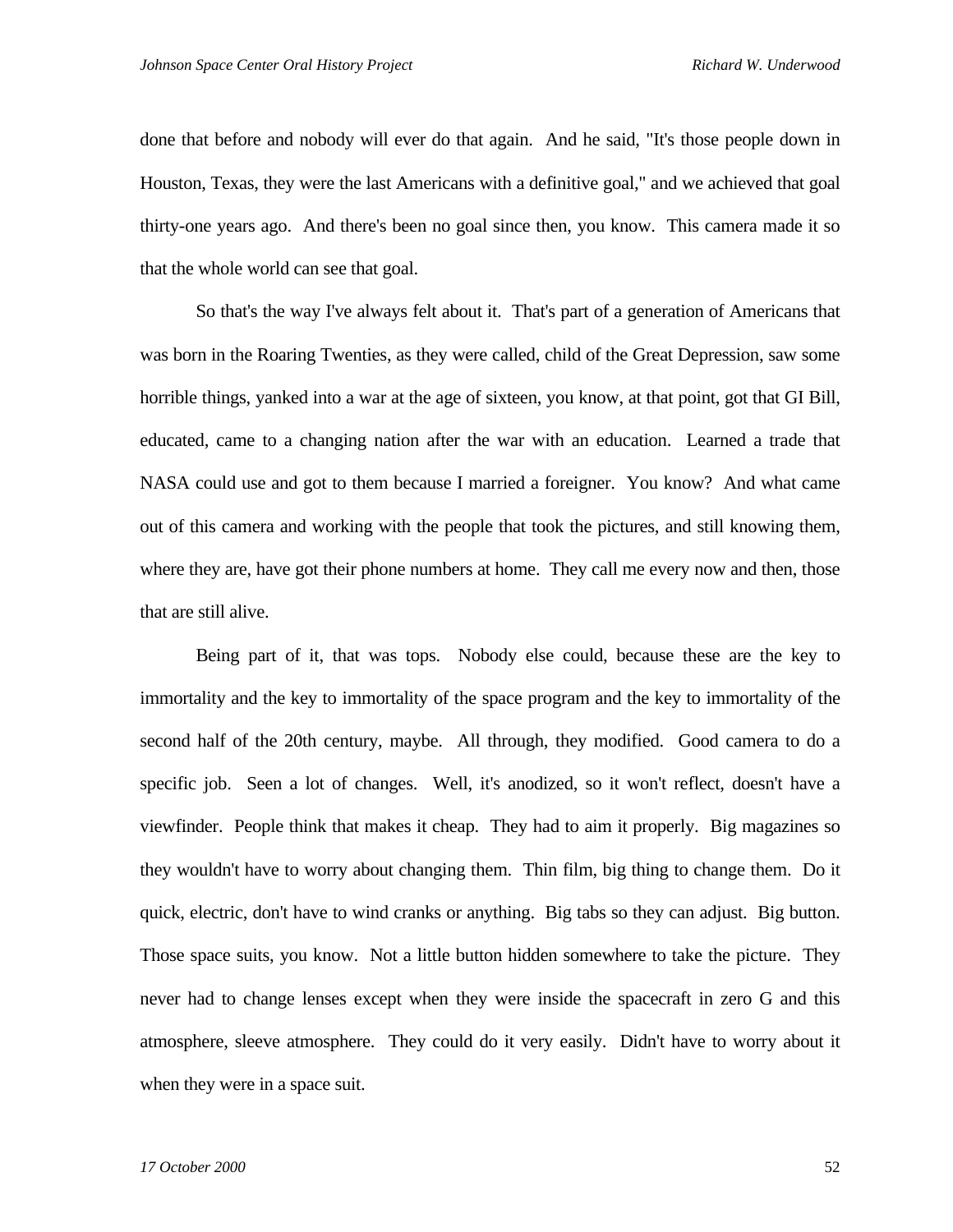Just certain modifications by people just telling [Fritz] Victor Hasselblad one day, "If you do these, your camera will be on the Moon." And that was his motivation. Of course, we showed him. He was one of the first people to see the pictures, not because he had anything to do with NASA other than his engineers building the camera, but he wanted to see them when he came to Houston. That night we showed them to him and a few other people, you know, that were down here at the time, Mr. [James E.] Webb and Bob Gilruth and all the folks here and others.

Then what was unique from that standpoint, we showed them the crew over there, the ones they were interested in. We had the big glass slides at that point. This project had gone on and I had been at work, I guess about forty hours, and it was in the morning and I realized that thirty-nine people had seen pictures of someone walking on the Moon, mainly in Building 37 and Building 8, the only place people had seen them, some as film, some as projections in Building 37.

And I cut the glass slides and I got the big glass slide projector, which weighed about fifty pounds, and I brought it on home. I wanted the first people outside that gate to see someone walking on the Moon would be my children and my wife. I walked in the door of the house and my kids are having breakfast, and my eldest son, who's now a banker in New York, turns to his brothers and sisters and said, "Ah-oh, Dad's going to show us some more of that junk from space." [Laughter] So that's the generation gap. So that was the way it worked. But they got to see them before anybody else did, before even PAO.

BERGEN: What a privilege.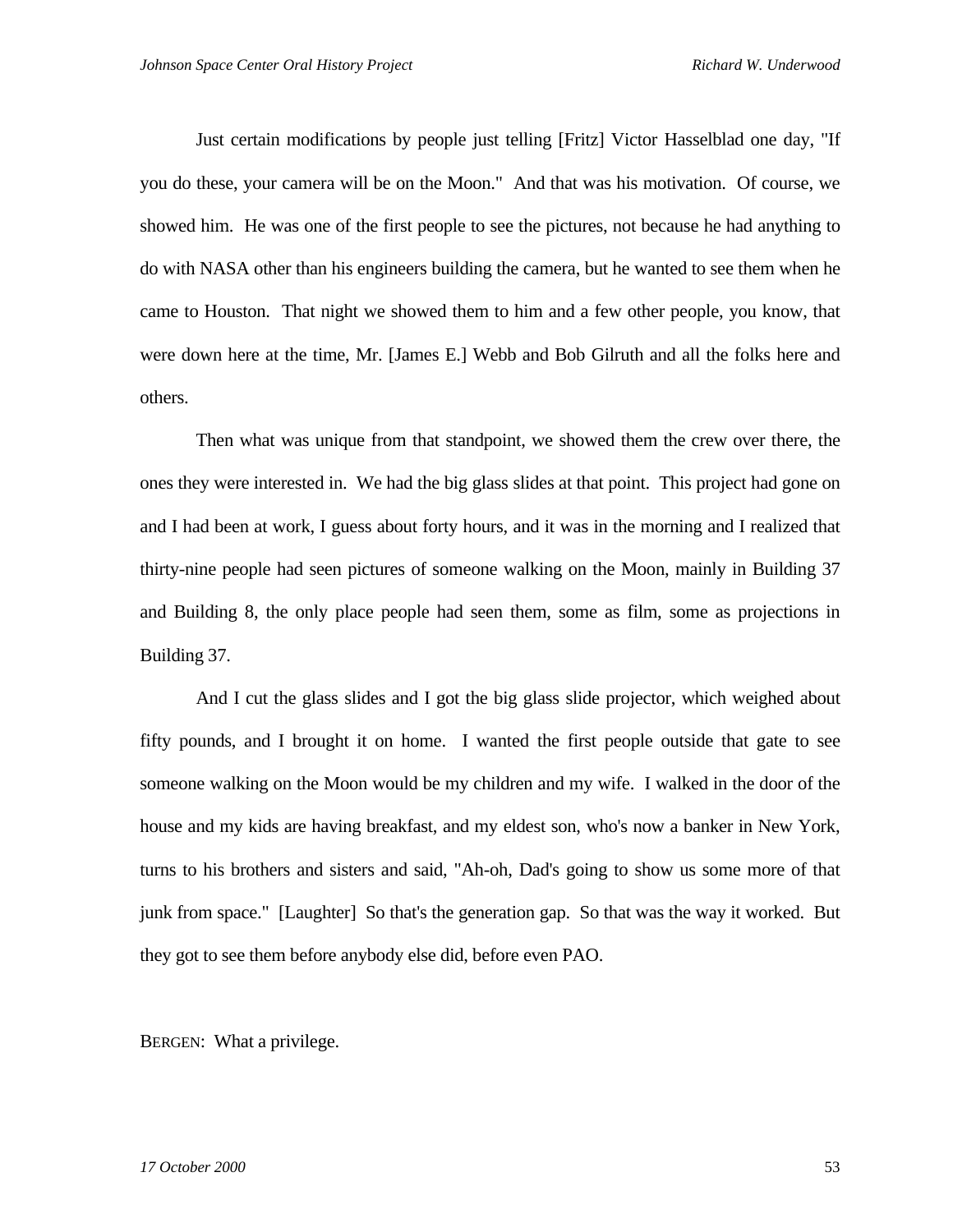UNDERWOOD: Yes. "Junk from space."

BERGEN: Having been in a generation too young to remember going to the Moon, I appreciate those pictures.

UNDERWOOD: I guess the people you talk to, you've seen that difference in the atmosphere in the Center, in the people, in always carrying that goal up here. "I've got to do it right. Someone's going to take it to the Moon."

BERGEN: How do you feel now about all these pictures from space being on the Internet?

UNDERWOOD: Being on the Internet? I think that's great. I have a son who's a computer engineer and I've got a daughter who's a computer engineer. She has a big job at Dell now, but she did an internship here and IBM here, and so did Rob. He was IBM here. But NASA doesn't pay them anything, you know. No one can earn \$200,000 a year at NASA, and here some thirty-year-old kids are earning \$200,000 a year now.

Rob says, "You've got to get a new computer, Dad, because you can have access to those pictures faster." And all that. The one I got was a 486 DX that could compete with mission control when we went to the Moon, and it's absolutely totally, you know, school kids won't even look at it today, but I can sit there, get the thing, go out and have a soda pop, come back and got the picture. I'm traveling so much, that's why I haven't updated it, but I'll do that. For 500 bucks I can get 100 times the capacity or 1,000 times the capacity I have on that machine.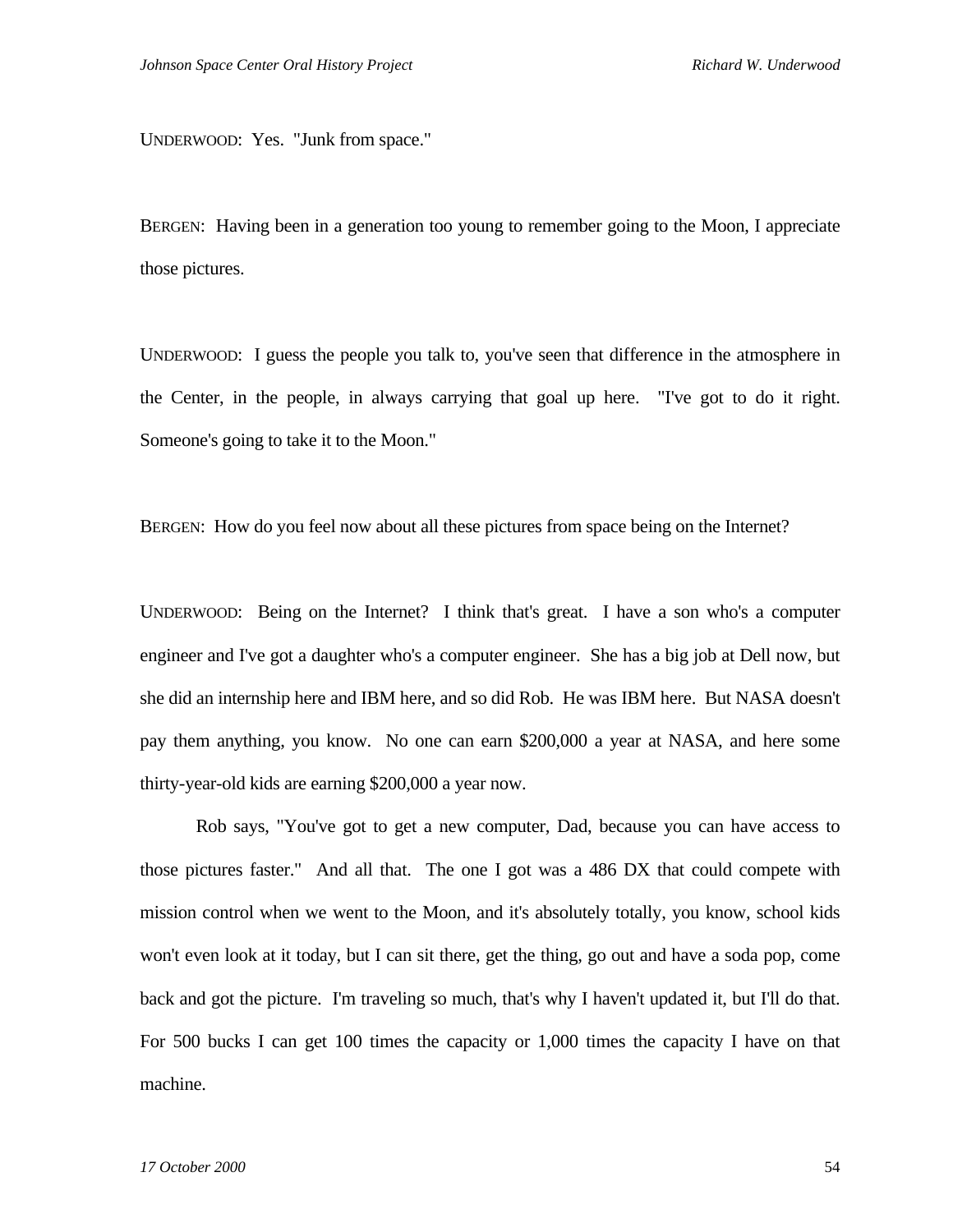Yes, I think it's great people can have them. There's some flaws in the system, though, for certain things. You want a picture of London, first picture of London comes up, a lousy picture. Second picture of London comes up. Lousy. Thirty-ninth picture of London is a good picture, outstanding picture. So having access to the system is a little different, and to me, when I want to know what's going on, I go over to Building 224 and roll the film. I can see everything leading up to a picture and beyond it.

And also when I put a glass on there, I'm looking at 200 lines per millimeter or 100 million pixels, you know. If you put a glass on what comes off the Internet, you see a bunch of little dots. You have no idea what they mean. Because people are used to a television screen and they're used to the resolution of a television screen or they're used to the resolution of a paper print. They're not looking at 200 lines per millimeter; they're looking at 15 lines per millimeter. And they're happy. But you can't see airplanes flying like you do when you put a glass on the original film or boat wakes or these fine detail, but at least they're there. I think scientists then hopefully can still get in the system and get copies from a master as a transparency if they need them, but they try to get away from that. They want quick, dirty, cheap, is the real NASA mission.

BERGEN: Is there anything else that you would like to share with us that maybe I haven't asked you?

UNDERWOOD: I think we've looked at pretty much everything from that standpoint. Yes, they're on the Internet and they're available to those that want them. I guess that's the end goal at this point, and hopefully it will continue to be that way and there won't be hackers out that are going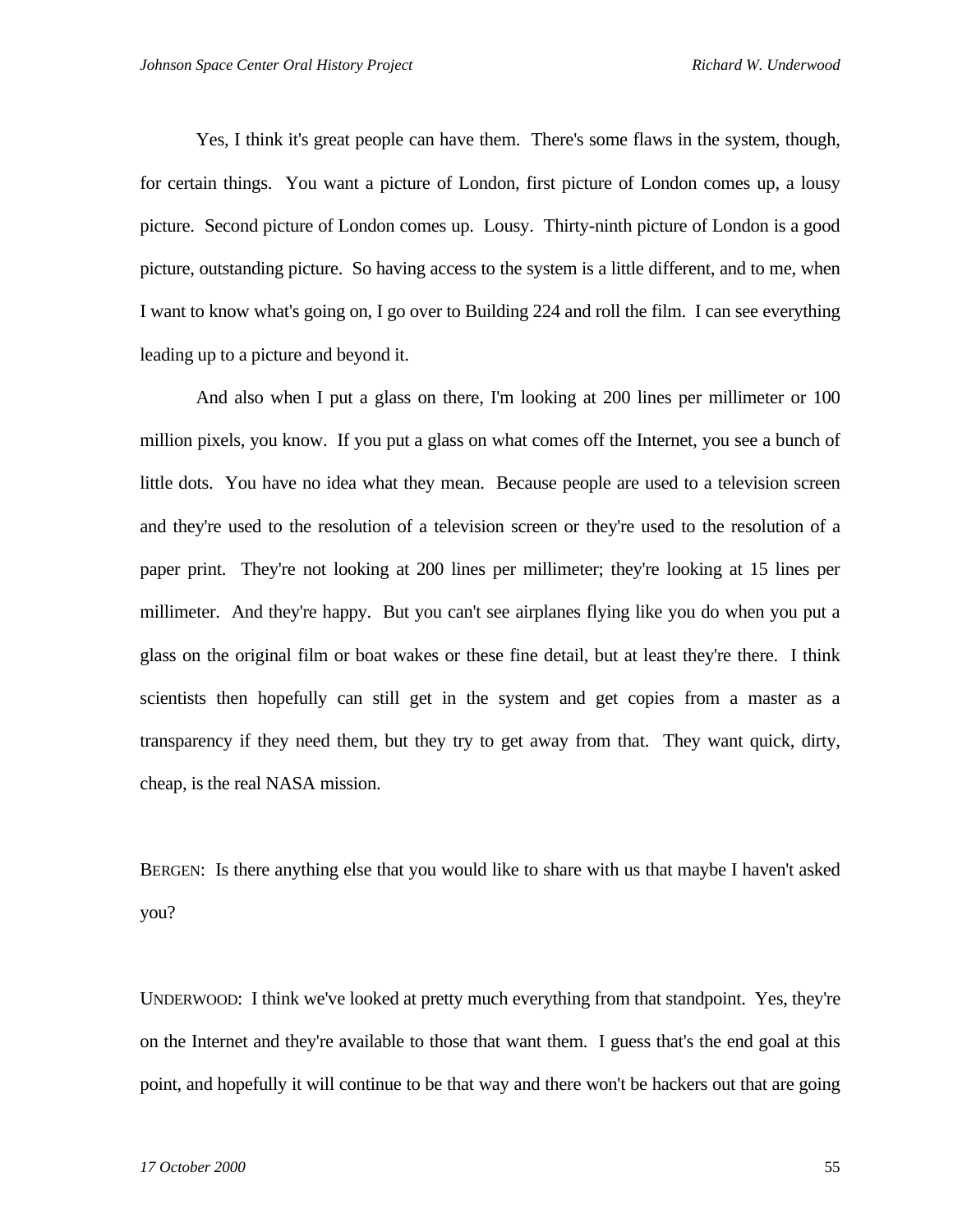to screw up the Internet and NASA decides it's too costly to make them available to everybody and start restricting them. But to go back through everything, there's a wealth of information there. I don't know how many people on the Internet look at the lunar stuff and the development of the system, but it's all there for them if they want to do it, and look at change over the last nearly forty years from [Alan B.] Shepard's first ride in [19]'61. Nearly half a century's gone by.

I still feel it here when I look at Mercury pictures and what happened, the changes and the potential that perhaps wasn't realized because of the interface with the Defense Department and their paranoia. When I had a general tell me I knew too much about a U-2 and then wasn't needed anymore, I said, "Don't you think those Soviets know something about a U-2?" You see, they're not very bright, but they're not stupid. But that was the paranoia. It was at the end of the [Joseph R.] McCarthy era, you know, so it was a different world at that point.

But it got me into NASA, or what became NASA, so from that standpoint it worked out good. I would hate to have spent the rest of my career in Washington or something like that. We always said in Washington we existed as a family; when we came to Texas, we lived. That was the difference. And that great university [University of Texas] in Austin took great care of my five kids, which I don't think could have been done in Maryland.

So all done in serendipity, you know, knowing as a naval officer more about photogrammetry and what have you and the Army needed it, and getting loaned to the Army and staying with them, getting loaned to what became NASA through NACA, and NASA, and coming down here when this place started. Certain people saw the work I did through Langley, and then getting, through Bob Gilruth, into working with the astronauts and not worrying about the operation of the laboratory and that sort of thing. Once we got the Earth Resources Program going, someone else worried about the laboratory.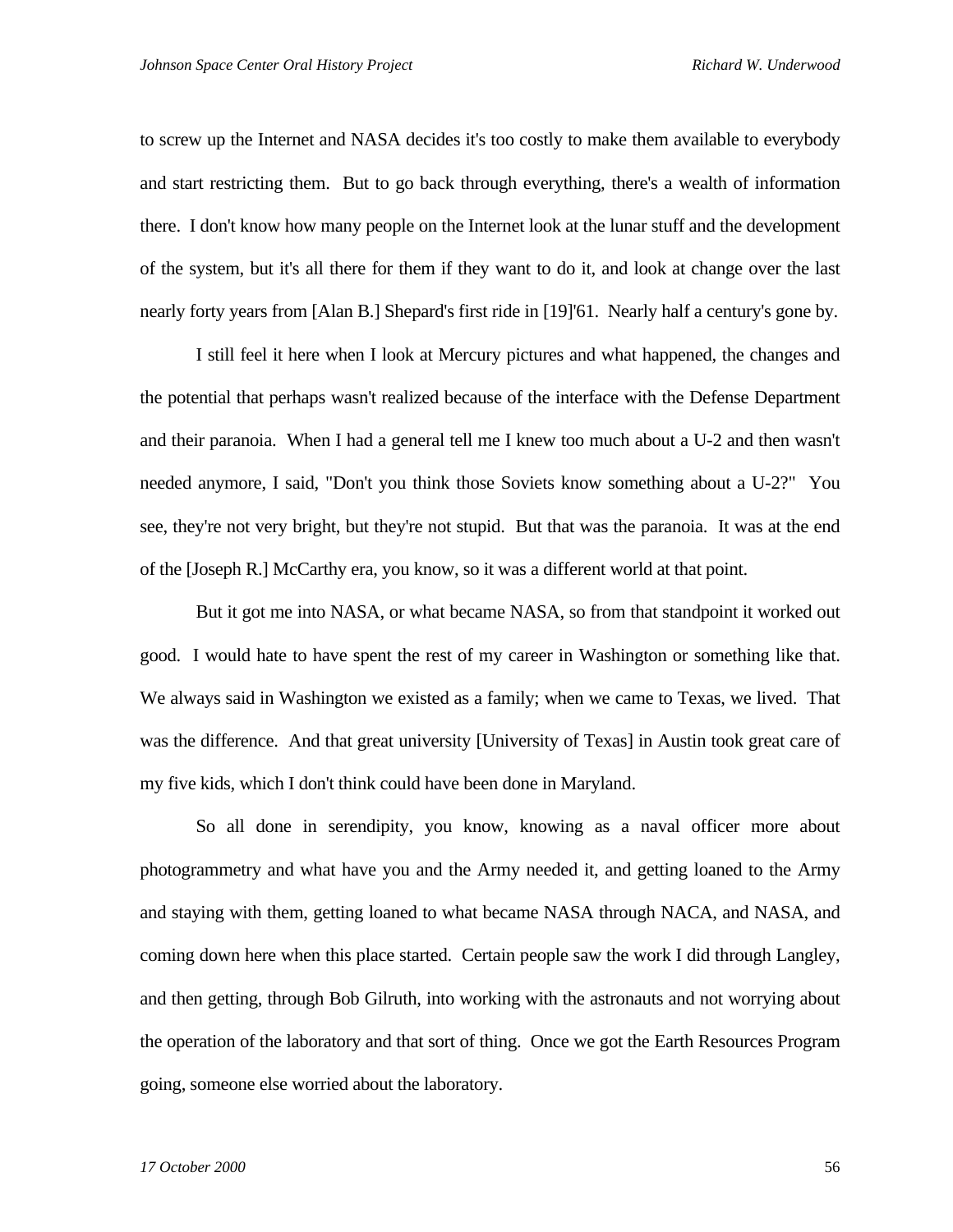BERGEN: We sure appreciate you sharing your contributions with us.

UNDERWOOD: I'm glad you have it now. All of us, when we get together for a pizza or something about three or four times a year, always say, "You know, what will the people in the future know about what's going on, what happened and why it happened and how this unique group of people worked together?"

BERGEN: We on this project have had a real privilege of getting to learn about that, and it's definitely been a privilege.

UNDERWOOD: And you look back, like at Apollo 13 where there were battlegrounds and how to safe that spacecraft and wondering if this guy's opinion had prevailed over that guy's, would they have come home and so on. But we had a guy that always made the right decision, or it turned out that way, you know, Gene [Eugene F.] Kranz, a natural-born leader. Gilruth, naturalborn leader. The top were naturally born leaders. When you get up in the morning, you wanted to work for them. I don't see that today.

BERGEN: I think you had something very special then.

UNDERWOOD: Yes, and it had never been done before, so it was something new. So no one could tell you, "We used to do it this way." [Laughter] I don't know whether that's the problem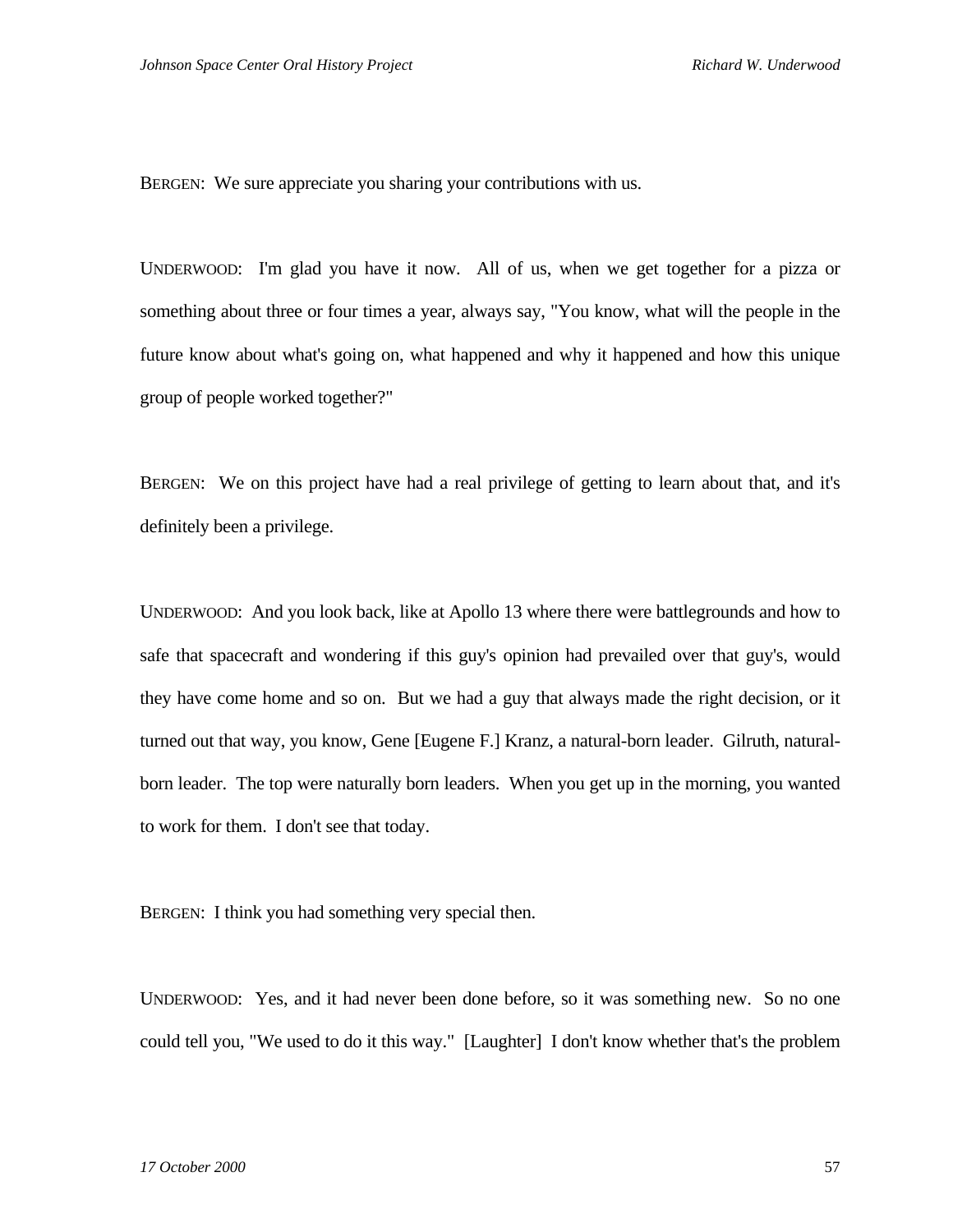in building automobile tires today or what, but, you know, it hadn't been done before. So we pretty much set it up what we thought would work best, and the results proved it out.

BERGEN: And we're thankful that you made sure that we have good pictures to remember it by.

UNDERWOOD: It's like when they made the movie of Apollo 13, you know, I went out to California, talked to the people who were going to finance it, not the people who were going to make it, and I had all the copies of the originals. I said, "You can't make a movie on Apollo 13. Nothing much happened on Apollo 13. It all happened in Mission Control Center." So there are people who don't talk to each other today because of what happened in Mission Control Center, over arguments, I mean heated arguments, on how to do things. We were sitting there listening to them sometimes, because photography got involved to record certain things. So they put the action in the spacecraft, which made a good movie, but the argument happened on the ground. I said, "It would be like watching the paint dry, a movie of what really happened on the spacecraft. 'Hey, man, throw that switch.'"

We set the data up on how to use the camera with the long lens to photograph the service module. In the movie they're oohing and aahing it like looking over the edge of Grand Canyon, you know. You only saw it for a short period of time. That thing was rotating in one axis, rotating in another, and they've got to set the platform for an entry, you know. But it made a good movie. But you sit there saying to yourself, "Didn't happen that way. Didn't happen that way." [Laughter]